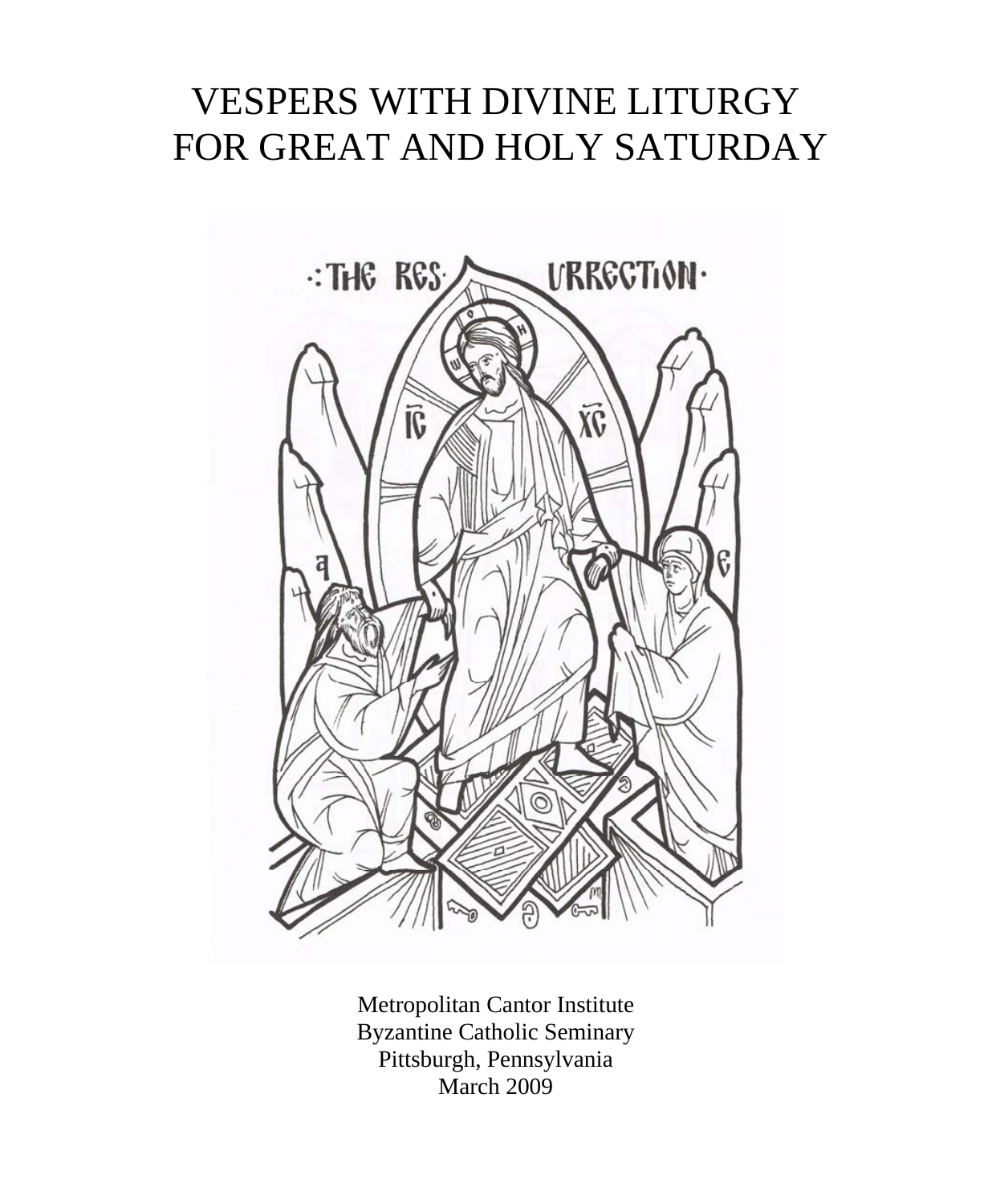During the afternoon or evening of Great and Holy Saturday, the Church commemorates the descent of our Lord into Hades, his victory over Death, and his glorious Resurrection. In the Byzantine Rite, this commemoration consists of the solemn celebration of Vespers, followed immediately by the Divine Liturgy of Our Holy Father Basil the Great.

The text and music here is primarily taken from the *Divine Liturgies of our Holy Fathers John Chrysostom and Basil the Great,* published by the Byzantine Catholic Church *sui juris* of the United States of America. Additional texts for Great and Holy Saturday come from material prepared by the Inter-Eparchial Liturgical Commission of the same Church, and have been set by the Metropolitan Cantor Institute to the church's traditional plainchant or *prostopinije,* according to the principles used in the official *Divine Liturgies* book.

The melody for the entrance hymn, "Let all mortal flesh keep silence" (a melody which is also used for the Communion Hymn "The Lord arose") is one of the oldest and most beautiful in our chant repertoire. We encourage cantors not to abbreviate the melody. For assistance in learning these and other chant melodies, see the Metropolitan Cantor Institute website (metropolitancantorinstitute.org).

Generally in prostopinije, bar lines indicate phrasings; that is, one should plan to sing an entire bar on one breath wherever possible. In the hymn "Let All Mortal Flesh," it is likely that this convention is not practical. For this reason, a small breath mark  $( )$  is provided in several places in the hymn. It is far better to take a breath in a logical place (where the whole assembly knows it is coming), rather than to attempt to sing a very long phrase on one breath and then run out of air.

The text of the ambon prayer is taken from Father David Petras' *Ambon Prayers of the Byzantine Church* (Eastern Christian Publications, 2000), page 19.

Like the other publications of the Metropolitan Cantor Institute, this setting of the service of Vespers with Divine Liturgy of Saint Basil is UNOFFICIAL and subject to change or revision by the Cantor Institute, the Inter-Eparchial Music Commission, or the Council of Hierarchs of the Byzantine Catholic Church. We hope that it provides spiritual benefit to all who use it.

The image on the cover is from *The Sunday Gospels*, a collection from Byzantine Seminary Press.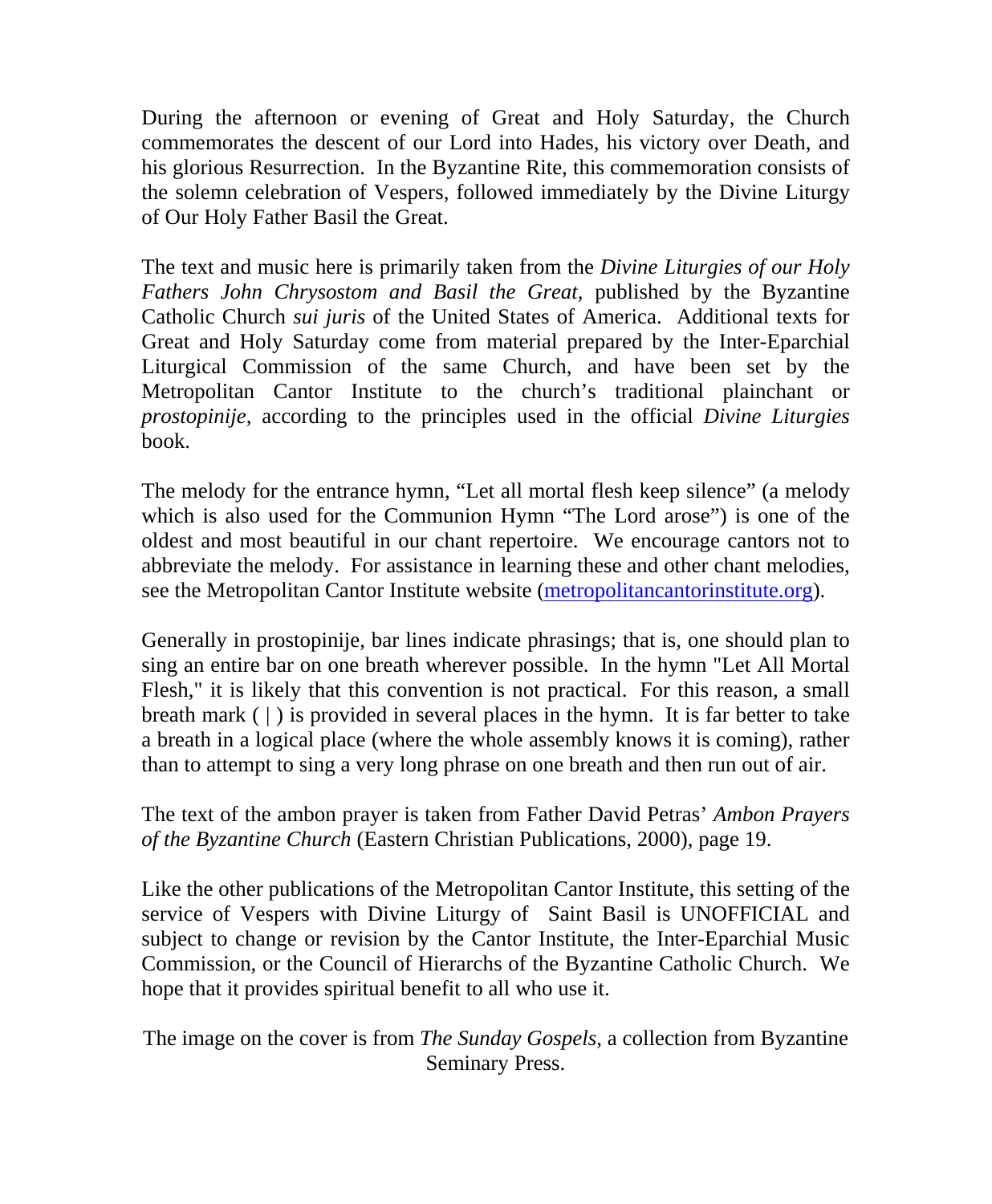# The Office of Vespers with the Divine Liturgy of Saint Basil for Great and Holy Saturday

*The faithful STAND when the preparatory rites are completed and the clergy, in dark vestments, quietly say the prayers before commencing the Divine Liturgy. The holy doors remain closed until the Little Entrance.*

Reverend Father, give the blessing. **Deacon:**

Blessed is the kingdom of the Father, and of the Son, and of the Holy Spirit, now and ever and forever. **Celebrant:**



**Call to Worship**



Come, let us worship and bow before the only Lord Jesus Christ, the King and our God.



clothed in majesty and glory, wrapped in light as in *a* robe

You stretch out the heavens like a tent. Above the rains you build *your* dwelling.

You make the clouds your chariot, you walk on the wings of *the* wind;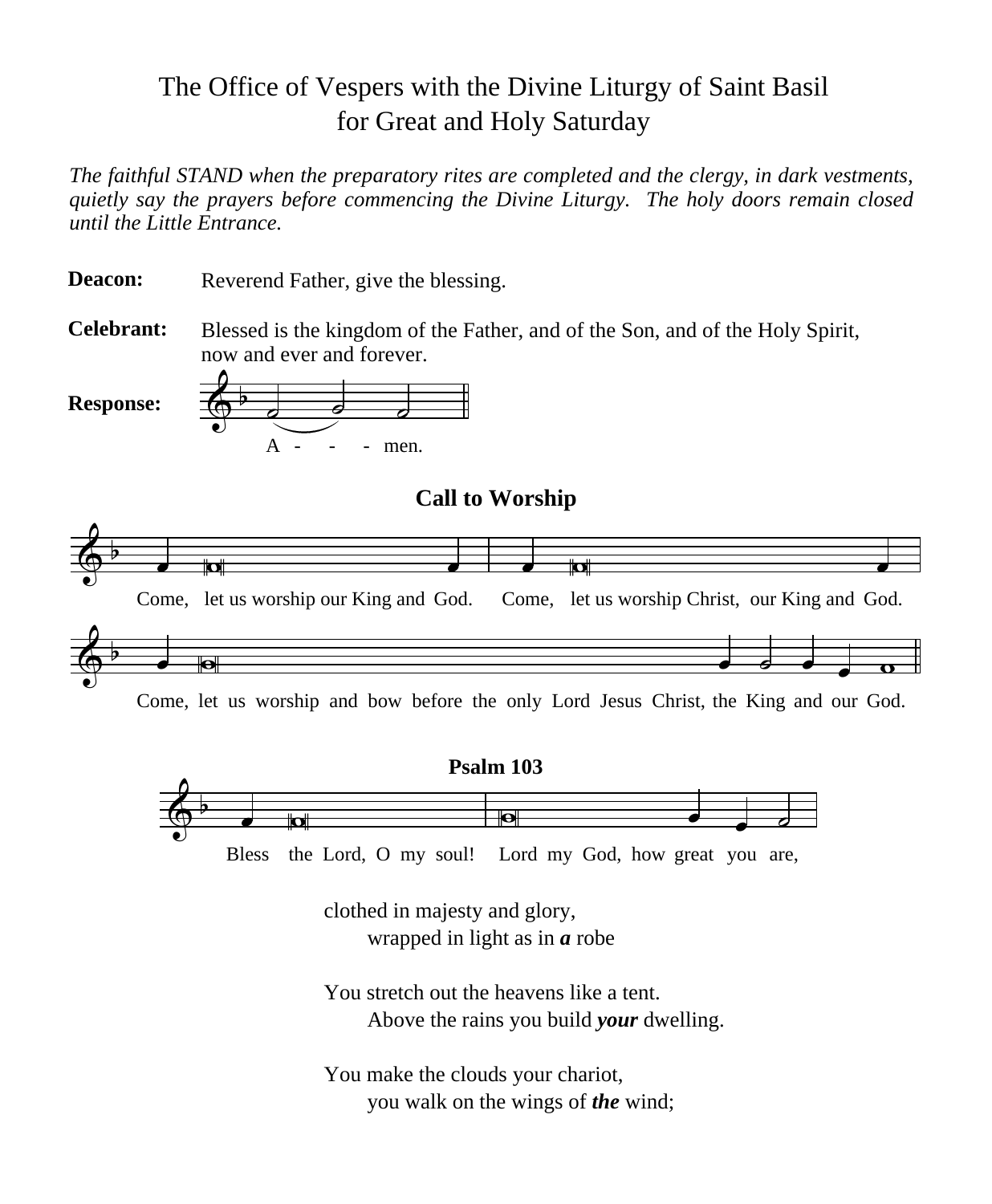you make your angels spirits and your ministers a flam*ing* fire.

You founded the earth on its base, to stand firm from age *to* age.

You wrapped it with the ocean like a cloak: the waters stood higher than *the* mountains.

At your threat they took to flight; at the voice of your thunder *they* fled.

They rose over the mountains and flowed down to the place which you had *ap*pointed.

You set limits they might not pass lest they return to cover *the* earth.

You make springs gush forth in the valleys; they flow in between *the* hills.

They give drink to all the beasts of the field; the wild asses quench *their* thirst.

On their banks dwell the birds of heaven; from the branches they sing *their* song.

From your dwelling you water the hills; earth drinks its fill of *your* gift.

You make the grass grow for the cattle and the plants to serve *man's* needs,

that he may bring forth bread from the earth and wine to cheer *man's* heart;

oil, to make his face shine and bread to strengthen *man's* heart.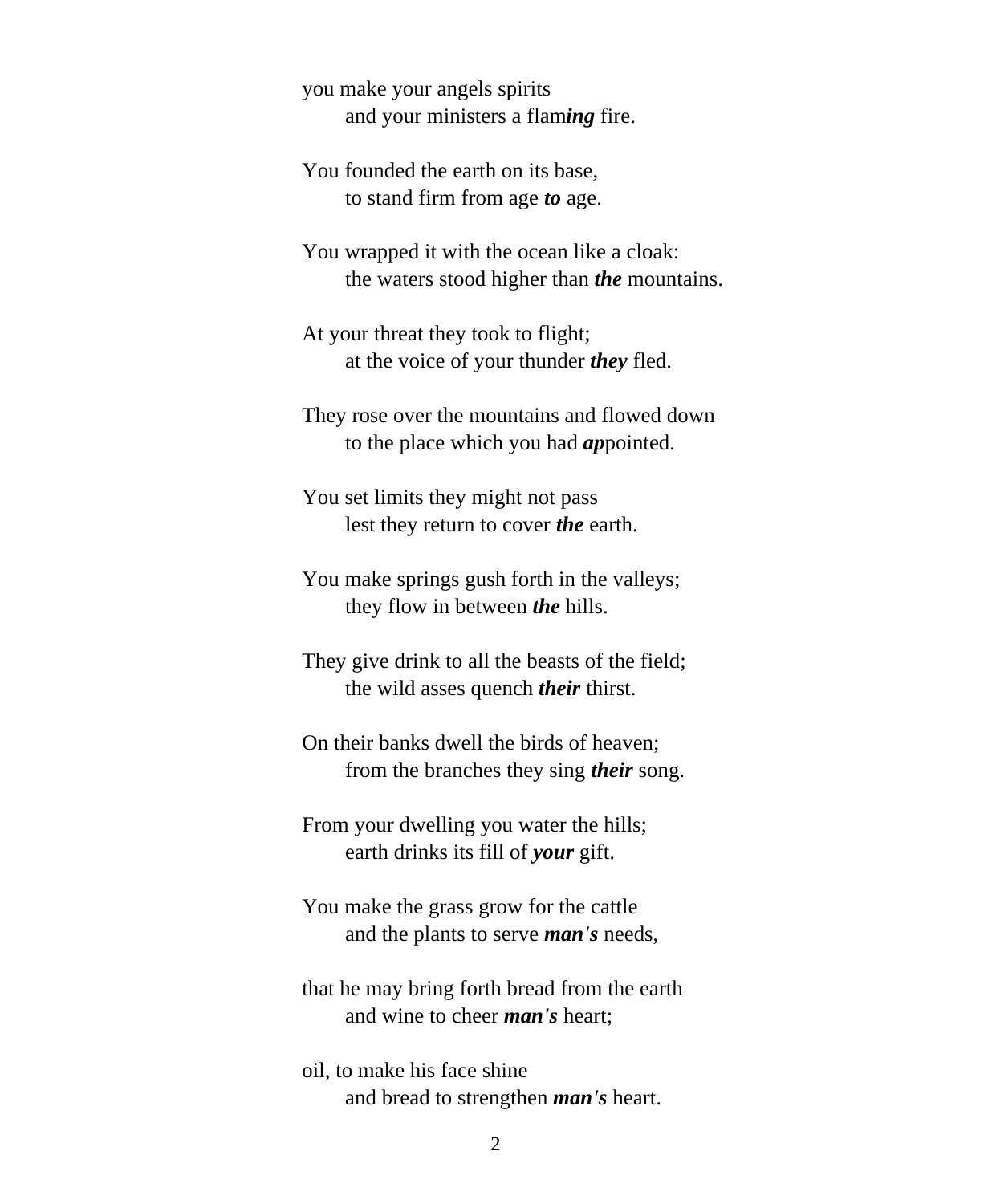The trees of the Lord drink their fill, the cedars he planted *on* Lebanon;

there the birds build their nests; on the treetop the stork has *her* home.

The goats find a home on the mountains and rabbits hide in *the* rocks.

You made the moon to mark the months; the sun knows the time for *its* setting.

When you spread the darkness it is night and all the beasts of the forest *creep* forth.

The young lions roar for their prey and ask their food *from* God.

At the rising of the sun they steal away and go to rest in *their* dens.

Man goes out to his work, to labor till eve*ning* falls.

How many are your works, O Lord! In wisdom you have made them all. The earth is full of *your* riches.

There is the sea, vast and wide, with its moving swarms past counting, living things great *and* small.

The ships are moving there, and the monsters you made *to* play with.

All of these look to you to give them their food in *due* season.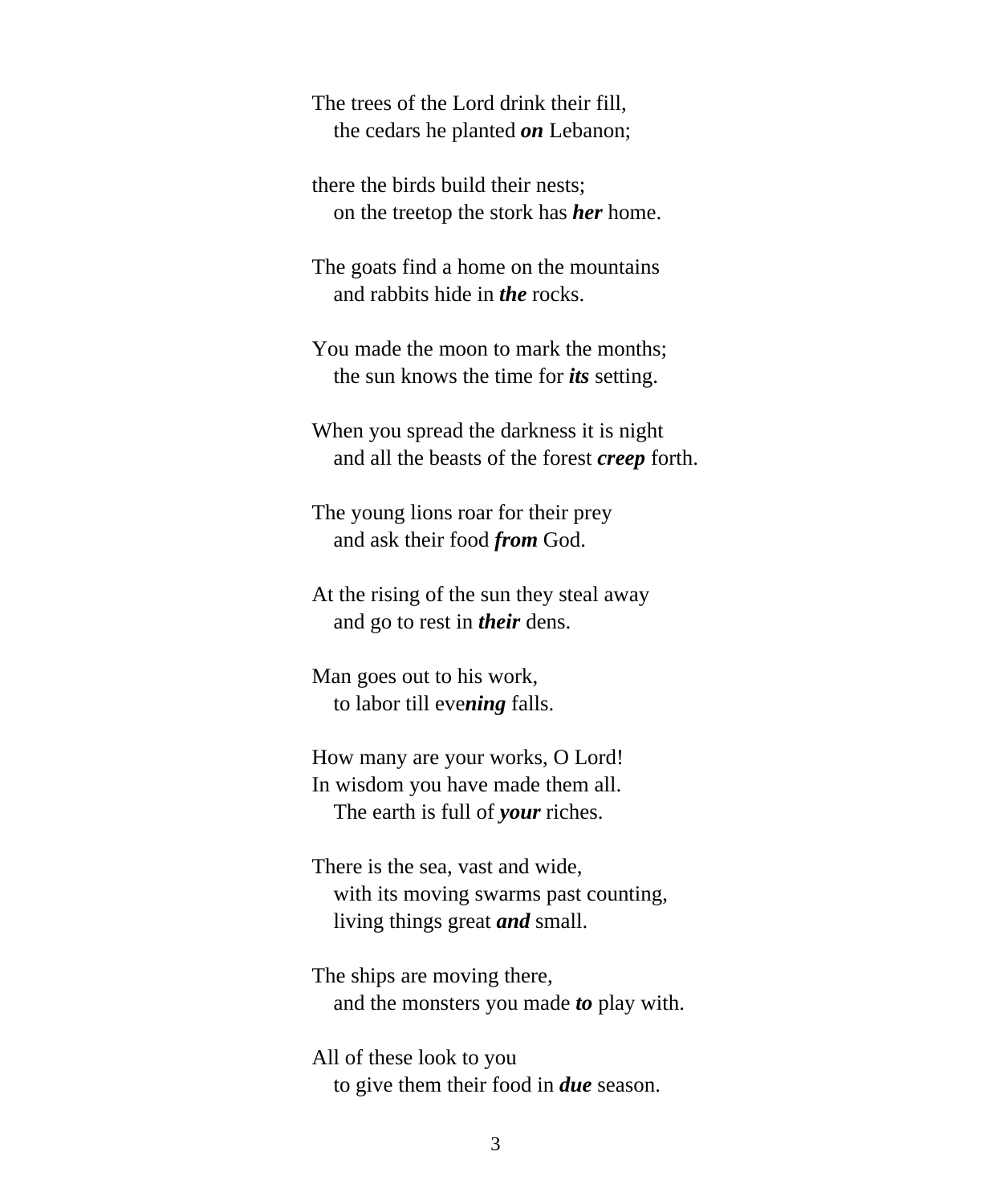You give it, they gather it up; you open your hand, they have *their* fill.

You hide your face, they are dismayed; you take back your spirit, they die, returning to the dust from which *they* came.

You send forth your spirit, they are created; and you renew the face of *the* earth.

May the glory of the Lord last forever! May the Lord rejoice in *his* works!

He looks on the earth and it trembles; the mountains send forth smoke at *his* touch.

I will sing to the Lord all my life, make music to my God while *I* live.

May my thoughts be pleasing to him. I find my joy in *the* Lord.

Let sinners vanish from the earth and the wicked exist no more. Bless the Lord, O *my* soul.

*And again:*

You made the moon to mark the months; the sun knows the time for *its* setting.

How many are your works, O Lord! In wisdom you have made *them* all.

Glory to the Father, and to the Son, and to the Holy Spirit, now and ever and forever. *A*men.

Alleluia! Alleluia! Alleluia! Glory to you, *O* God! *(twice)*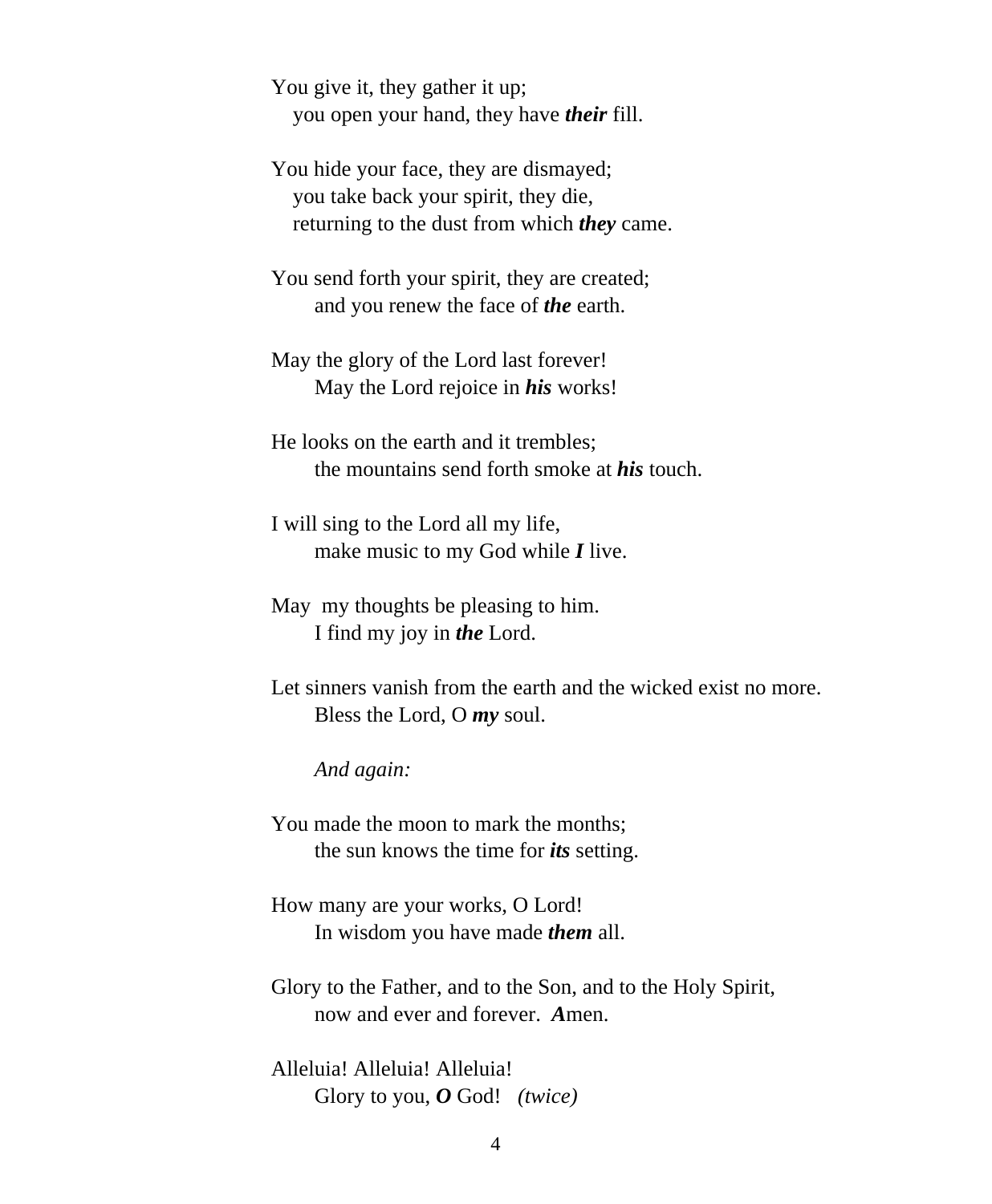

# Litany of Peace

### *The faithful may SIT as the Litany of Peace begins:*

| Deacon:          | In peace, let us pray to the Lord.                                                                                                 |
|------------------|------------------------------------------------------------------------------------------------------------------------------------|
| <b>Response:</b> | Lord,<br>have mer - cy.                                                                                                            |
| Deacon:          | For peace from on high and for the salvation of our souls,                                                                         |
|                  | let us pray to the Lord.                                                                                                           |
| <b>Response:</b> | Lord,<br>have mer - cy.                                                                                                            |
| Deacon:          | For peace in the whole world, for the stability of the holy Churches of God,<br>and for the union of all, let us pray to the Lord. |
| <b>Response:</b> | Lord, have mercy. $(1)$                                                                                                            |
| Deacon:          | For this holy church and for all who enter it with faith, reverence, and fear<br>of God, let us pray to the Lord.                  |
| <b>Response:</b> | Lord, have mercy. $(2)$                                                                                                            |
| Deacon:          | For our holy father, (Name), pope of Rome, let us pray to the Lord.                                                                |
| <b>Response:</b> | Lord, have mercy. $(1)$                                                                                                            |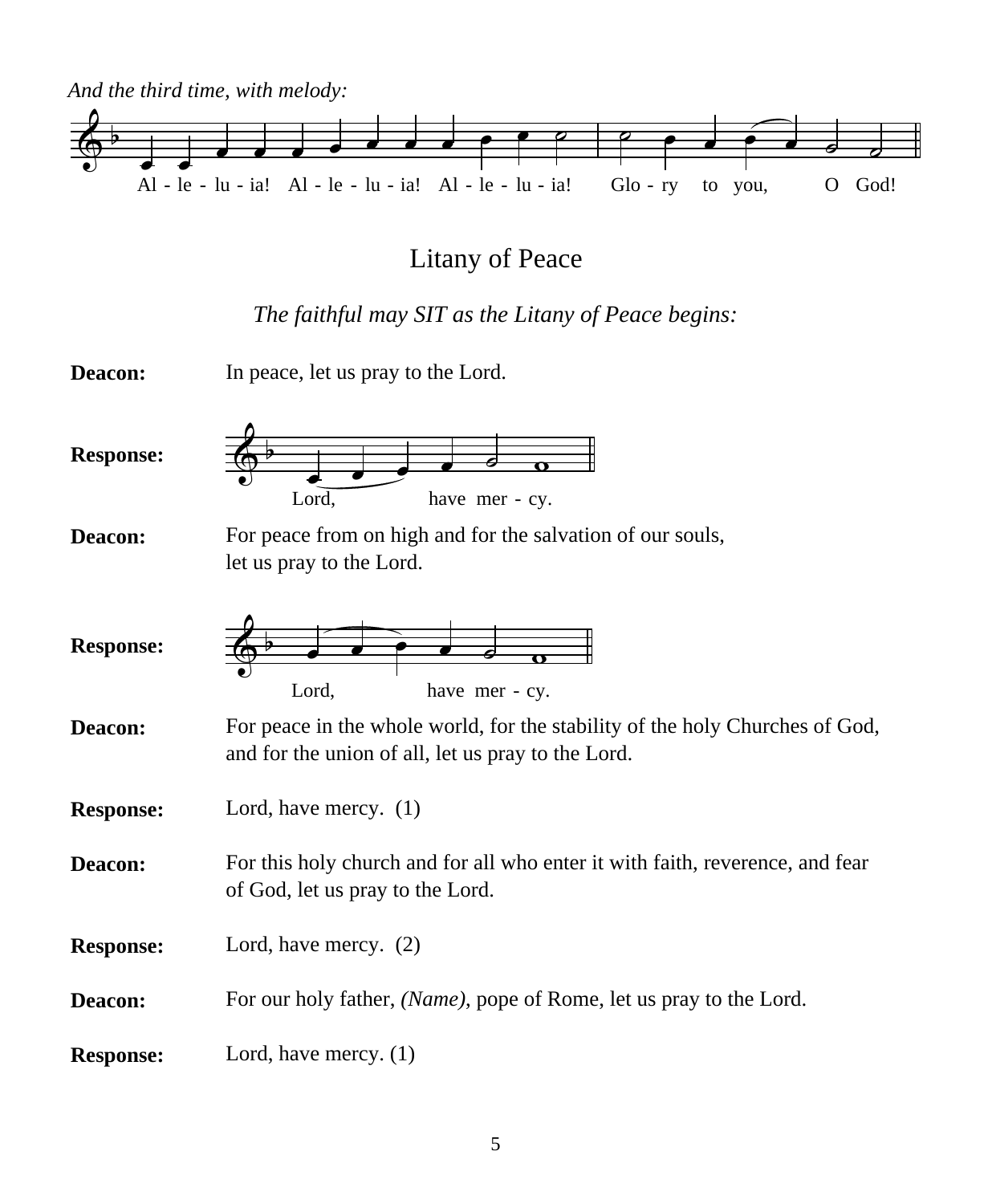| Deacon:          | For our most reverend metropolitan, (Name), for our God-loving bishop,<br>(Name), for the venerable presbyterate, the diaconate in Christ, and all<br>the clergy and people, let us pray to the Lord. |
|------------------|-------------------------------------------------------------------------------------------------------------------------------------------------------------------------------------------------------|
| <b>Response:</b> | Lord, have mercy. (2)                                                                                                                                                                                 |
| Deacon:          | For our government and for all in the service of our country,<br>let us pray to the Lord.                                                                                                             |
| <b>Response:</b> | Lord, have mercy. $(1)$                                                                                                                                                                               |
| Deacon:          | For this city, [or: For this holy monastery], for every city, community,<br>and for the faithful living in them, let us pray to the Lord.                                                             |
| <b>Response:</b> | Lord, have mercy. (2)                                                                                                                                                                                 |
| Deacon:          | For favorable weather, for an abundance of the fruits of the earth,<br>and for peaceful times, let us pray to the Lord.                                                                               |
| <b>Response:</b> | Lord, have mercy. (1)                                                                                                                                                                                 |
| Deacon:          | For those who travel by sea, air, and land, for the sick, the suffering,<br>the captive and for their salvation, let us pray to the Lord.                                                             |
| <b>Response:</b> | Lord, have mercy. (2)                                                                                                                                                                                 |
|                  | Special petitions may be inserted here.                                                                                                                                                               |
| Deacon:          | That we be delivered from all affliction, wrath, and need,<br>let us pray to the Lord.                                                                                                                |
| <b>Response:</b> | Lord, have mercy. $(1)$                                                                                                                                                                               |
| Deacon:          | Protect us, save us, have mercy on us, and preserve us, O God,<br>by your grace.                                                                                                                      |
| <b>Response:</b> | Lord, have mercy. (2)                                                                                                                                                                                 |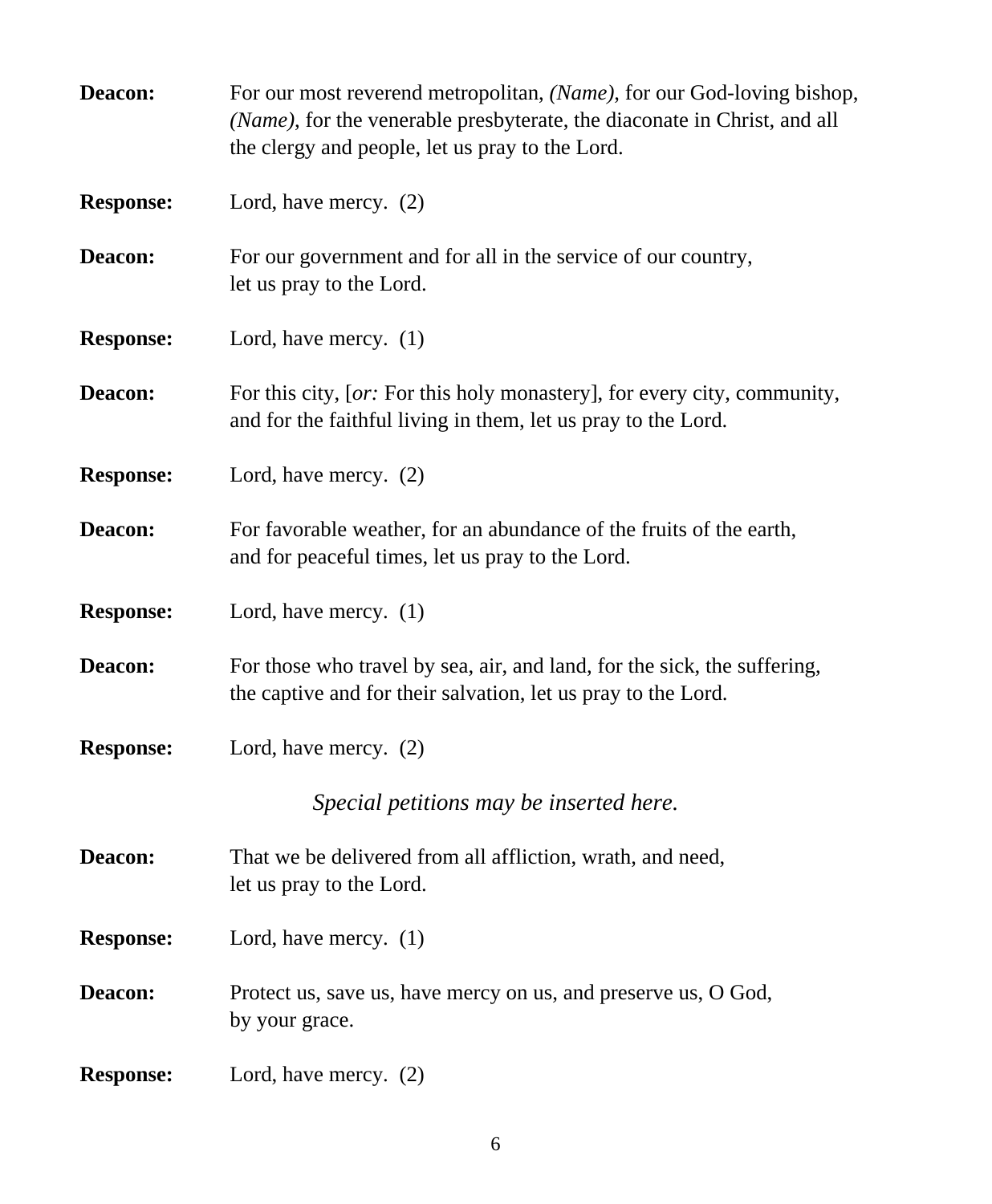**Deacon:** Commemorating our most holy, most pure, most blessed and glorious Lady, the Theotokos and ever-Virgin Mary with all the saints, let us commit ourselves and one another, and our whole life to Christ our God.



**Celebrant:** Evening, morning, and at noon we praise you, we bless you, we thank you, and we pray to you, Master of All and loving Lord. Let our prayer rise like incense before you and do not let our hearts be turned to evil words or thoughts, but deliver us from all that might ensnare our souls. For to you Lord, O Lord, our eyes are turned and in you we hope; let us not be put to shame, O our God. For to you, Father, Son, and Holy Spirit, is due all glory, honor, and worship now and ever and forever.



The Lamp-lighting Psalms

*The faithful STAND for the great incensation of the church. They may SIT when the great incensation is complete.* 



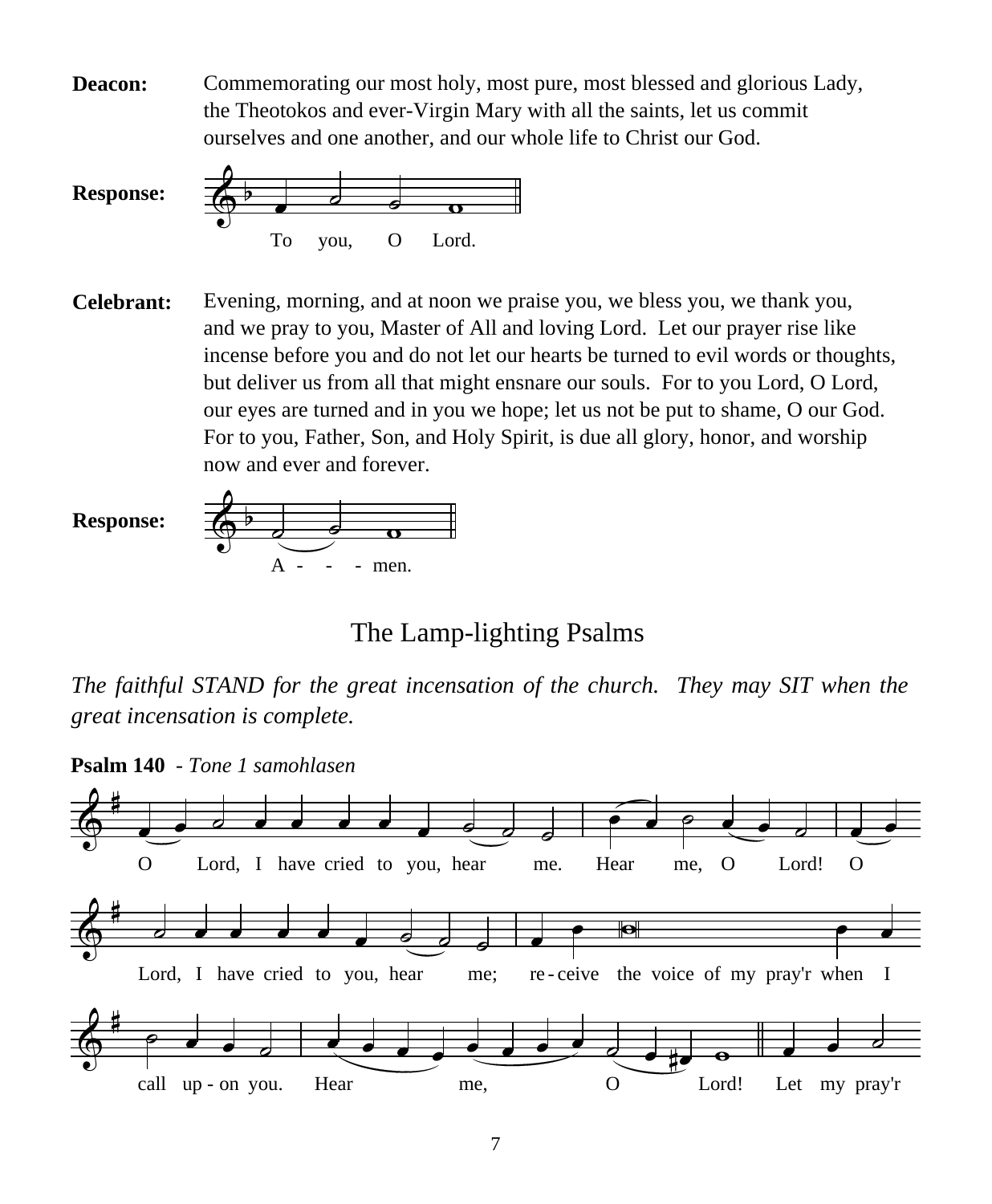

O Lord, set a guard before my mouth and set a seal on the door of *my* lips.

Let not my heart be inclined to evil, nor make excuse for the sins I *com*mit.

Let me never share in sinners' feasting. If a just man strikes or reproves me it *is* kindness

but let the oil of the wicked not anoint my head. Let my prayer be ever against *their* malice.

The princes were thrown down by the side of the rock; then they understood that my words *were* kind.

As a millstone is shattered to pieces on the ground, so their bones were strewn at the mouth of *the* grave.

To you, Lord God, my eyes are turned; in you I take refuge; spare *my* soul!

From the trap they have laid for me keep me safe; keep me from the snares of those who *do* evil.

Let the wicked fall into the traps they have set while I pursue my way *un*harmed.

With all my voice I cry to the Lord, with all my voice I entreat *the* Lord. **Psalm 141**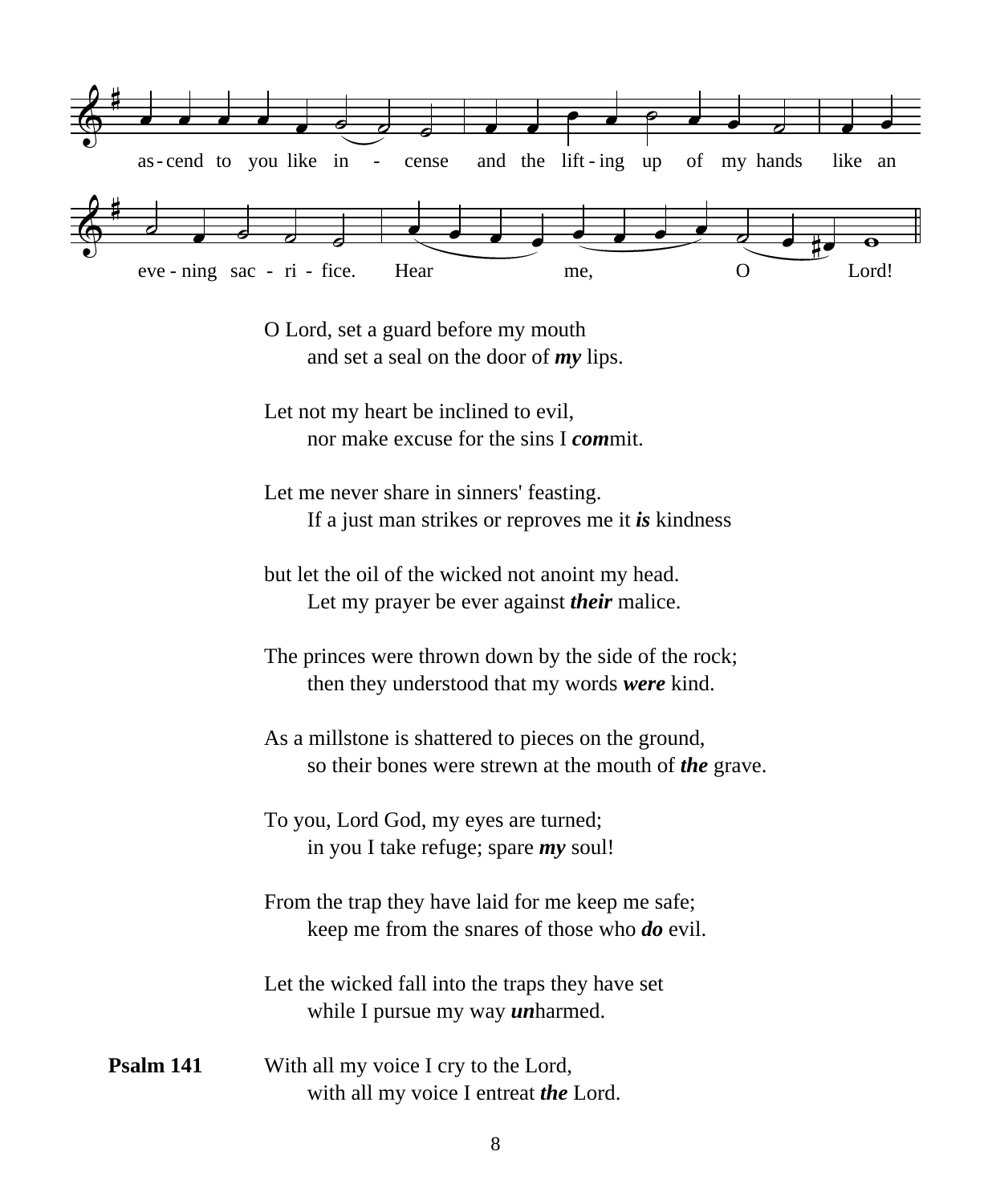I pour out my trouble before him;

I tell him all my distress while my spirit faints *with*in me.

But you, O Lord, know my path.

On the way where I shall walk they have hidden a snare to *en*trap me.

Look on my right and see: there is no one who takes *my* part.

I have no means of escape, not one who cares for *my* soul.

I cry to you, O Lord. I have said: "You are my refuge, all I have in the land of *the* living."

Listen, then, to my cry for I am in the depths of *dis*tress.

Rescue me from those who pursue me for they are stronger *than* I.

Bring my soul out of this prison and then I shall praise *your* name.

Around me the just will assemble because of your goodness *to* me.





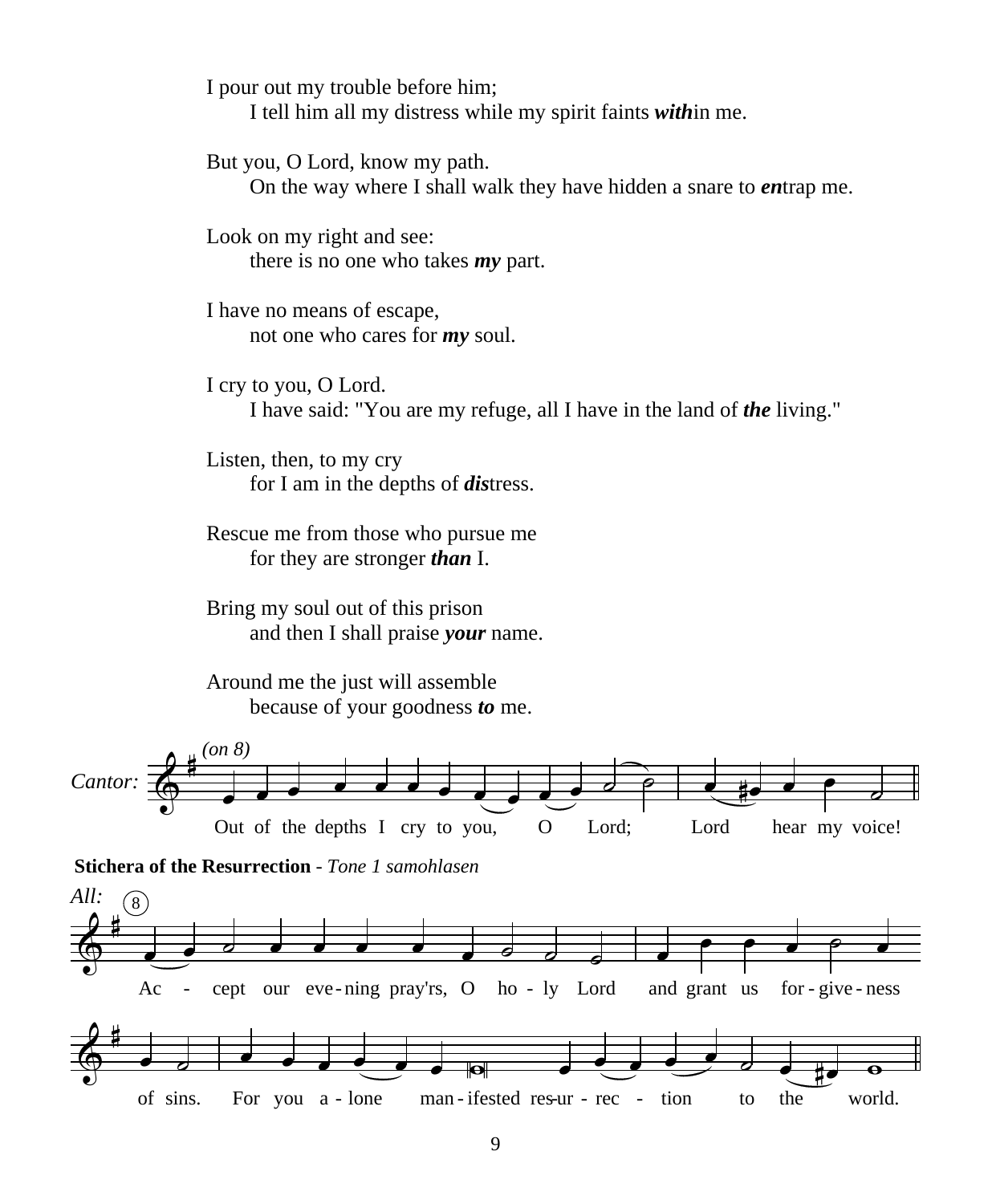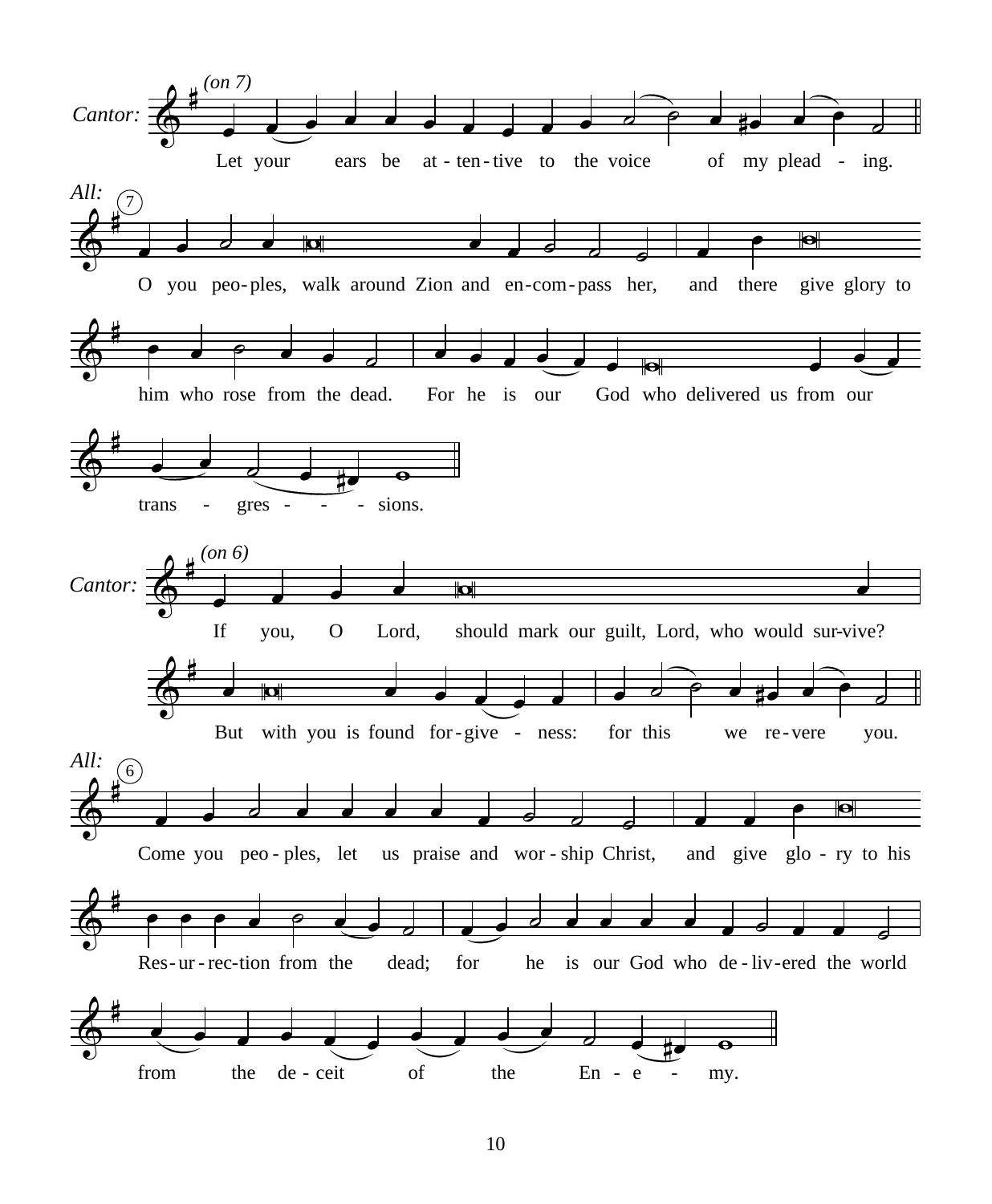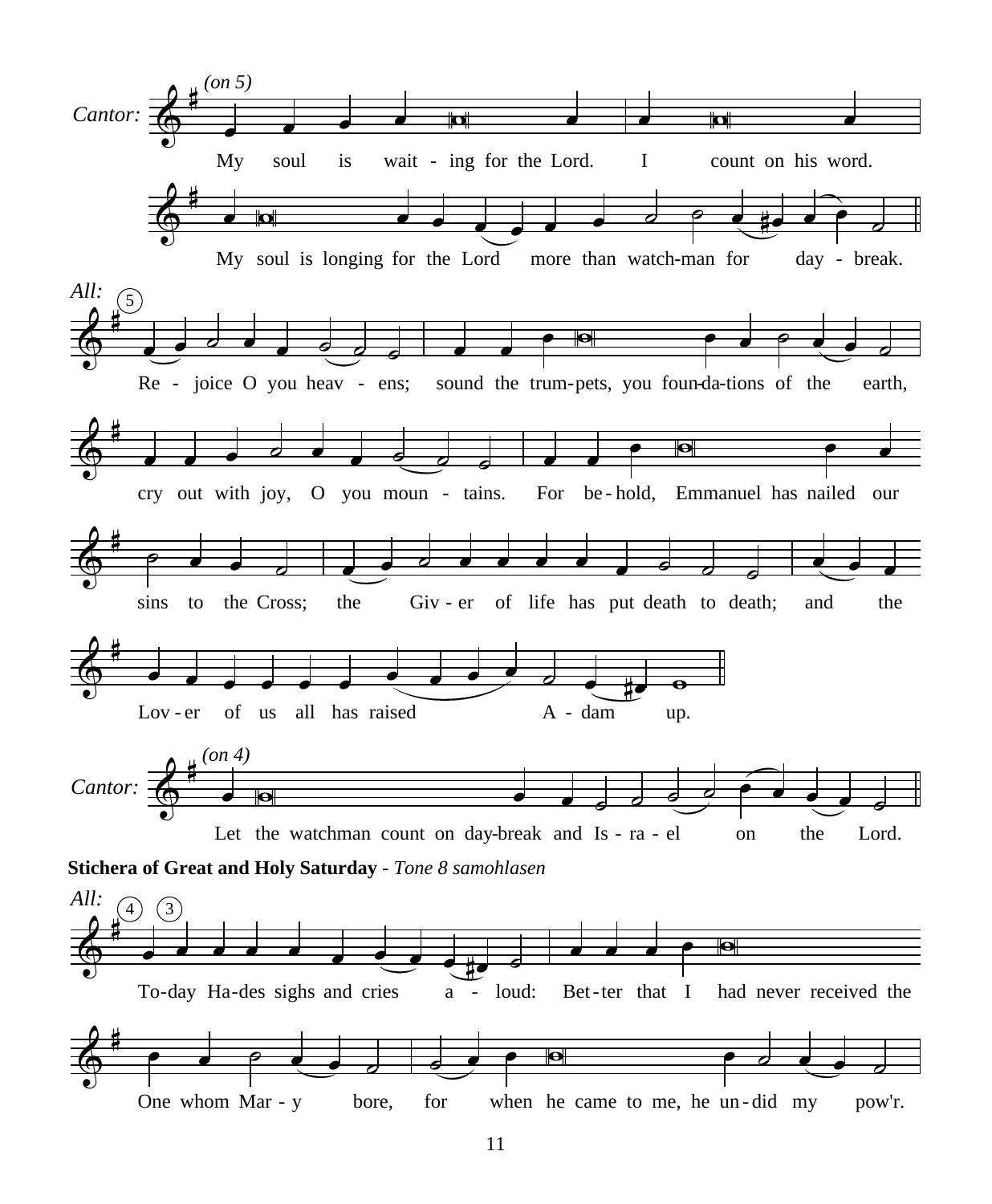

*The faithful repeat, "Today, Hades sighs and cries aloud..".*

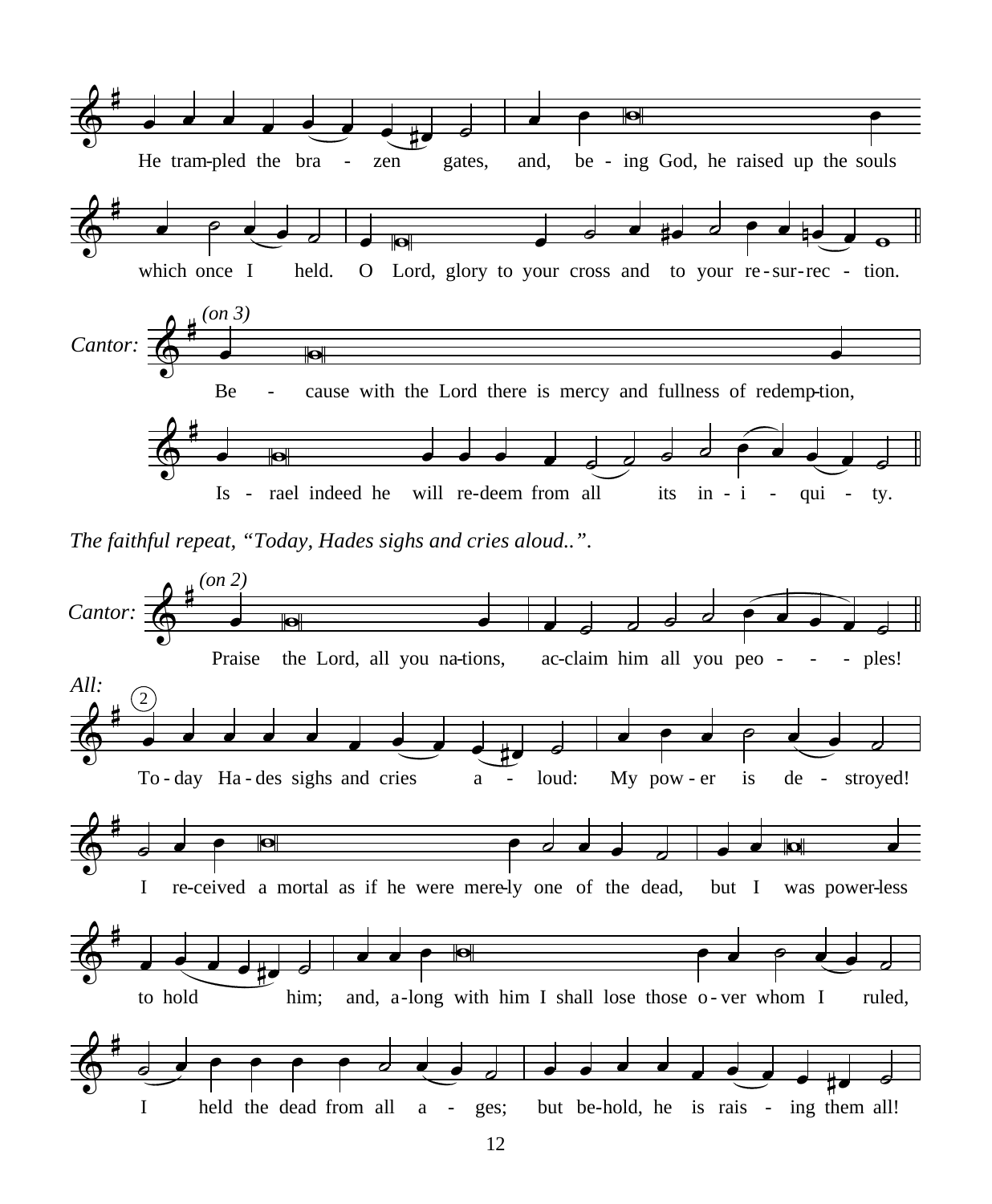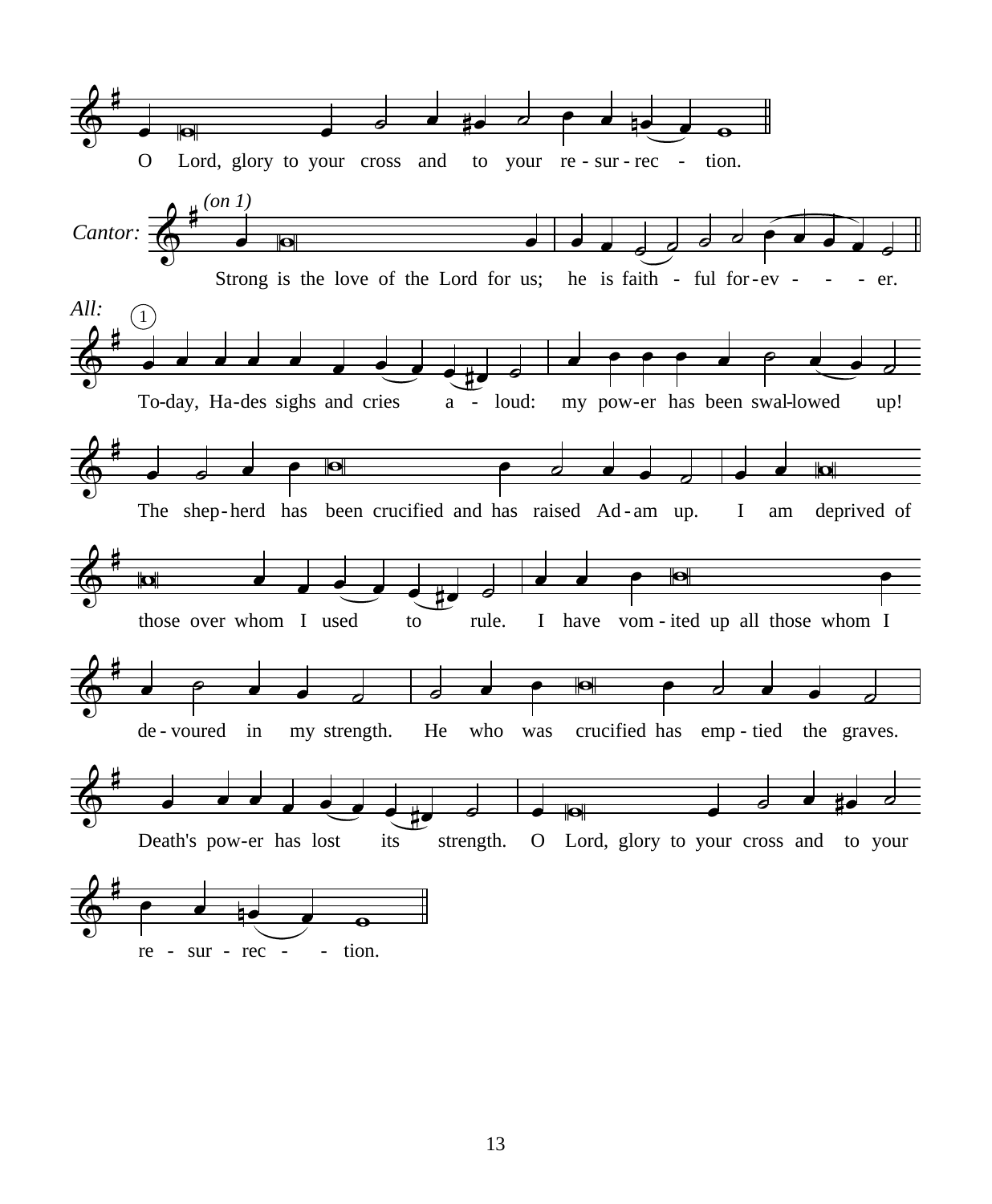*The faithful STAND when the holy doors are opened and the cantor sings:* 

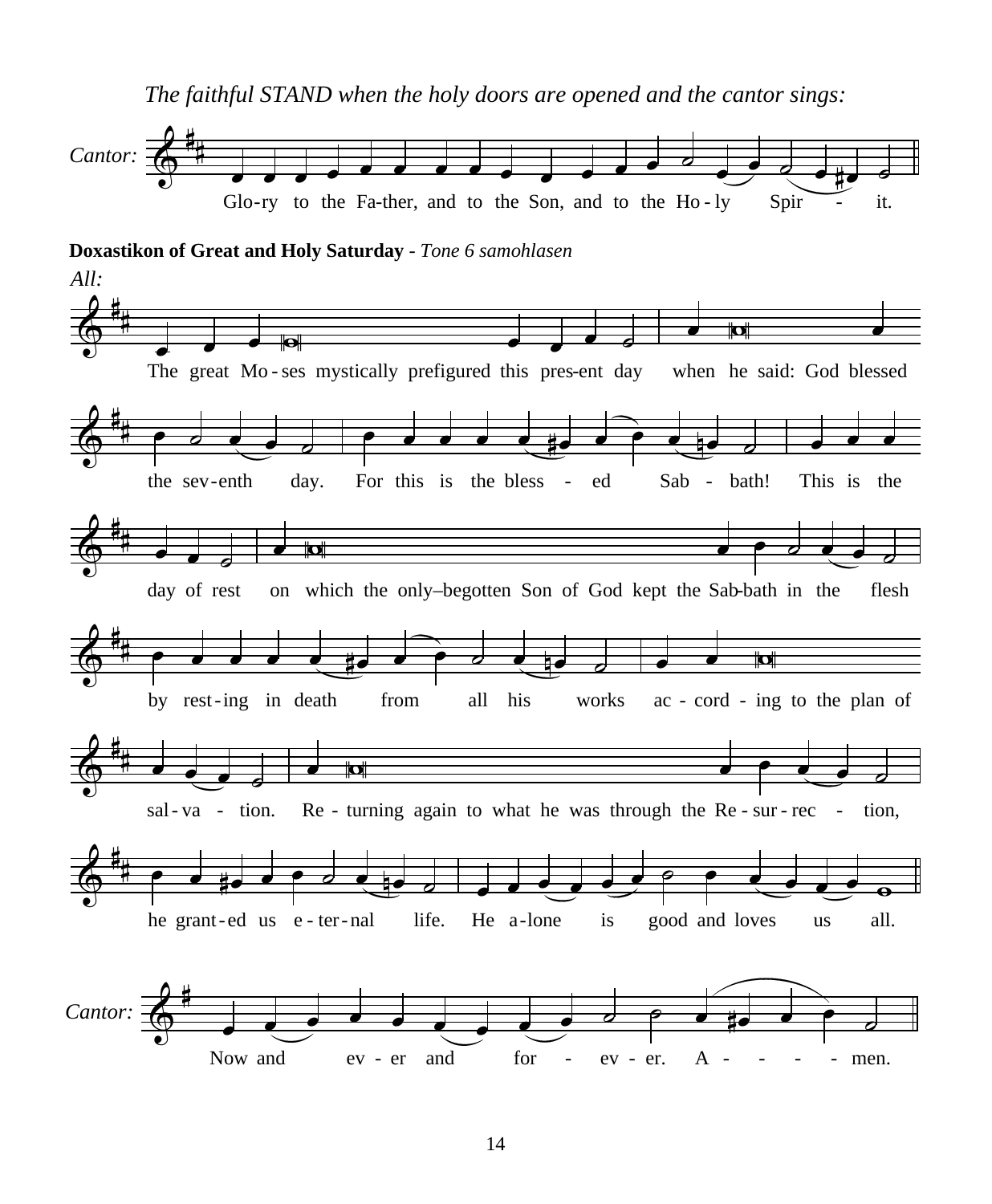*The Dogmatikon is sung while the Little Entrance with the holy gospel book and censer is made through the northern doors and the holy doors.*



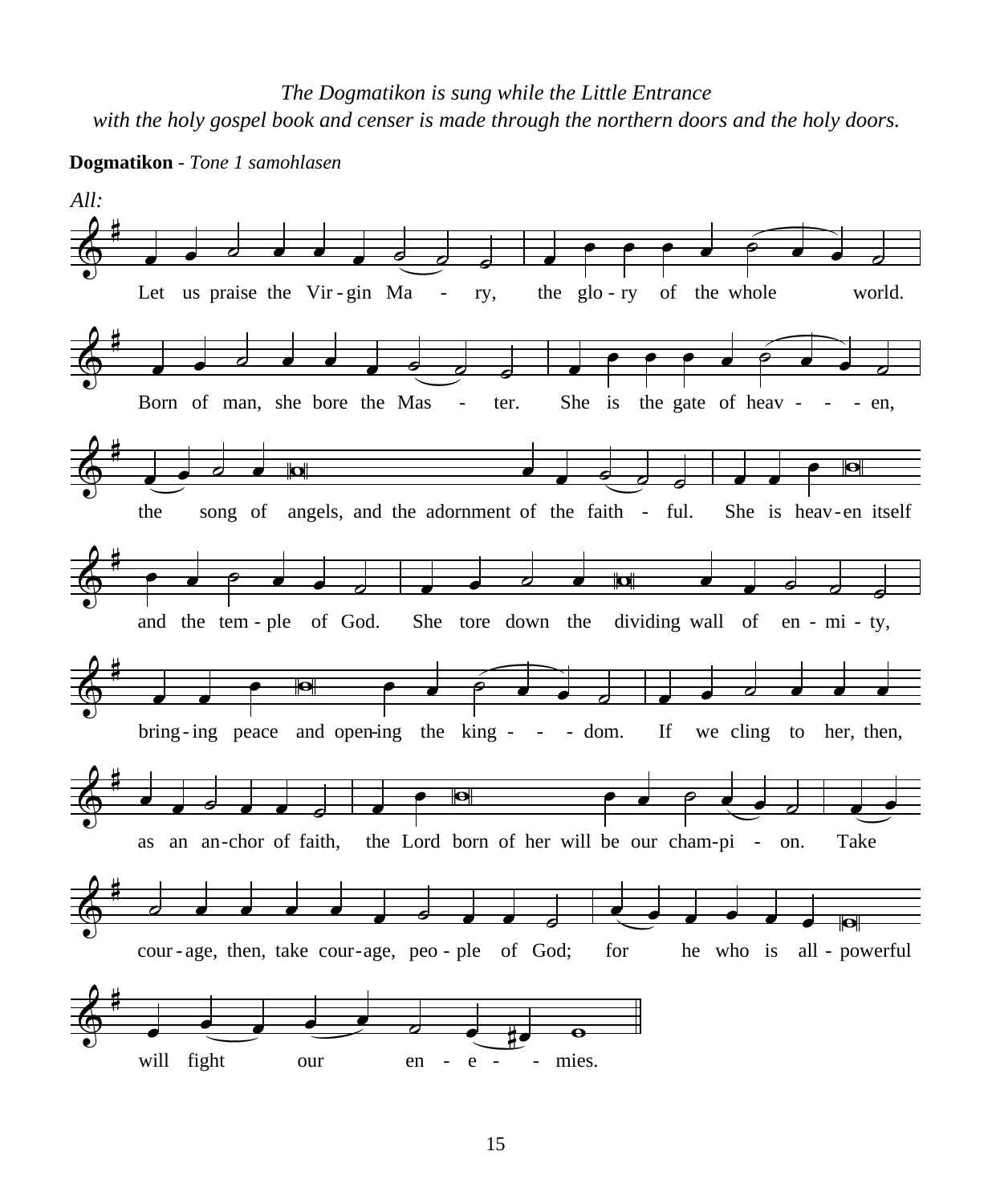### The Hymn of the Evening

#### **Deacon:** Wisdom! Be attentive!

*The clergy and servers enter the sanctuary as "O Joyful Light" is sung. The sanctuary and the faithful are incensed.*



*The faithful SIT for the readings, once the incensation is complete.*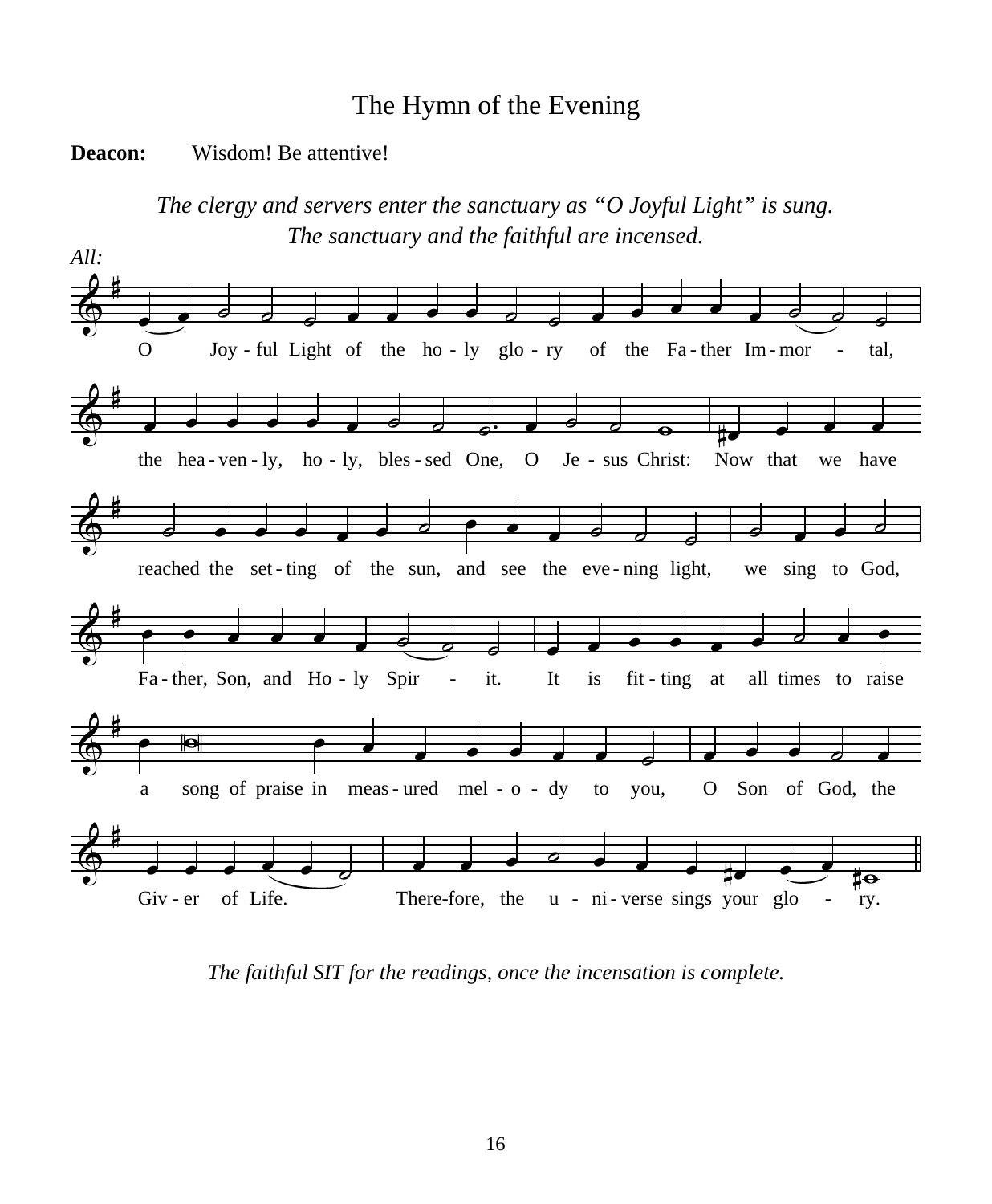*On this night, the Church appoints a long series of readings from the Old Testament, recounting the events of salvation history, and all those things by which the passion, death and resurrection of our Lord Jesus Christ were prefigured. During these readings, all those to be received into the church were baptized.*

*In current practice it is uncommon that the full order of readings be needed to accompany the baptisms. Therefore, these readings are optional, except for the last reading of each set. Any of the optional readings may be taken. Before each reading, the deacon intones, "*Wisdom!*", and the lector announces the book to be read. The deacon intones, "*Let us be attentive!*", and the lector begins to read.*

*The first set of Old Testament readings are as follows:*

*1) From Genesis (1:1-13) - the first three days of the creation of the world.*

*2) From Isaiah (60:1-16) - the prophet announces the glorious resurrection of Jerusalem.*

*3) From Exodus (12:1-11) - God commands the celebration of the Passover.*

*4) From Jonah (1:1 - 4:11) - the prophet's call, his three-days' sojourn in the belly of the whale, his preaching to the Ninevites, and their repentence.*

*5) From Joshua (5:10-15) - the Israelites celebrate the Passover in the Promised Land.*

*6) From Exodus (13:20 - 15:19) - the flight of the Israelites, and the crossing of the Red Sea.* 

### The sixth reading

**Deacon: Lector:**  Wisdom! A reading from Exodus.

**Deacon:** Let us be attentive!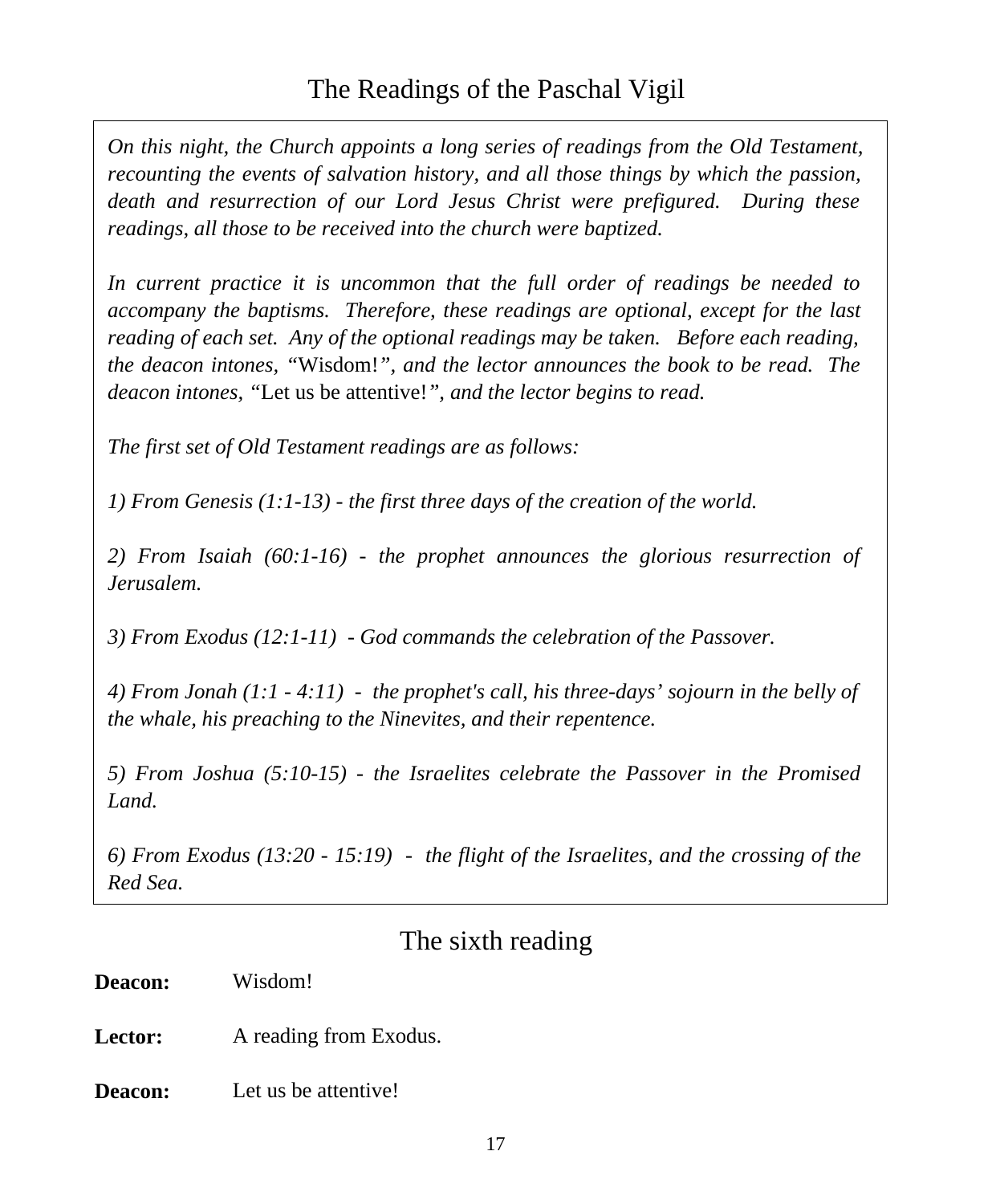*The lector reads until he comes to the beginning of the Song of Moses (Exodus 15:1):*

Lector: ...Then Moses and the Israelites sang this song to the Lord:

*And immediately the cantor and faithful STAND and sing the following RESPONSE:*



 $\frac{\partial}{\partial \varphi}$ W œ ˙ Bless *the* Lord;  $\begin{array}{|c|c|c|}\hline \multicolumn{1}{c|}{\quad \quad \quad & \quad \quad & \quad \quad & \quad \quad \\ \hline \multicolumn{1}{c|}{\quad \quad \quad & \quad \quad & \quad \quad & \quad \quad \\ \hline \multicolumn{1}{c|}{\quad \quad \quad & \quad \quad & \quad \quad & \quad \quad \\ \hline \multicolumn{1}{c|}{\quad \quad \quad & \quad \quad & \quad \quad & \quad \quad \\ \hline \multicolumn{1}{c|}{\quad \quad \quad & \quad \quad & \quad \quad & \quad \quad \\ \hline \multicolumn{1}{c|}{\quad \quad \quad & \quad \quad & \quad \quad & \quad \$ bless *the* Lord. *The lector chants the verses of the Song of Moses on a single note, or using a minor psalm tone like the one to the right:*

*The RESPONSE is sung again after each verse or group of verses.*

I will sing to the Lord, for he is gloriously *tri*umphant; horse and chariot he has cast into *the* sea.

My strength and my courage is the Lord, and he has been *my* Savior. He is my God, I praise him; the God of my ancestors, I *ex*tol him.

The Lord is a warrrior; Lord is *his* name! Pharaoh's chariots and army he has hurled into the sea; the elite of his officers were submerged in the *Red* Sea.

The flood waters covered them; they sank into the depths like *a* stone. Your right hand, O Lord, magnificent in power, your right hand, O Lord, has shattered *the* enemy.

In your great majesty you overthrew the adversaries; you loosed your wrath to consume them *like* stubble.

 At a breath of your anger the waters piled up, the flowing waters stood like a mound, the flood waters congealed in the midst of *the* sea.

The enemy boasted, I will pursue and overtake them;

I will divide the spoils and have my fill of them;

I will draw my sword; my hand will *de*spoil them.

When your wind blew, the sea covered them; like lead they sank in the migh*ty* waters.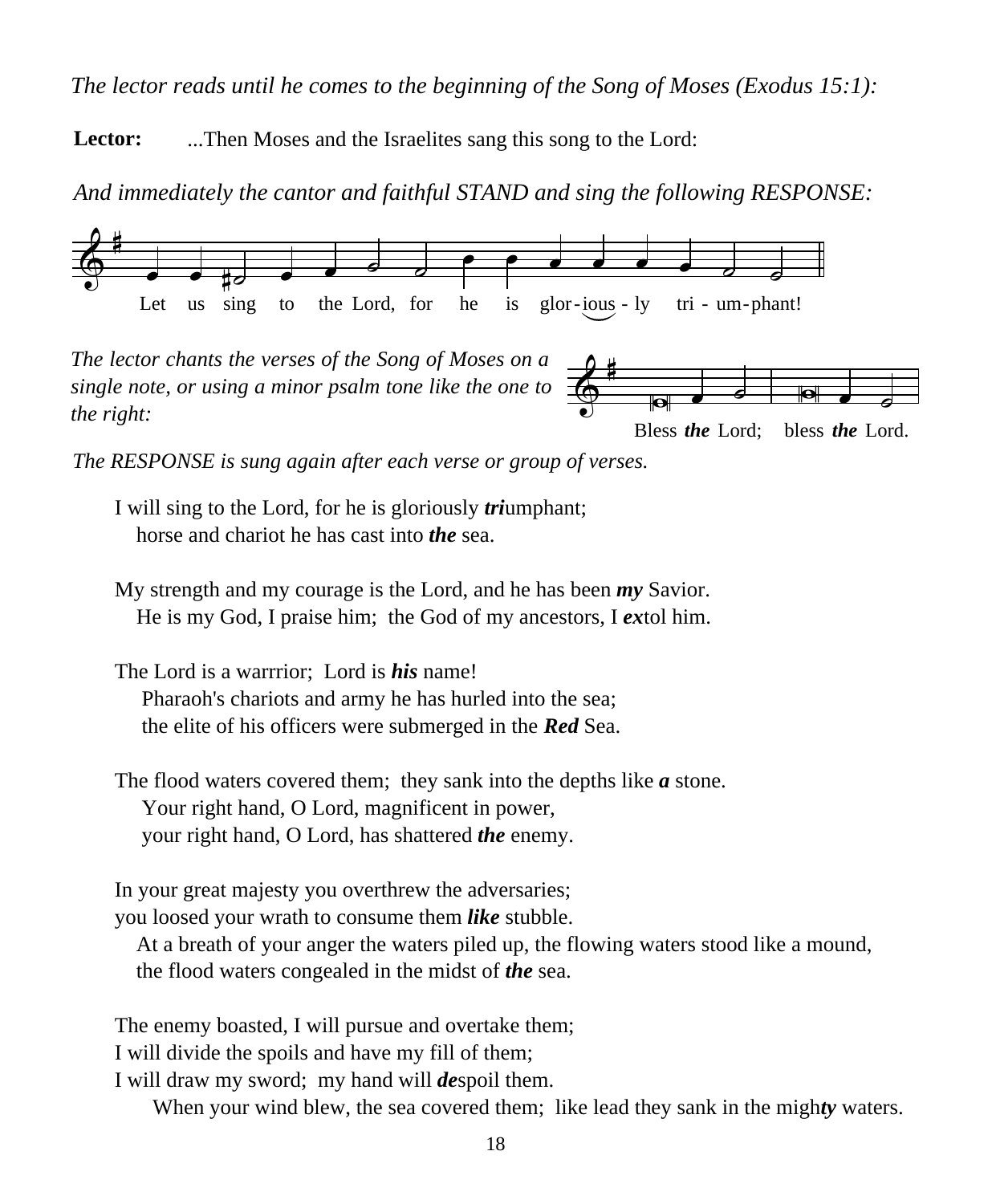Who is like you among the gods, *O* Lord?

Who is like to you, magnificent in holiness? O terrible in renown, worker *of* wonders.

- When you stretched out your right hand, the *earth* swallowed them! In your mercy you led the people you redeemed; in your strength you guided them to your ho*ly* dwelling.
- The nations heard and quaked; anguish gripped the dwellers in *Phi*listia. Then were the princes of Edom dismayed; trembling seized the chieftains of Moab. All the dwellers in Canaan melted away; terror and dread fell up*on* them.

By the might of your arm they were frozen *like* stone, while your people, O Lord, passed over, while the people you had made your own *passed* over.

And you brought them in and planted them on the mountain of your *in*heritance; the place where you had made your seat, O Lord, the sanctuary, O Lord, which your hands *es*tablished.

The Lord *shall* reign forever *and* ever.

Glory to the Father, and to the Son, and to the Ho*ly* Spirit. Now and ever and forever. *A*men.

*After the last response, the faithful SIT as the readings continue.*

*The second set of Old Testament readings are as follows:*

*7) From Zephaniah (3:8-15) - the prophet foretells the Lord's conversion of the pagans, his forgiveness of his people and his presence among them.*

*8) From 1 Kings (17:8-24) - Elijah raises a widow's son from the dead.*

*9) From Isaiah (61:10 - 62:5) - the prophet foretells the restoration and espousal of Jerusalem.*

*10) From Genesis (22:1-18) - God's test of Abraham. (continued on next page)*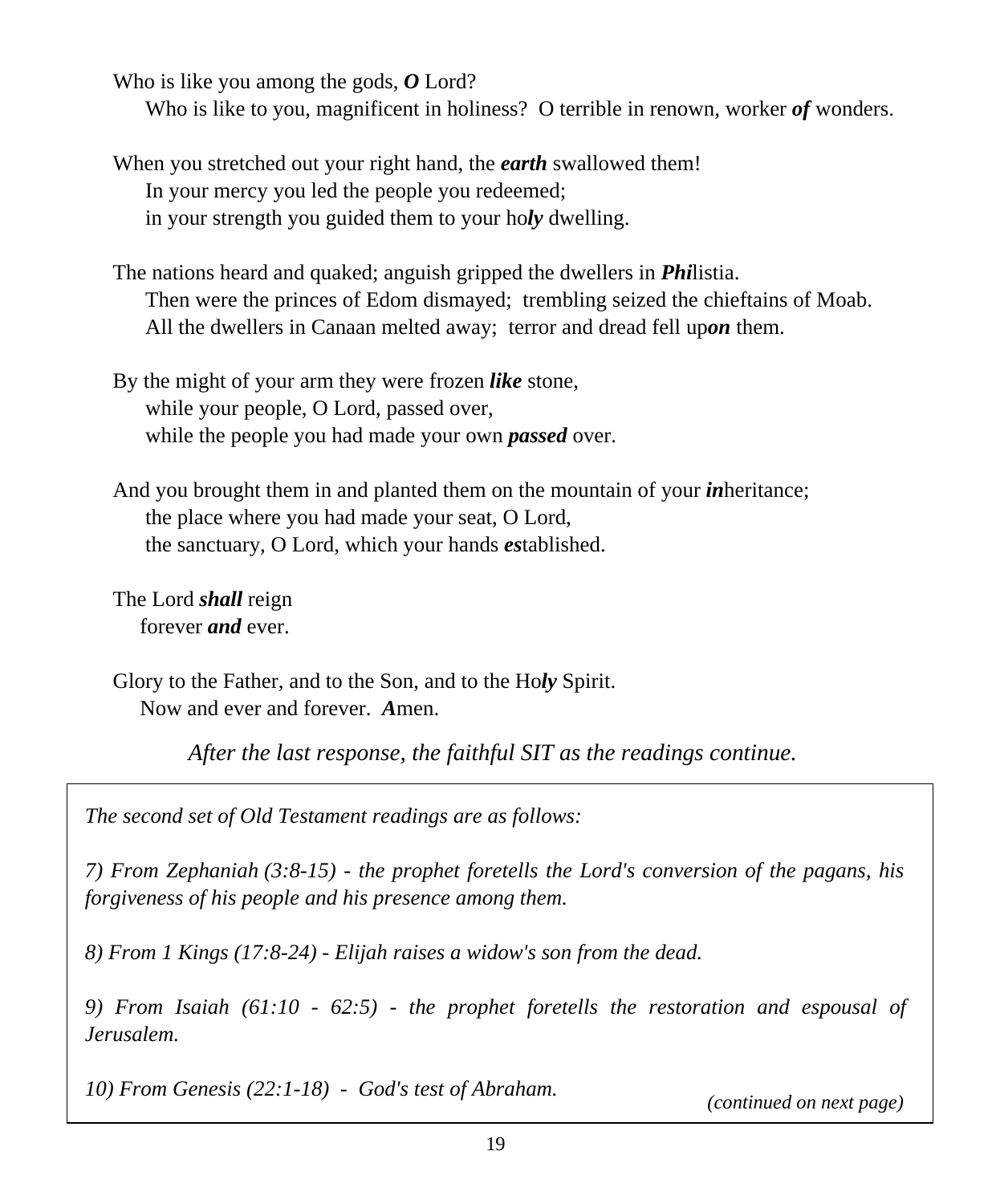*11) From Isaiah (61:1-9) - the prophet proclaims good news to the poor, and a year of favor from the Lord.*

*12) From 2 Kings (4:8-37) - Elisha raises a woman's only son from the dead.*

*13) From Isaiah (63:11 - 64:5) - Isaiah begs God to once more work miracles to save his people.*

*14) From Jeremiah (31:31-34) - the coming of a new covenant: "I will be their God, and they shall be my people."*

*15) From Daniel (3:1-88) - the story of the three young men in the furnace, who were willing to die rather than worship anyone other than the true God.*

# The fifteenth reading

**Deacon:**  Wisdom!

**Lector:**  A reading from Exodus.

**Deacon:** Let us be attentive!

*The lector reads until he comes to verse 56:*

**Lector:** ... Blessed are you in the firmament of heaven, praiseworthy and glorious forever.

*And immediately the cantor and faithful STAND and sing the following RESPONSE:*



*The lector chants the verses of the Song of the Three Young Men on a single note, or using a minor psalm tone like the one to the right:*

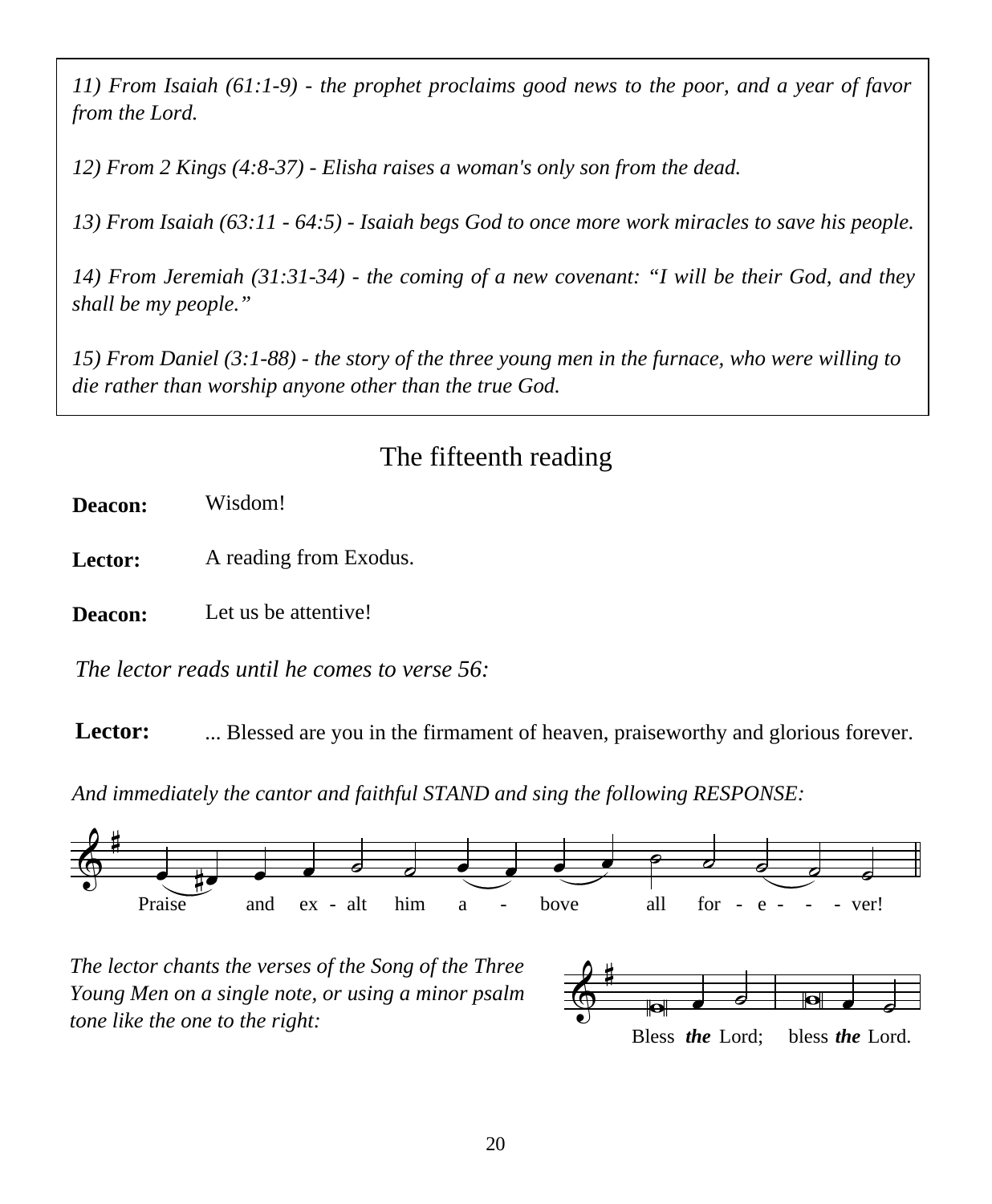#### *The RESPONSE is sung again after each verse or group of verses.*

Bless the Lord, all you works of *the* Lord. Angels of the Lord, and you heavens, bless *the* Lord.

All you waters above the heavens, and all you hosts of the Lord, bless *the* Lord. Sun and moon, and stars of heaven, bless *the* Lord.

Every shower and dew, and all you winds, bless *the* Lord. Fire and heat, frost and chill, bless *the* Lord.

Ice and snow, and nights and days, bless *the* Lord. Light and darkness, lightings and clouds, bless *the* Lord.

Let *the* earth bless *the* Lord.

Mountains and hills, and everything growing from the earth, bless *the* Lord. You springs, and seas and rivers, bless *the* Lord.

You dolphins and all water creatures, and all you birds of the air, bless *the* Lord. All you beasts, wild and tame, bless *the* Lord.

You children of the earth, bless the Lord; O Israel, bless *the* Lord. Priests of the Lord, and servants of the Lord, bless *the* Lord.

Spirit and souls of the just, holy men of humble heart, bless *the* Lord. Hananiah, Azariah, Mishael, bless *the* Lord.

Apostles, prophets and martyrs of *the* Lord, bless *the* Lord.

Let us bless the Lord: Father, Son, and Ho*ly* Spirit. Now and ever and forever. *A*men.

Let *us* praise, bless, and worship *the* Lord.

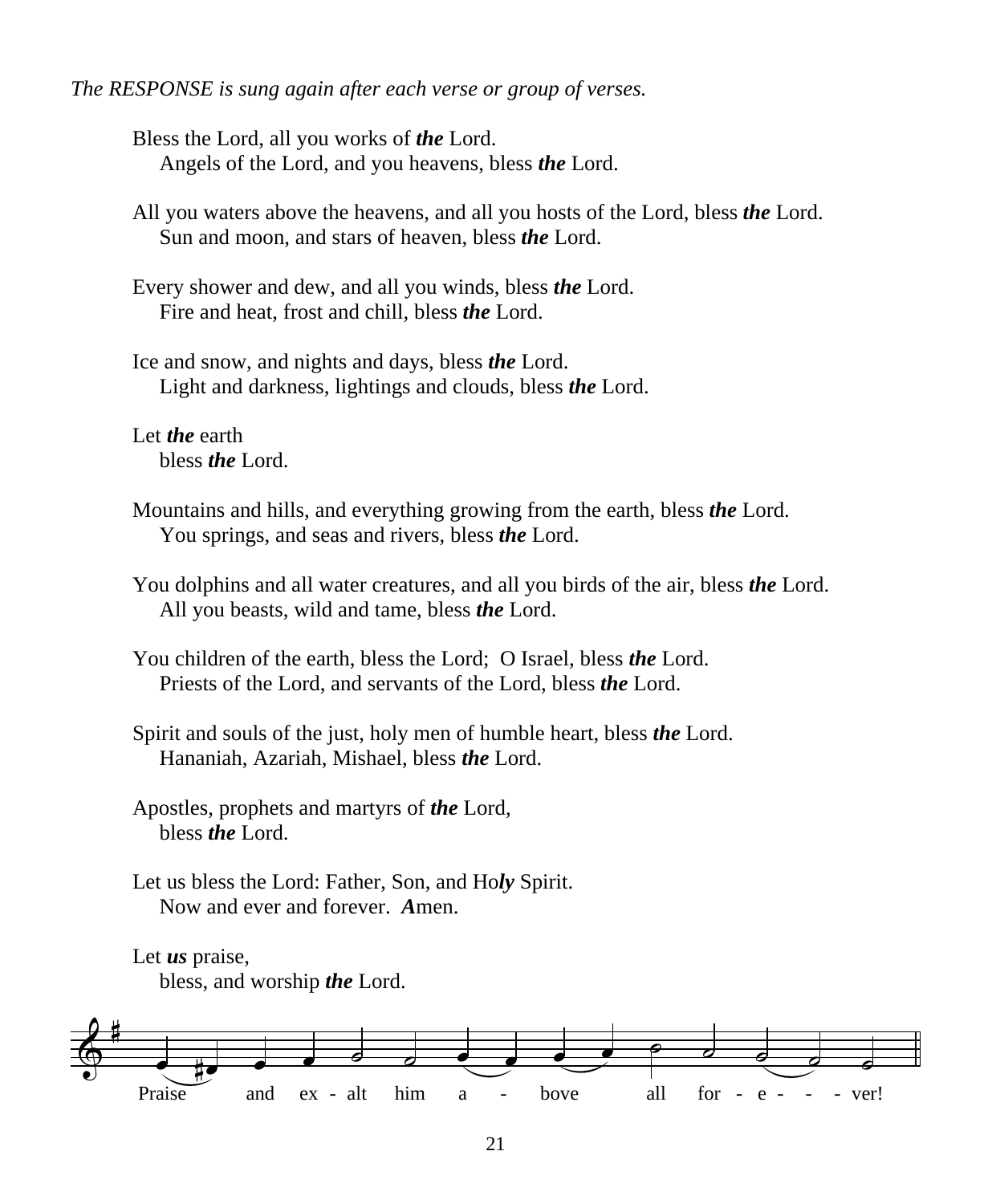#### **Small Litany**



*As on all the ancient baptismal days of the Church, Galatians 3:27 is sung in place of the Trisagion (Holy God). Either setting on the next page may be used.*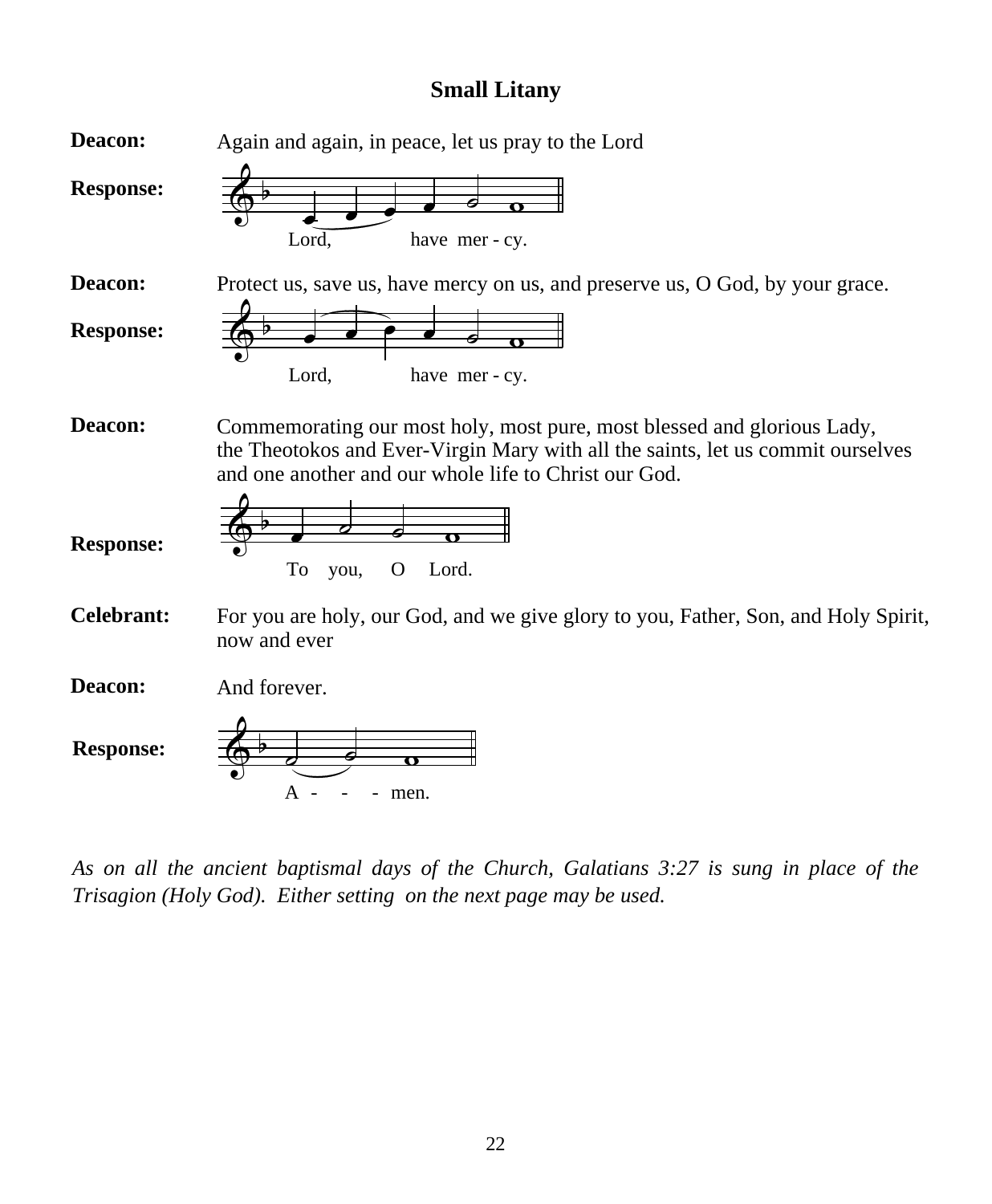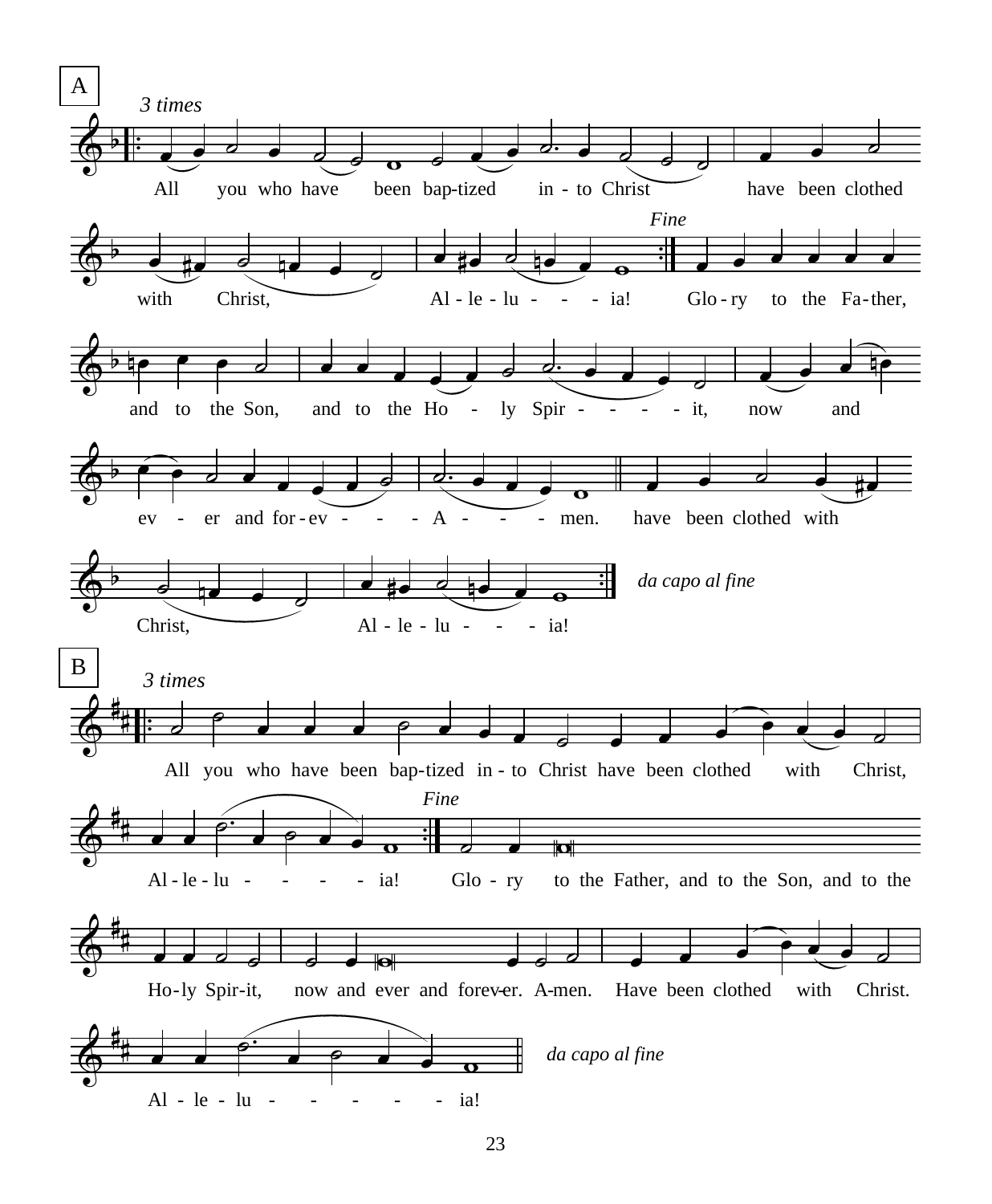# Liturgy of the Word

**Deacon:**  Let us be attentive!

**Celebrant:**  Peace **⊕** be to all!

**Deacon:**  Wisdom! Be attentive!

**Prokeimenon** *- Tone 5**(Ps. 65: 4, 2)*



*Verse:*Shout joyfully to the Lord, all the earth; sing praise to his name, give to him glori*ous* praise.

| Deacon:    | Wisdom!                                                            |
|------------|--------------------------------------------------------------------|
| Lector:    | A reading from the Letter of Saint Paul the Apostle to the Romans. |
| Deacon:    | Let us be attentive!                                               |
|            | The faithful SIT while the lector chants the reading.              |
| Lector:    | [Romans $6:3-11$ ]                                                 |
| Celebrant: | Peace $\mathfrak{B}$ be to you, reader.                            |
| Deacon:    | Wisdom! Be attentive!                                              |
|            |                                                                    |

*The faithful STAND.*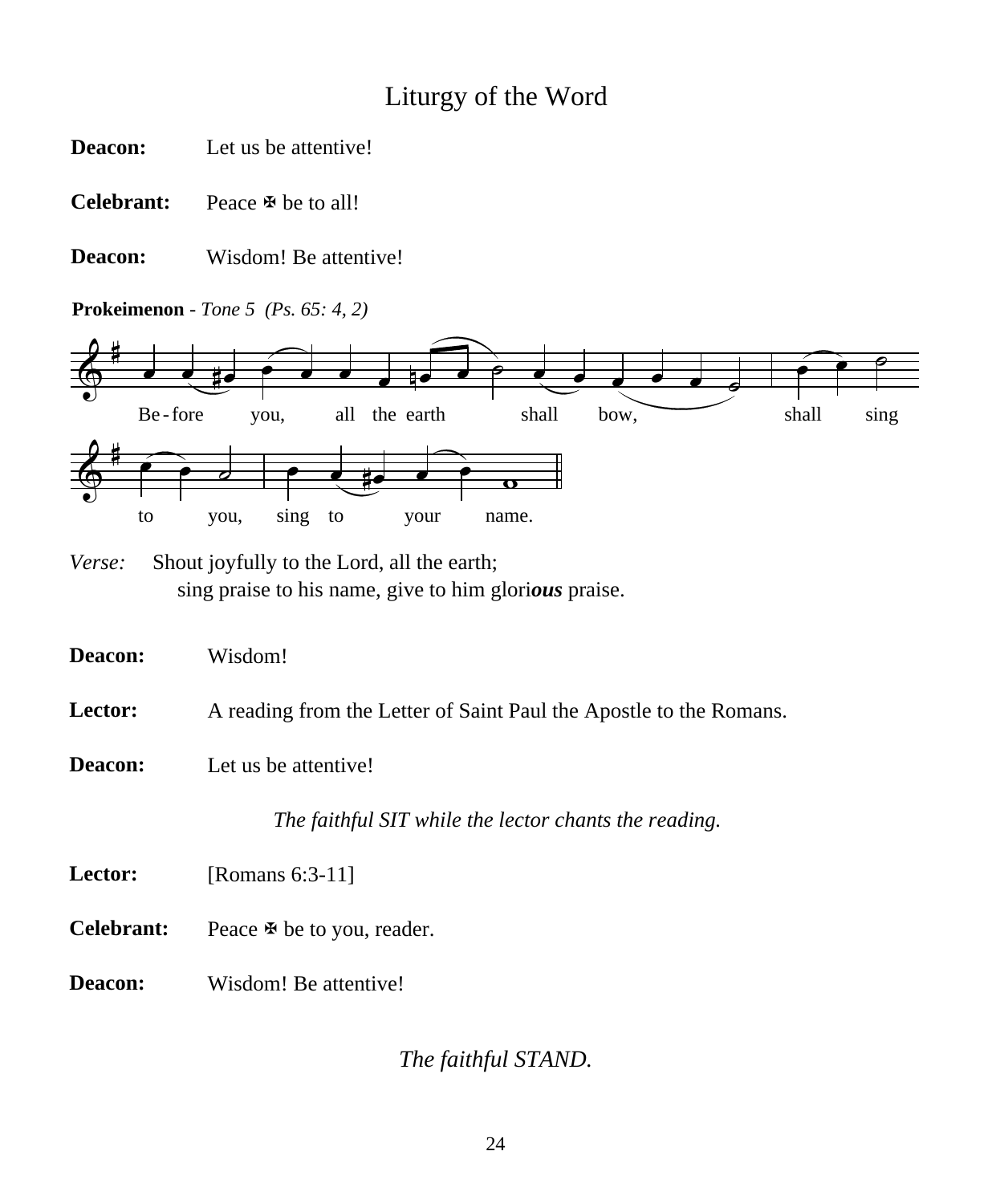*While the following verses are sung instead of "Alleluia," the changing from dark to bright vestments and altar coverings is completed. If so directed by the local ordinary, the shroud is transferred from the tomb to the holy table at this time as well. The faithful sing:*



*The lector chants the verses of the psalm, and "Arise, O God..." is sung after each verse. The verses should not be combined, to allow time for the vestments and coverings to be changed.*

*Verses:*

God stands in the midst of the divine assembly. In the midst of the gods he *gives* judgment.

How long will you judge unjustly and favor the cause of *the* wicked?

Do justice for the weak and the orphan, defend the afflicted and *the* needy.

Rescue the week and the poor; set them free from the hand of *the* wicked.

Unperceiving, they grope in *the* darkness.

The foundations of the earth are shaken.

 I have said to you: "You are gods and all of you, sons of the Most High." And yet, you shall all die like men, you shall fall like any of *the* princes.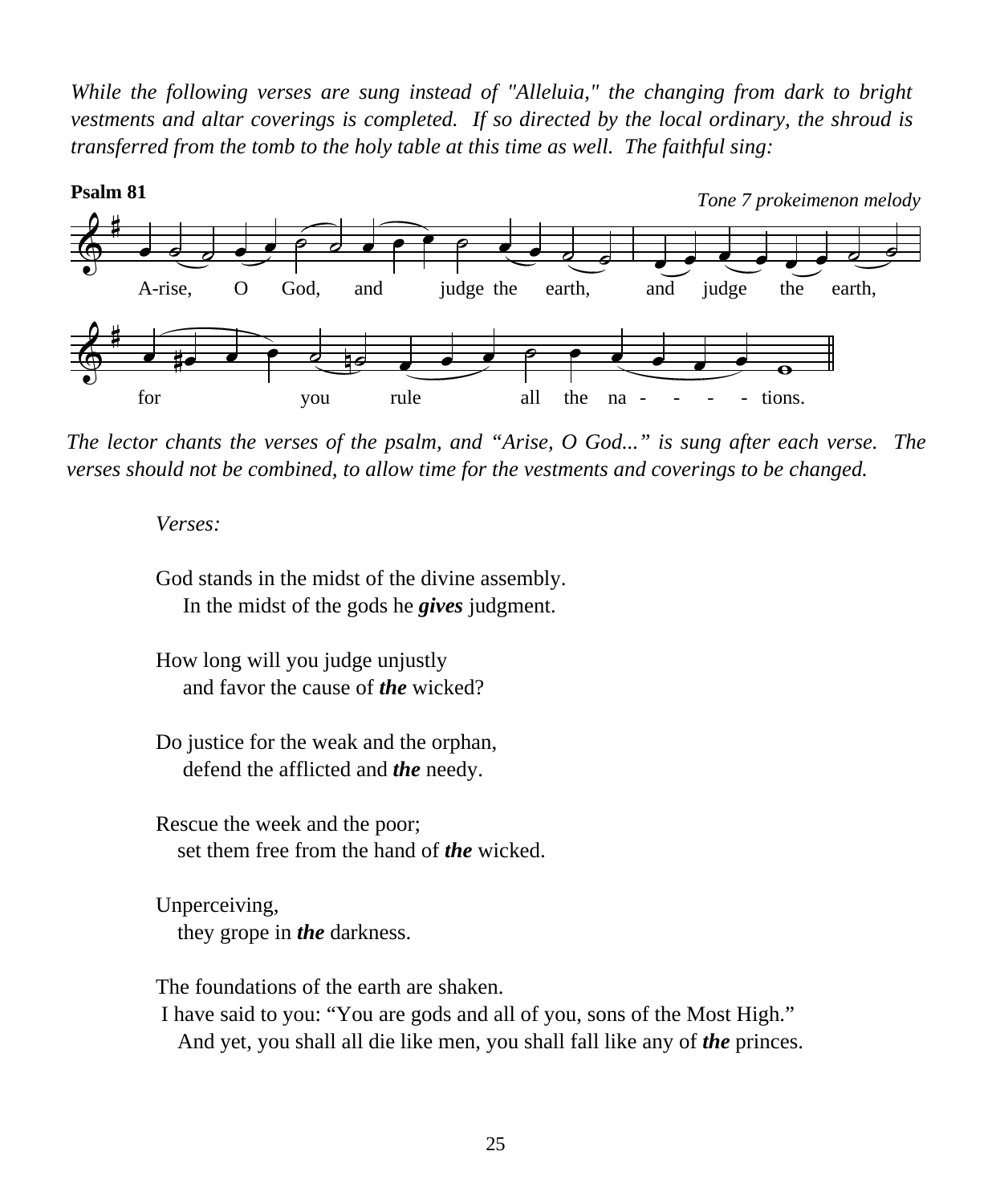

*The deacon proclaims the holy Gospel account of the Resurrection (Matthew 28:1-20)*



*The faithful SIT during the homily and may also sit during the Litany of Fervent Supplication which follows:*

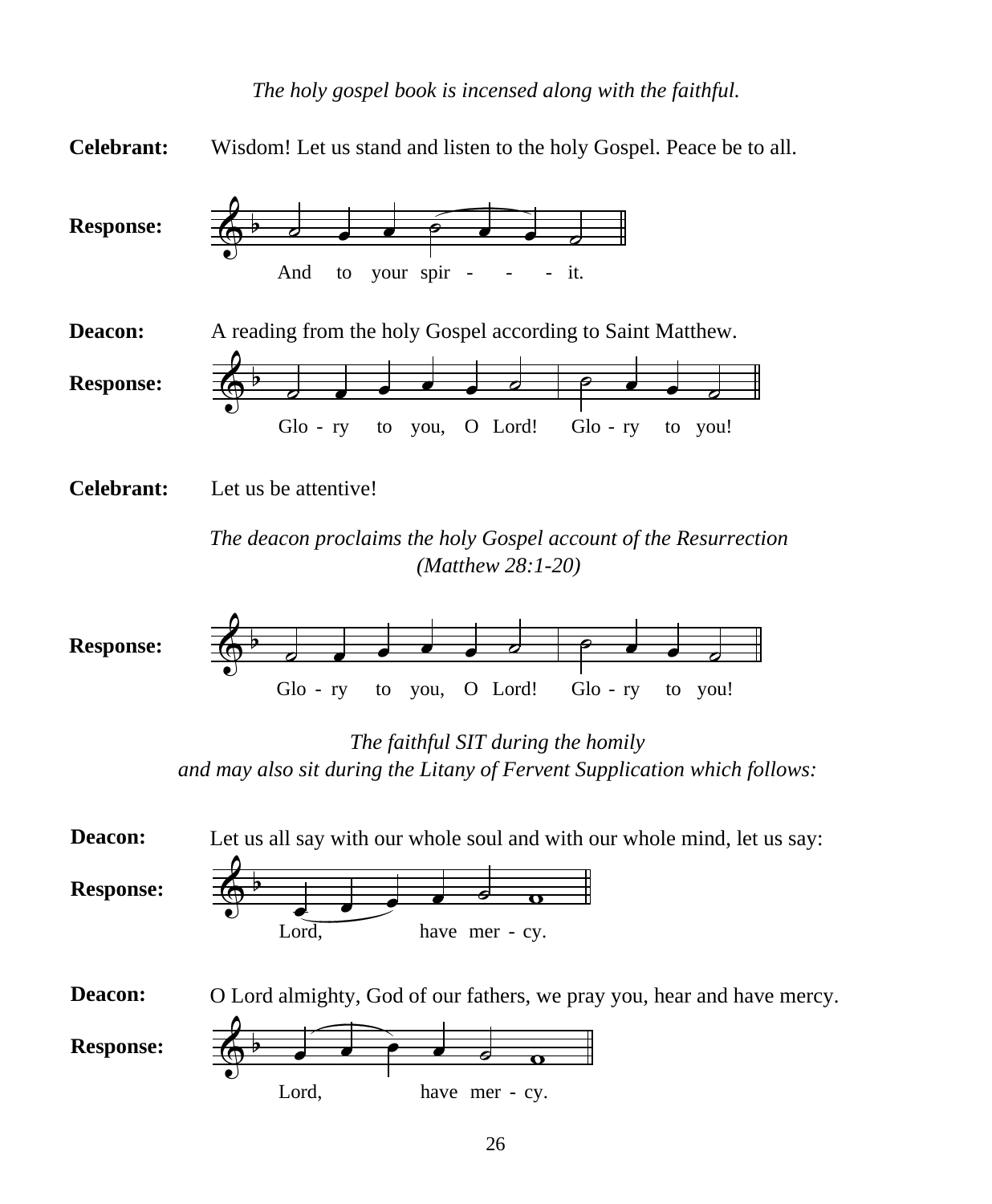**Deacon:** Have mercy on us, O God, according to your great mercy, we pray you, hear and have mercy.

#### **Response:**



**Deacon:** Again we pray for our holy father, *(Name)*, pope of Rome, and for our most reverend metropolitan, *(Name)*, for our God-loving bishop, *(Name)*, for those who serve and have served in this holy church, for our spiritual fathers, and for all our brothers and sisters in Christ.

#### **Response:**



- **Deacon:** Again we pray for the people here present who await your great and abundant mercy, for those who show us mercy, and for all Christians of the true faith.
- **Response:** Lord, have mercy. *(three times, using response 3.)*
- **Celebrant:** For you are a merciful and loving God, and we give glory to you, Father, Son, and Holy Spirit, now and ever and forever.



*The faithful STAND following the Litany of Fervent Supplication.*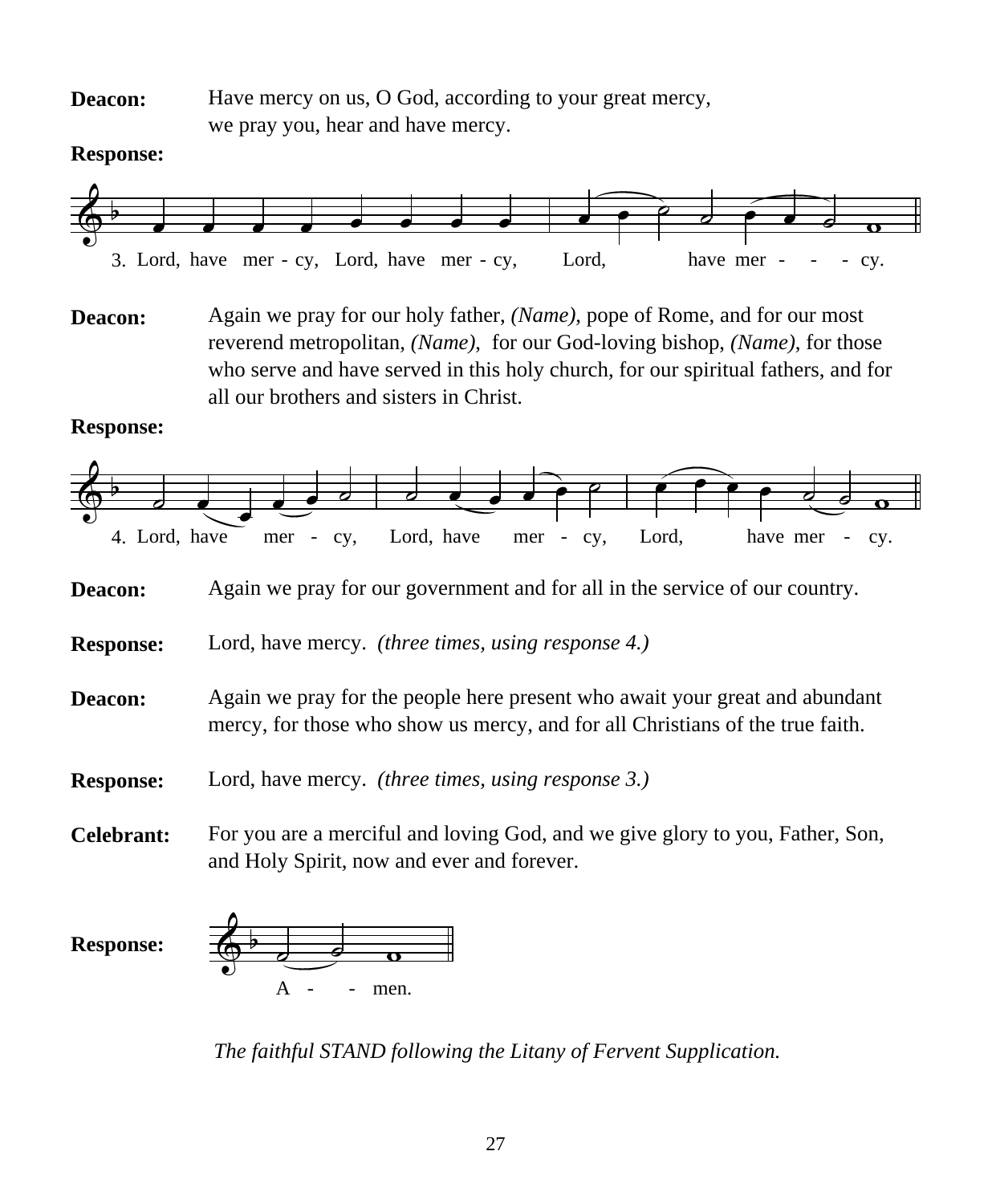### Liturgy of the Eucharist

*On Great and Holy Saturday, the faithful sing the following hymn in place of the Cherubikon.*



**Deacon:** May the Lord God remember in his kingdom all you Christians of the true faith, always, now and ever and forever.

**Celebrant:** May the Lord God remember in his kingdom … now and ever and forever.

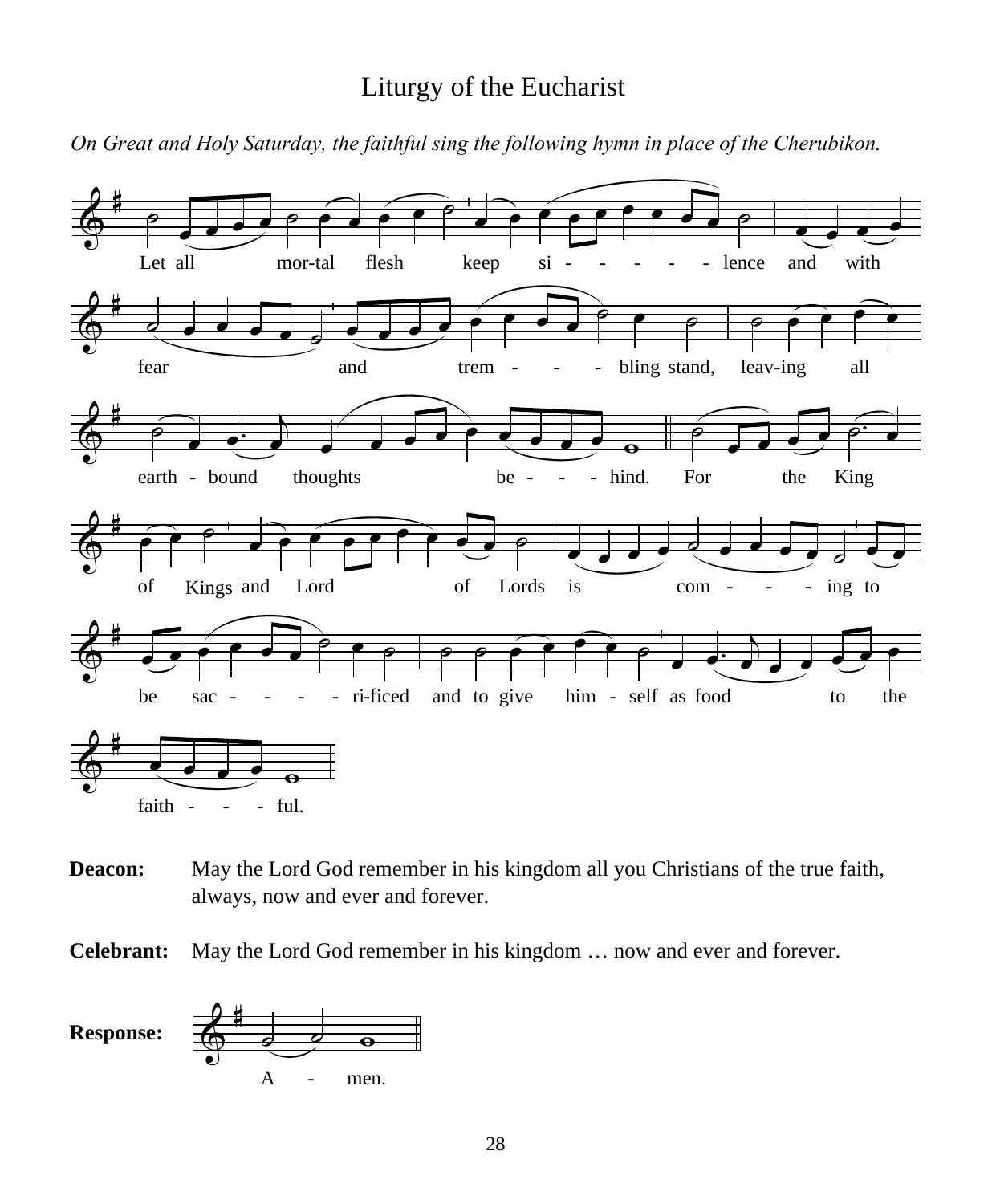*The faithful continue with the conclusion of the hymn:*



**Response:**

 $\bigcirc$  b  $\bullet$   $\bullet$   $\circ$   $\circ$ Lord, have mer - cy.

**Celebrant:** Lord our God, you created us and brought us into this life. You have shown us ways to salvation and have bestowed on us the revelation of heavenly mysteries. You yourself have appointed us to this service by the power of your Holy Spirit. Therefore, O Lord, be pleased to make us servants of your new covenant and ministers of your holy mysteries. According to your abundant mercy, receive us as we draw near your holy altar so that we may be worthy to offer you this spiritual and unbloody sacrifice for our sins and for the people's failings. Receive it as a fragrant aroma upon your holy, heavenly, and mystical altar, and send down upon us, in return, the grace of your Holy Spirit. Look upon us, O God, and behold this our worship, and accept it as you accepted the gifts of Abel, the sacrifices of Noah, the first-fruits of Abraham, the priesthood of Moses and Aaron, and the peace-offerings of Samuel. Just as you accepted this true worship from the hands of your apostles, now, O Lord, in your goodness, accept these gifts from the hands of us sinners. May we who have been made worthy to minister without blame at your holy altar obtain the reward of faithful and wise stewards on the fearsome day of your just retribution.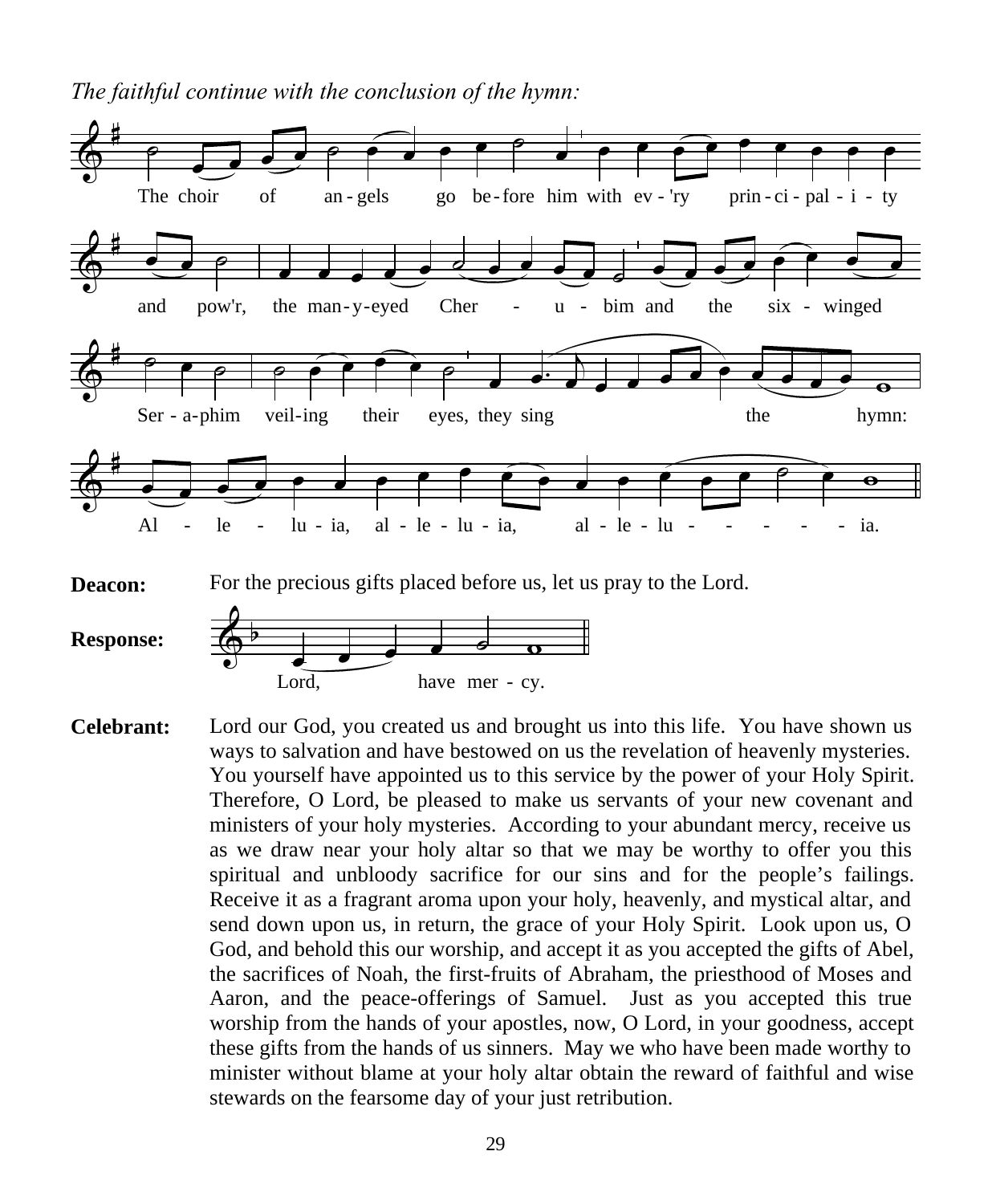**Celebrant:** Grant this through the mercies of your only-begotten Son with whom you are blessed, together with your all-holy, good, and life-creating Spirit, now and ever and forever.

**Response:**



*Before the profession of the Symbol of Faith, the assembly is invited to be reconciled with one another:*



**Celebrant:** Let us love one another that with one mind we may profess.

**Response:**

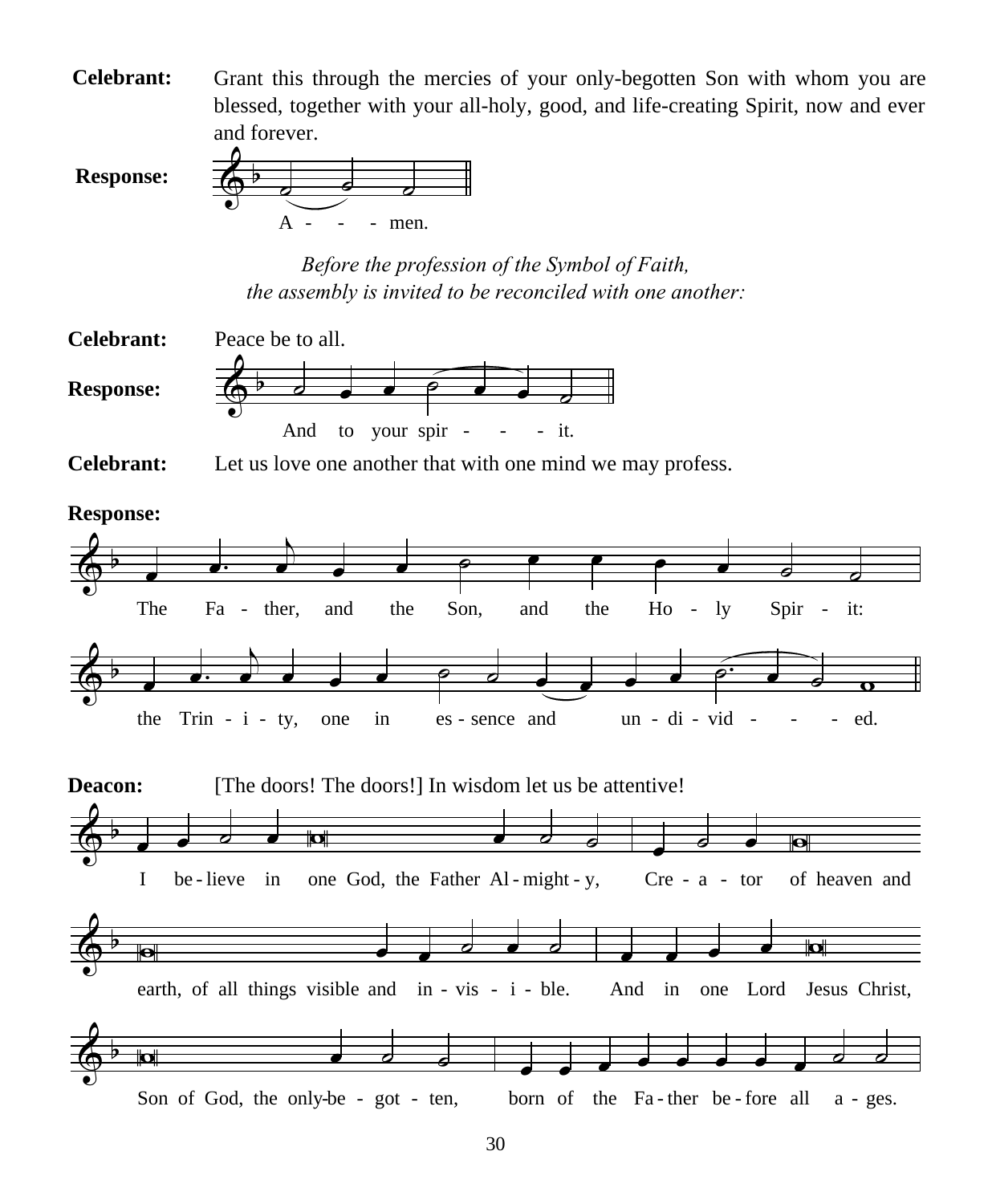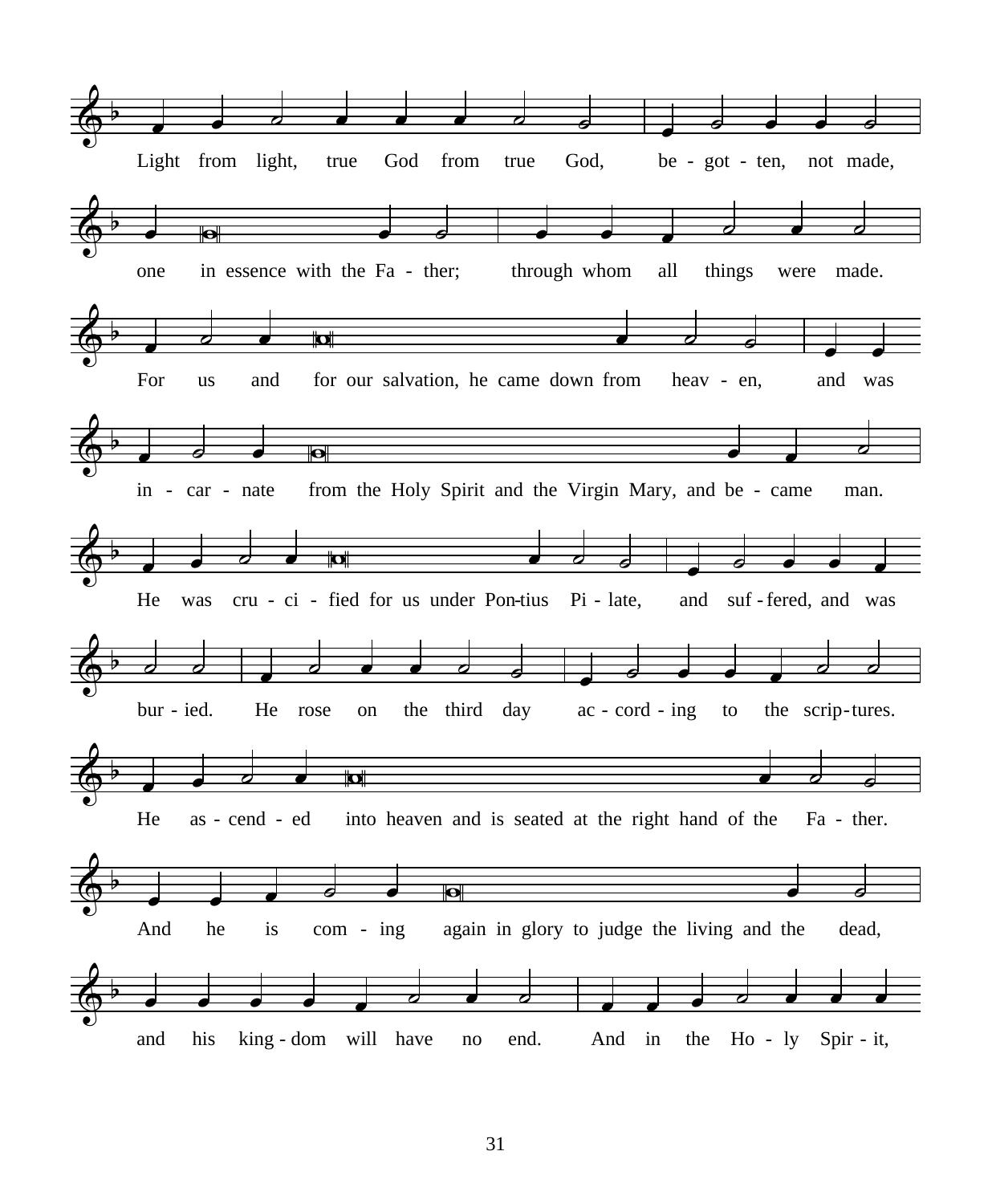

#### **Anaphora**



32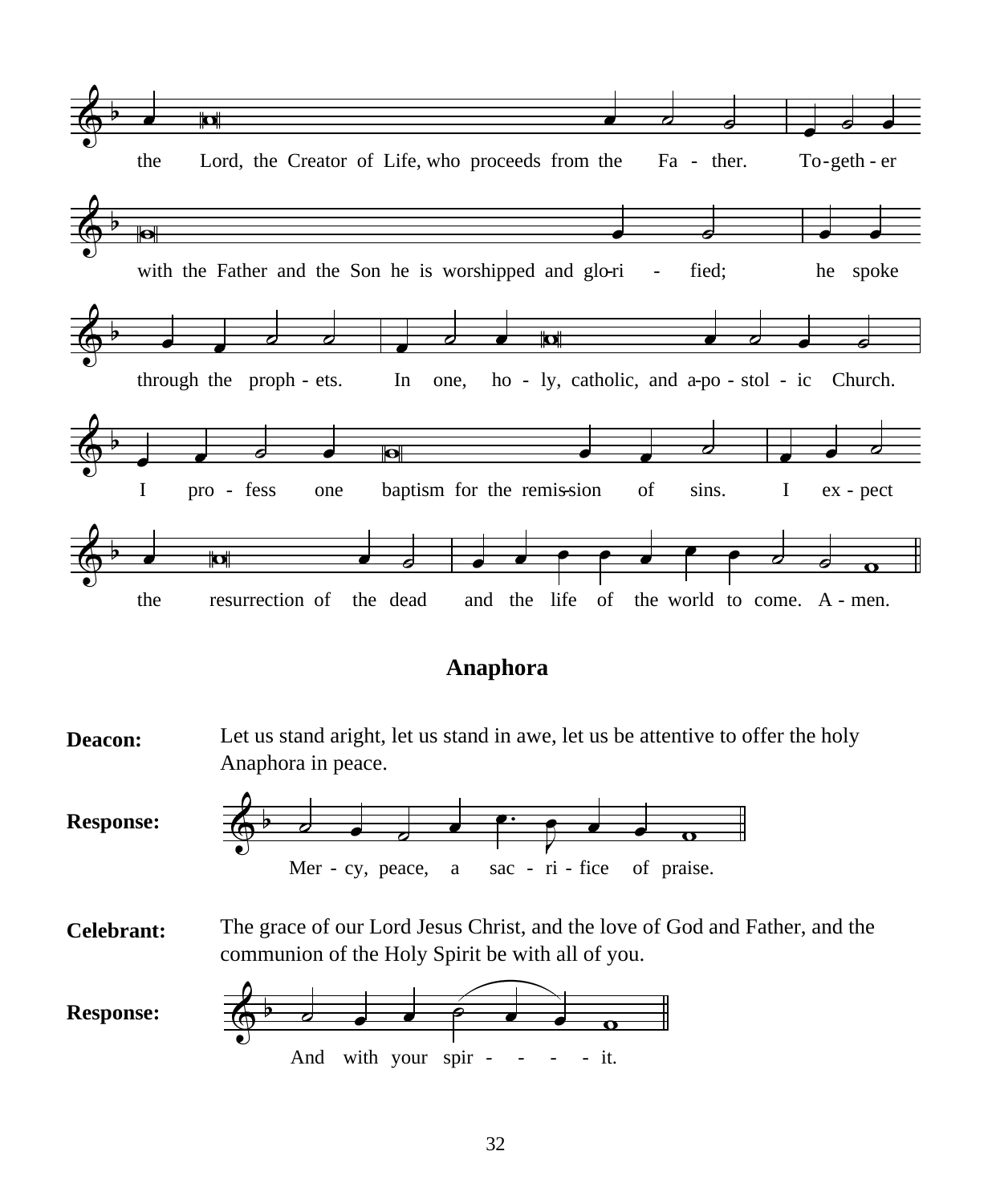



#### **Response:**



O Eternal Being, Master, Lord, God, Father almighty and adorable it is truly proper and just and befitting the magnificence of your holiness to praise you, to sing to you, to bless you, to worship you, to thank you, to glorify you, the only true God, **Celebrant:**

> and to offer you this, our spiritual worship with contrite heart and humble spirit;

for you have granted us the knowledge of your truth.

Who is able to proclaim your might, to make known all your praises, or to recount all your mighty deeds in every age?

Master of all, Lord of heaven and earth and of all creation both visible and invisible, enthroned in glory yet fathoming the depths, eternal, invisible, incomprehensible, boundless, and changeless, Father of our great God, Savior, and Lord Jesus Christ, you are revealed through him who is our hope, the image of your goodness, and the seal bearing your likeness.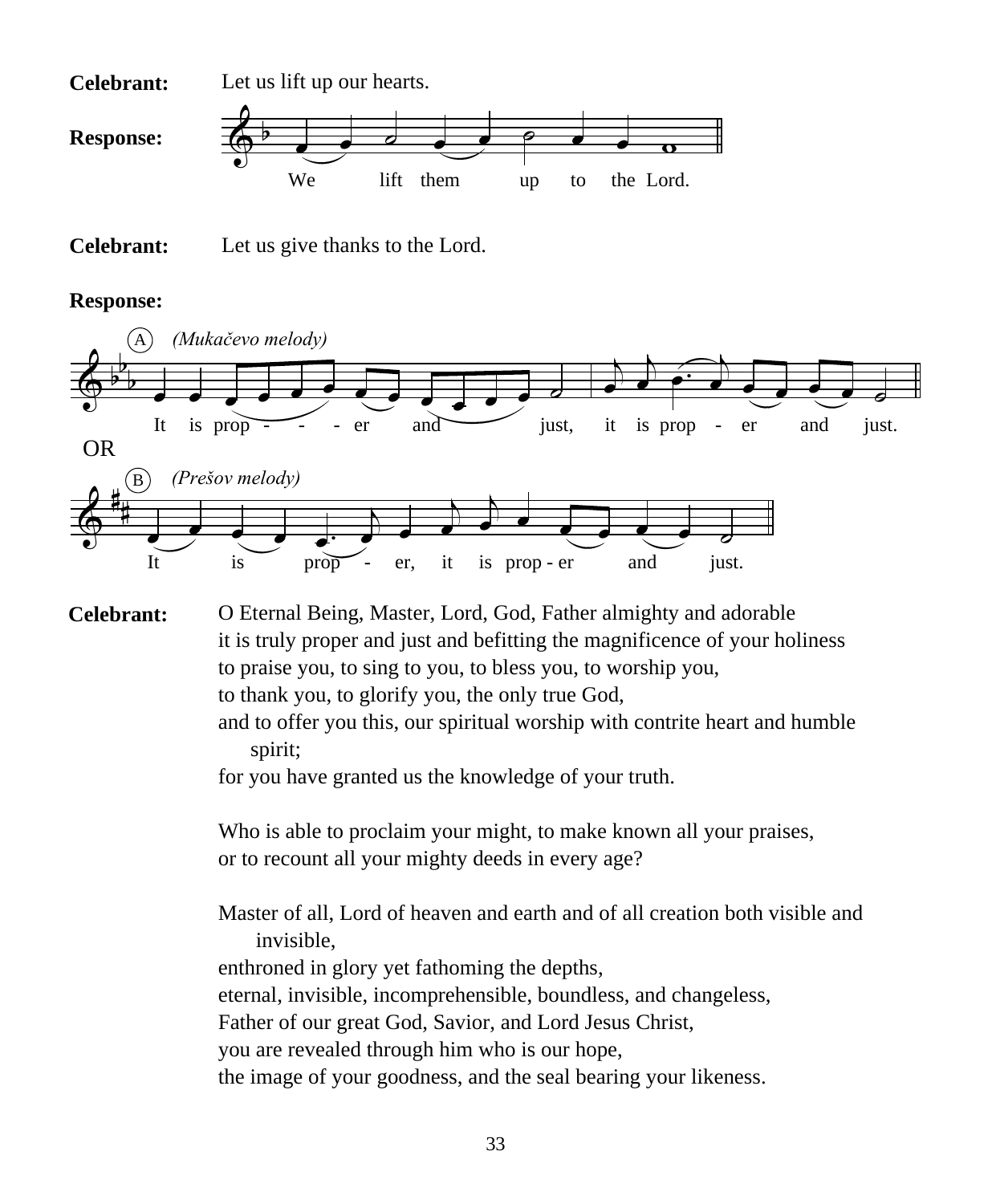He is the Living Word, True God, Eternal Wisdom, Life, Sanctification, Power, and the True Light through whom the Holy Spirit has been revealed: the Spirit of truth, the Gift of filial adoption, the Pledge of our future inheritance, the First-fruits of eternal blessings, the Life-creating Power, the Wellspring of sanctification through whom every rational and intelligent creature is empowered to worship you, and to offer you an unending hymn of praise; for all creation serves you.

Angels, archangels, thrones, dominions, principalities, virtues, powers, and the many-eyed cherubim praise you. You are surrounded by the six-winged seraphim; two wings cover their face, two their feet, and with two they fly, and they call one to another with never-ending and never-silent hymns of praise,

Singing, shouting, crying aloud, and saying the triumphal hymn:



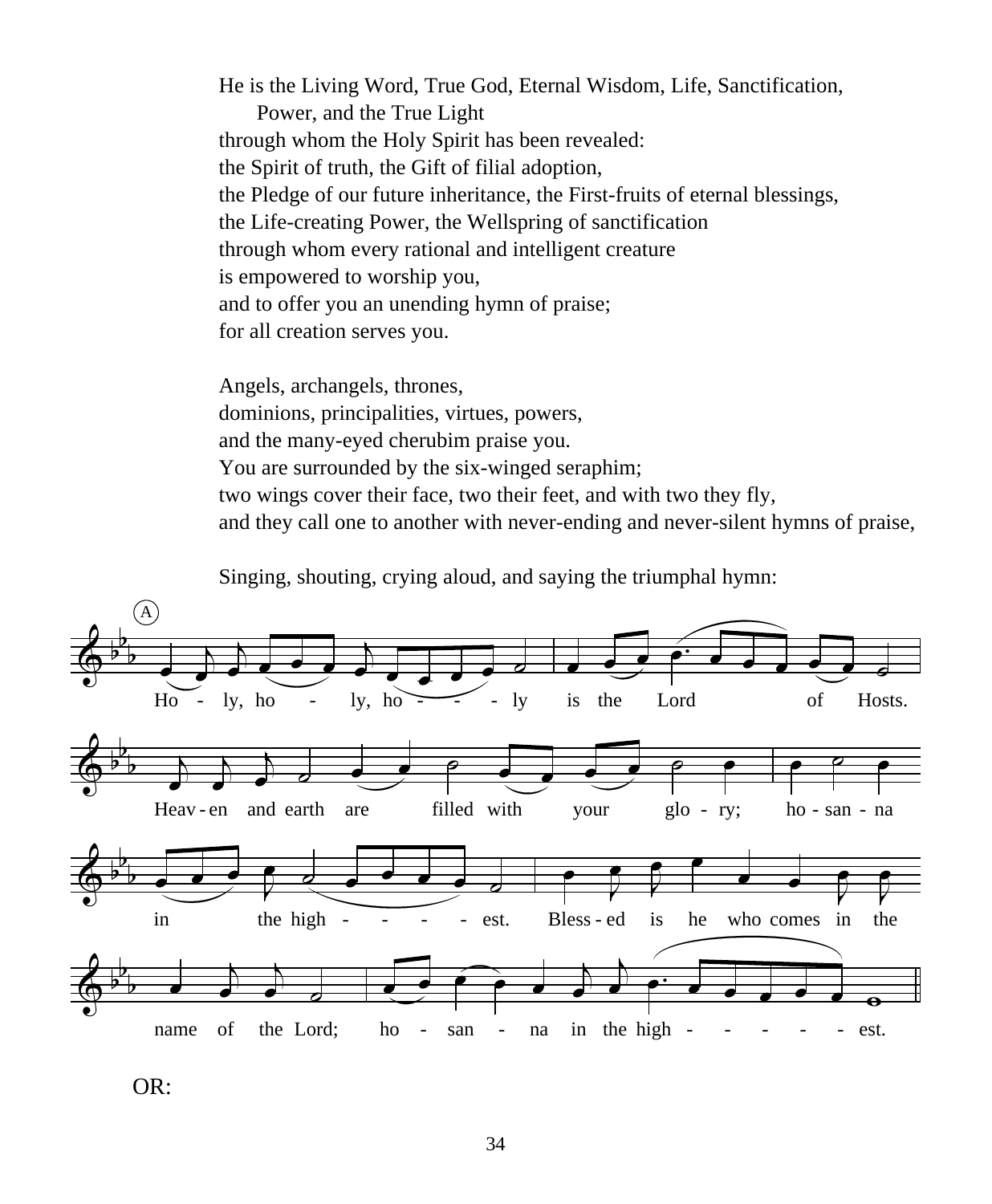

**Celebrant:** We sinners also cry out with these blessed powers, O loving and kind Master, and say: Holy are you; truly, all-holy.

Immeasurable is the majesty of your holiness.

You are revered in all your works;

for with righteousness and just judgment you have ordered all things for us.

Taking clay from the earth, you formed man

and honored him with your own image, O God.

You placed him in a delightful paradise

and promised him immortal life and the enjoyment of eternal blessings

through the observance of your commandments.

But man disobeyed you, the true God who created him;

he was led astray by the deceit of the Serpent,

and by his own transgressions was subjected to death.

In your righteous judgment, O God, you banished him from paradise into this world and returned him to the earth from which he had been taken, but provided for him the salvation of rebirth in your Christ.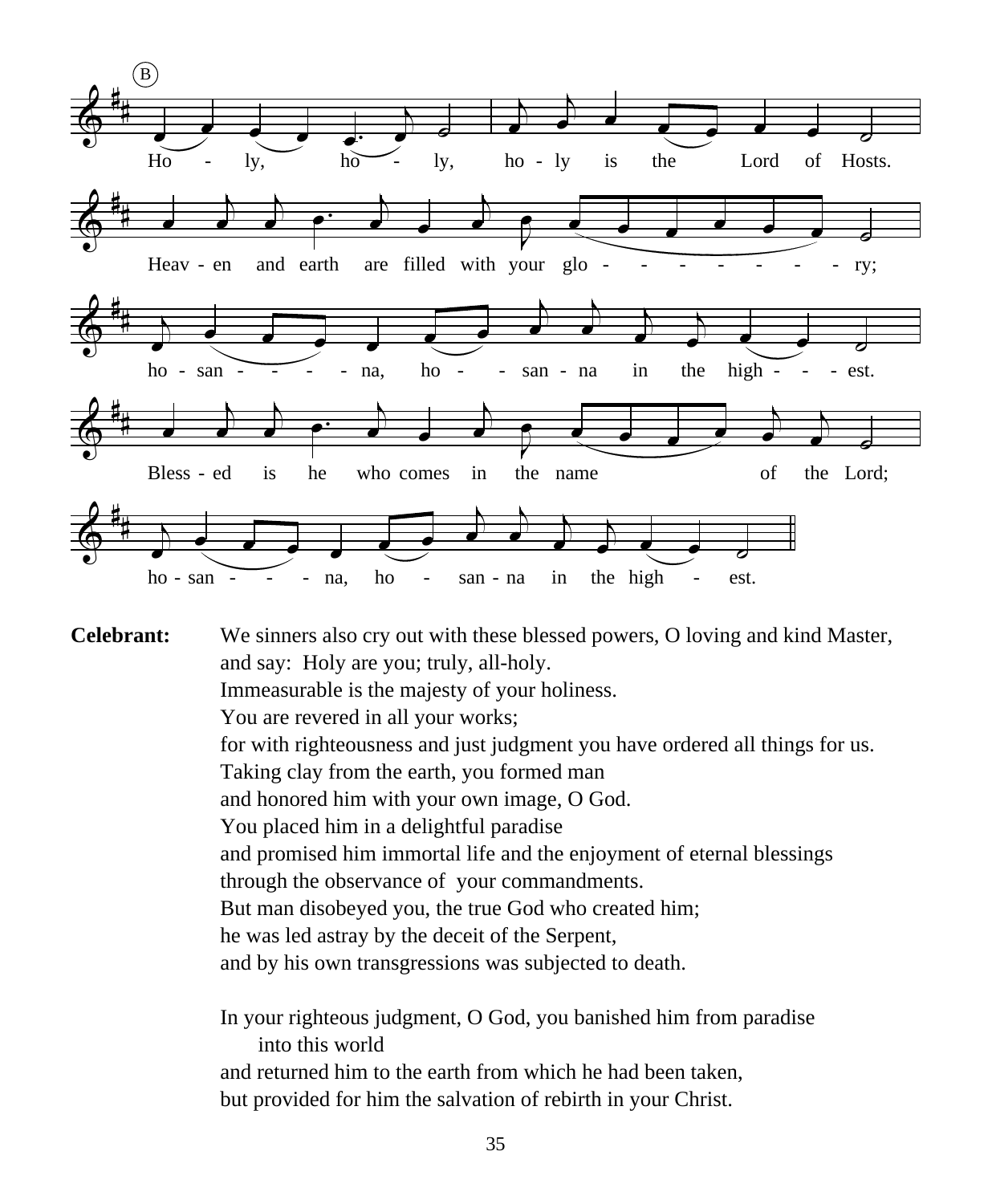For you did not turn away from your creature forever, O Good One, nor forget the work of your hands;

rather, you intervened in various ways because of your merciful loving-kindness. You sent prophets and performed mighty deeds through your holy ones

who have pleased you in every generation.

You spoke to us through the mouth of your servants, the prophets,

who foretold the salvation which was to come.

You gave the Law as an aid, and appointed angels as guardians.

When the fullness of time had come, you spoke to us through your own Son, the very one through whom you created the ages.

Although he is the reflection of your glory and the express image of your person, sustaining all things by his powerful word,

He did not deem equality with you, God and Father, something to be grasped; rather, while remaining everlasting God,

he appeared on earth and lived among men.

In becoming incarnate from the holy Virgin, he emptied himself, taking the form of a slave, conforming himself to the lowliness of our body, that he might conform us to the image of his glory.

For since, through a man, sin entered the world, and through sin, death, so it pleased your only-begotten Son, who is in your bosom, God and Father, to be born of a woman, the holy Theotokos and Ever-Virgin Mary, to be born under the Law, to condemn sin in his flesh so that those who are dead in Adam might be brought to life in him, your Christ.

Living in this world, he gave us precepts for salvation, turned us away from the deceit of idols, and brought us to know you, true God and Father.

He purchased us for himself as a chosen people, a royal priesthood, and a holy nation,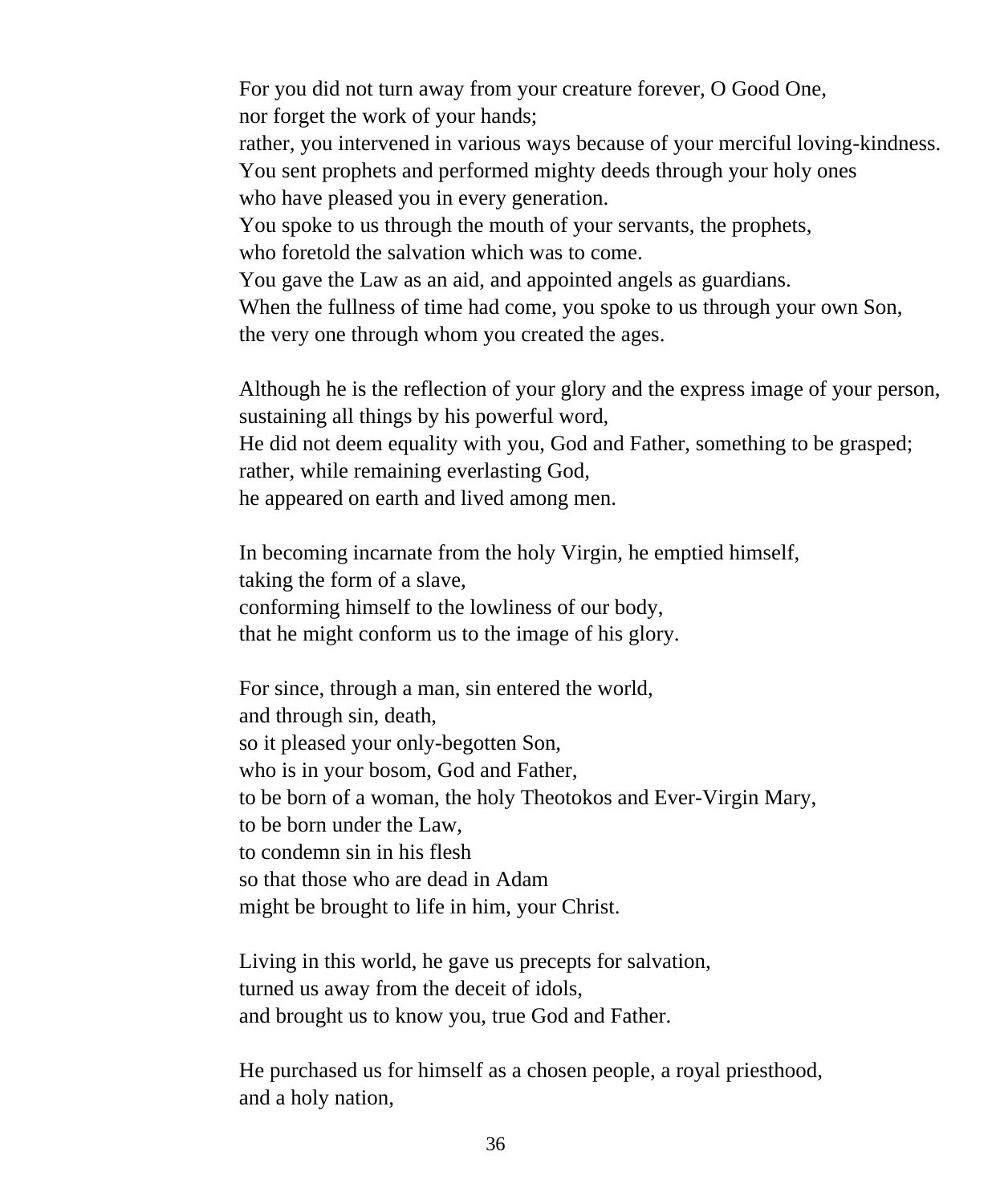cleansing us with water and sanctifying us with the Holy Spirit. He surrendered himself as a ransom to Death by which we were held captive, sold into slavery under sin.

Descending by the cross into Hades to fulfill all things in himself, he freed us from Death's despair, and rose on the third day, preparing the way for the resurrection of all flesh from the dead. Since Corruption could not keep the Author of Life in its clutches, he became the first-fruits of those who have fallen asleep, the first-born of the dead, that in all things he might have pre-eminence over all.

Ascending into heaven,

he has taken his seat at the right hand of your majesty on high and will come to reward everyone according to his works. But he left us these memorials of his saving passion, which we have prepared according to his command.

For, when he was about to go forth to his voluntary, ever-memorable, and life-creating death,

on the night when he surrendered himself for the life of the world, he took bread into his holy and all-pure hands,

and presenting it to you, God and Father,

he gave thanks, blessed, sanctified, broke, and gave it to his holy disciples and apostles, saying:

Take, eat; this is my body which is broken for you for the remission of sins.

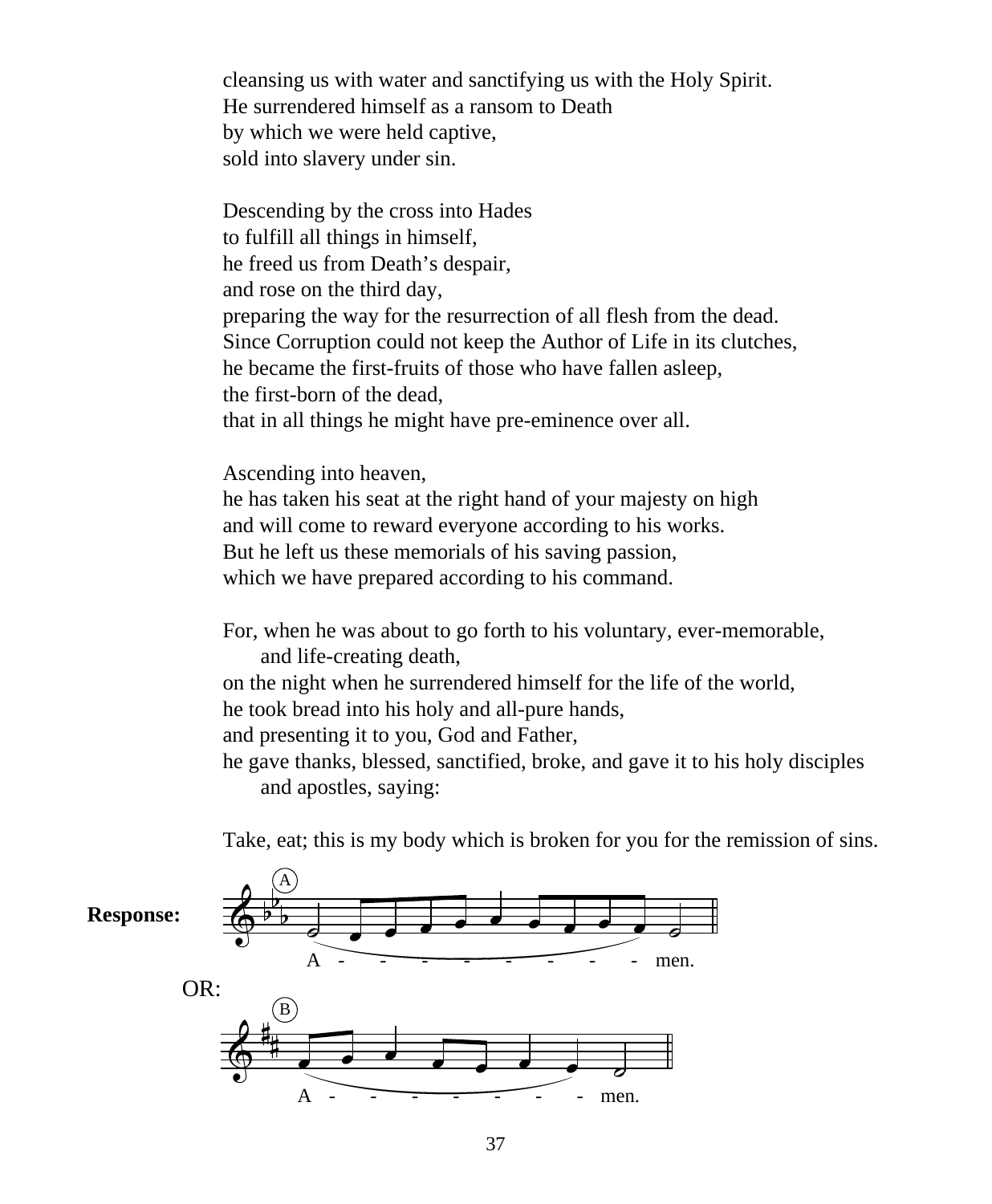**Celebrant:** Likewise, taking the chalice of the fruit of the vine, he mixed it, gave thanks, blessed, sanctified, and gave it to his holy disciples and apostles, saying:

> Drink of this all of you; this is my blood of the new covenant which is shed for you and for many for the remission of sins.

**Response:**



#### **Celebrant:**

Do this in remembrance of me,

for as often as you eat this bread and drink this chalice you proclaim my death and profess my resurrection.

Therefore, O Master, we also remember his saving passion, the life-creating cross, the three-day burial, the resurrection from the dead, the ascension into heaven, the enthronement at your right hand, God and Father, and his glorious and fearsome second coming:

Offering you your own from your own always and everywhere.



OR: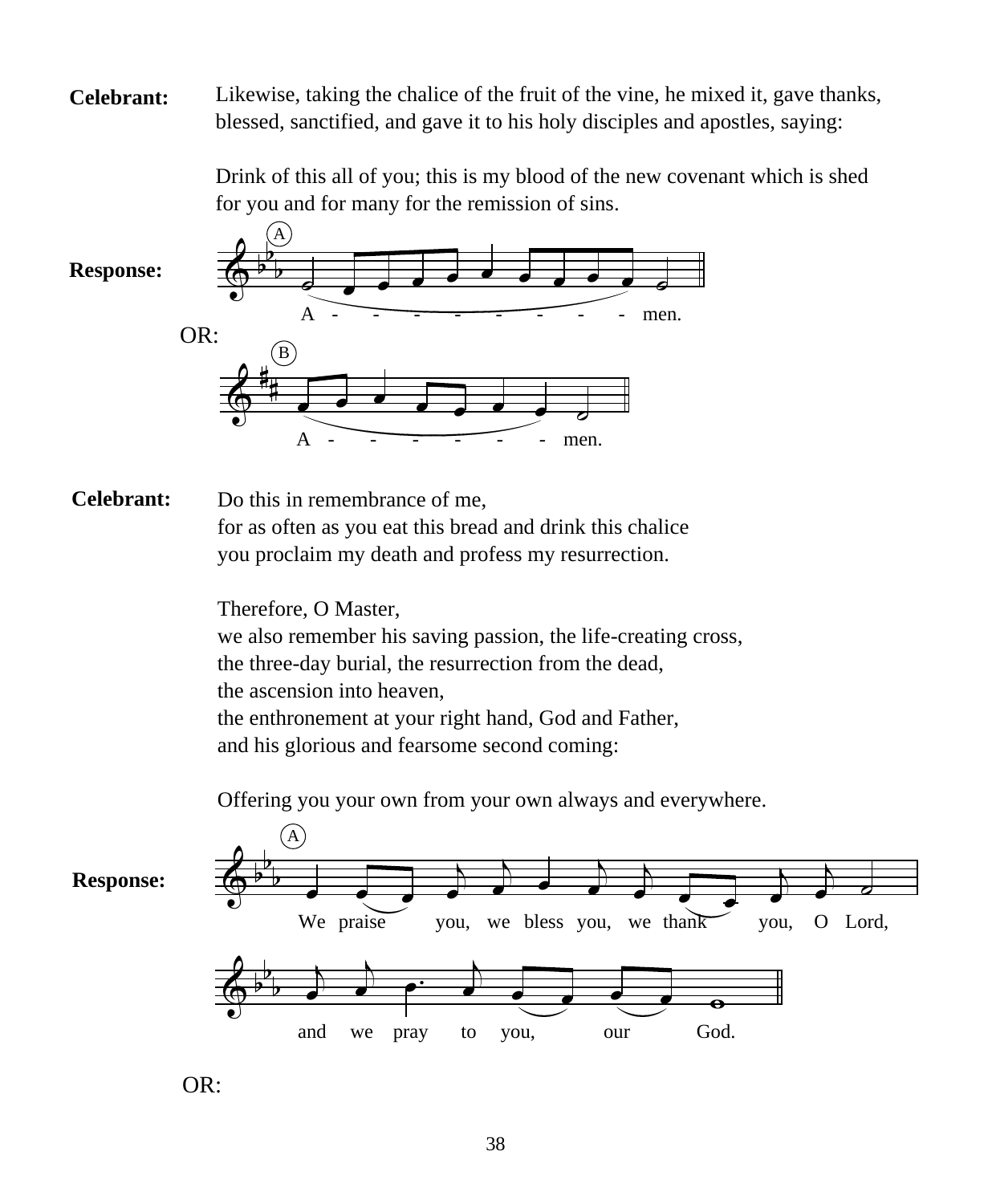

All-holy Master, **Celebrant:**

> since you have allowed us sinners and unworthy servants to minister at your holy altar — not because of our righteousness, for we have done nothing good on earth,

but because of your mercy and compassion so richly poured out upon us —

we have the courage to approach your holy altar.

As we offer you the holy body and blood of your Christ in this form, we pray you and beseech you, O Holy of Holies, that, according to your kind favor, your Holy Spirit may come upon us and upon these gifts here offered; and bless and sanctify them and show this bread to be truly the precious body of our Lord, God, and Savior Jesus Christ. and this chalice to be truly the precious blood of our Lord, God, and Savior Jesus Christ, shed for the life of the world.

So that all of us who share this one bread and chalice may be united with one another in the communion of the one Holy Spirit, and that none of us partake of the holy body and blood of your Christ for judgment or condemnation.

Rather, may we obtain mercy and grace together with all the saints who have pleased you since time began: the forefathers, fathers, patriarchs, prophets, apostles, preachers, evangelists, martyrs, confessors, teachers, and with every just spirit brought to perfection in faith.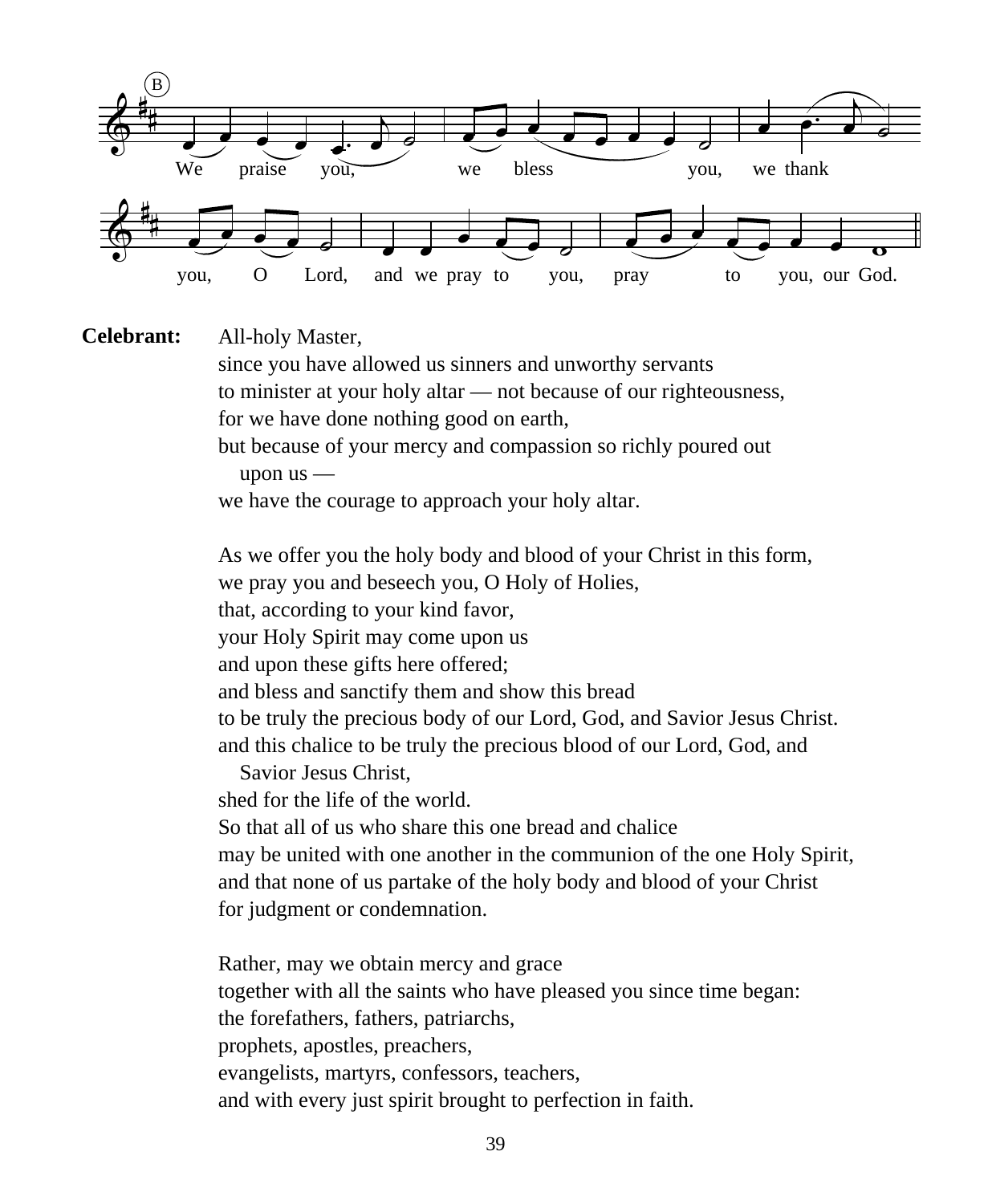Especially with our most holy, most pure, most blessed and glorious Lady, the Theotokos and Ever-Virgin Mary. **Celebrant:**

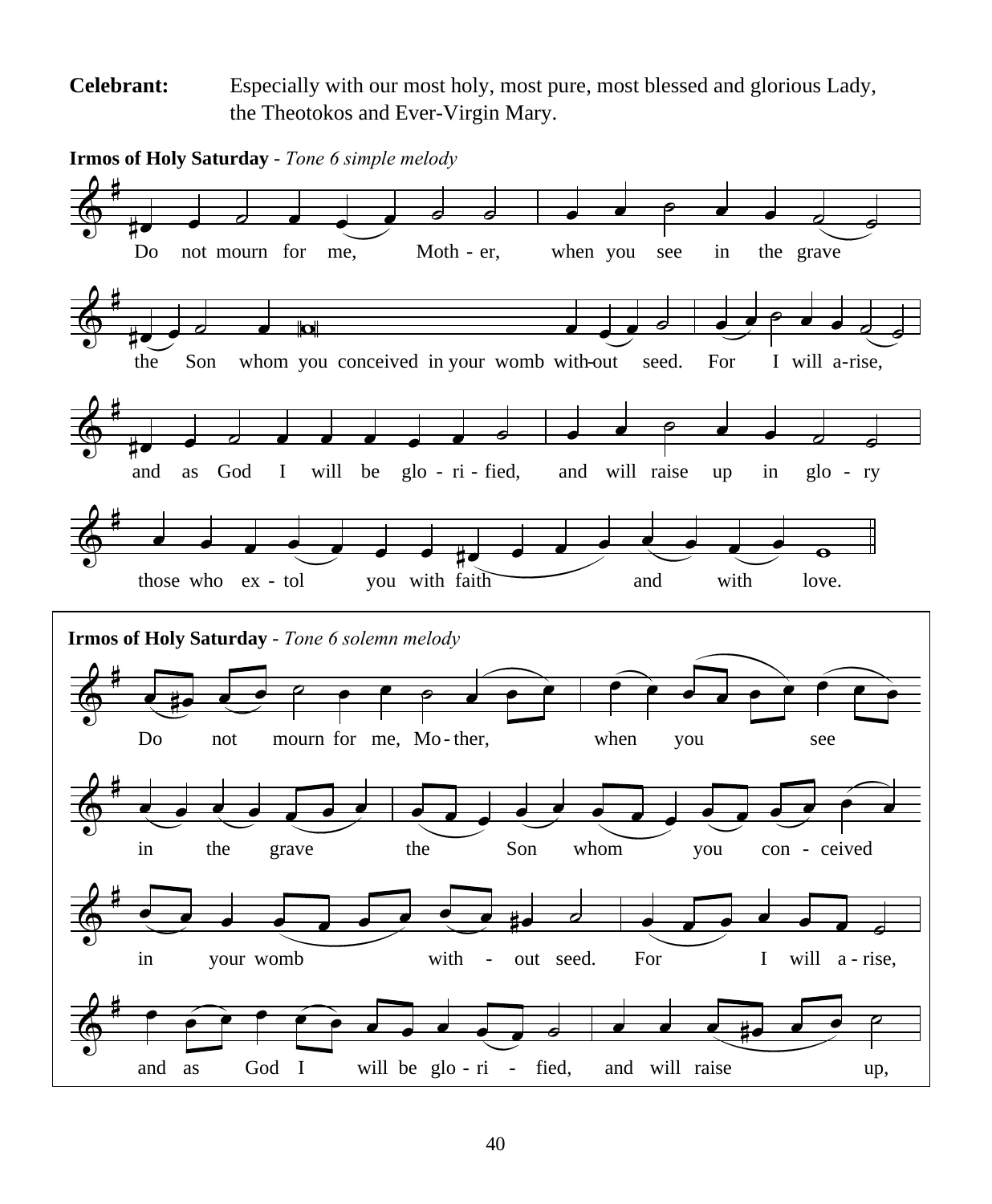

Among the first, O Lord, remember our holy father *(Name)*, pope of Rome, our most reverend metropolitan *(Name)*, our God-loving bishop *(Name)*; preserve them for your holy churches in peace, safety, honor, and health for many years as they faithfully impart the word of your truth. **Celebrant:**



Remember, O Lord, the entire episcopate of the true believers who faithfully impart the word of your truth. Remember also my unworthiness, O Lord, according to the abundance of your mercies. Forgive me every transgression voluntary and involuntary; and despite my sins do not withhold any grace of your Holy Spirit from these gifts offered here. **Celebrant:**

> Remember, O Lord, the presbyterate, the diaconate in Christ, and every holy order; let none of us who surround your holy altar be put to shame. Visit us in your goodness, O Lord. Reveal yourself to us in your rich compassion. Grant us a healthful and agreeable climate and gentle showers upon the earth that it may be fruitful, and crown the cycle of the seasons with your kindness.

By the power of your Holy Spirit, bring an end to schism in the Churches, extinguish the raging of the nations, and quickly put down the upsurges of heresy. Accept us all into your kingdom, showing us to be children of the light and of the day. Grant us your peace and love, O Lord our God, for you have given us everything.

And grant that with one voice and one heart we may glorify and praise your most honored and magnificent name, Father, Son, and Holy Spirit, now and ever and forever.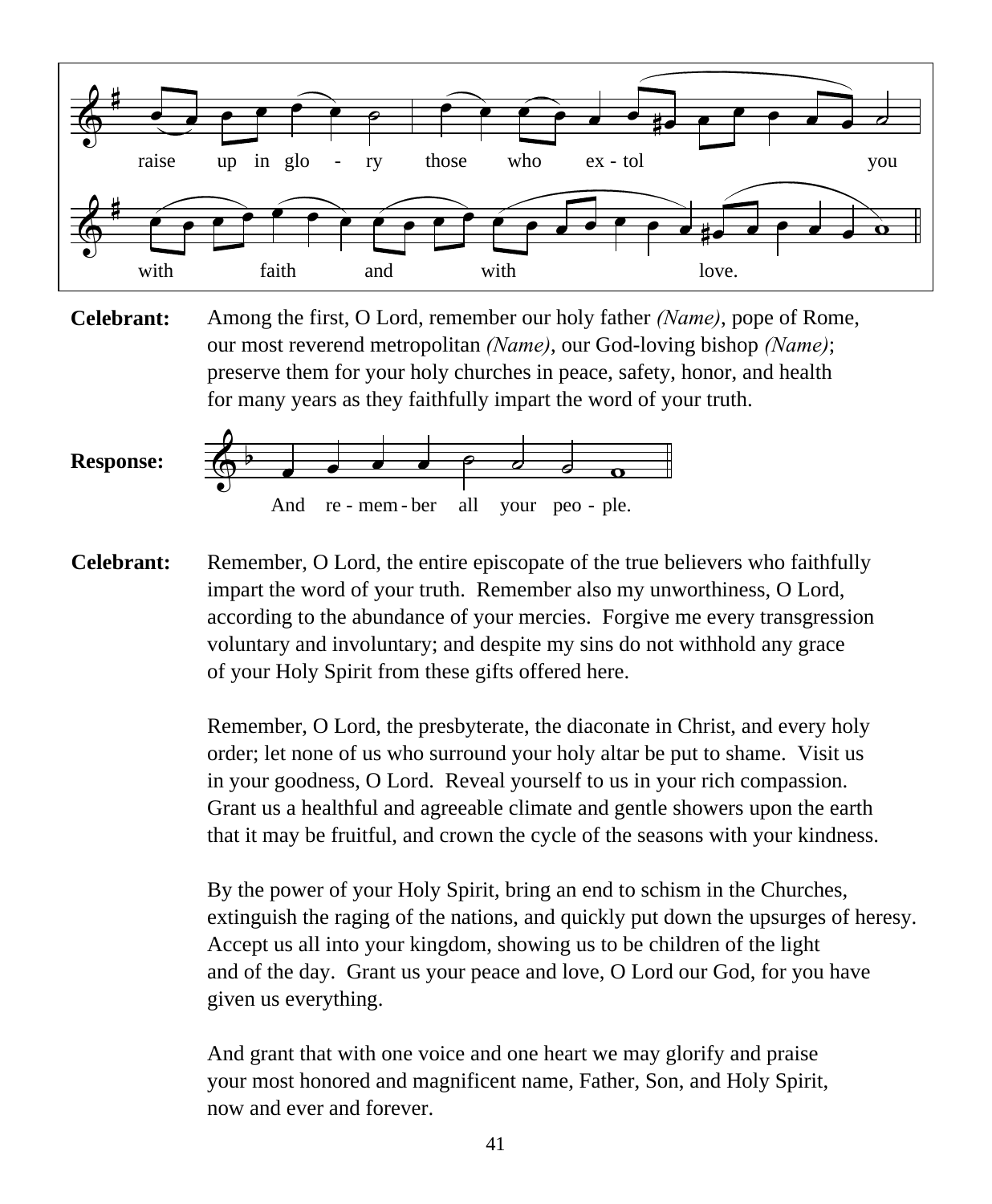

# Preparation for Communion

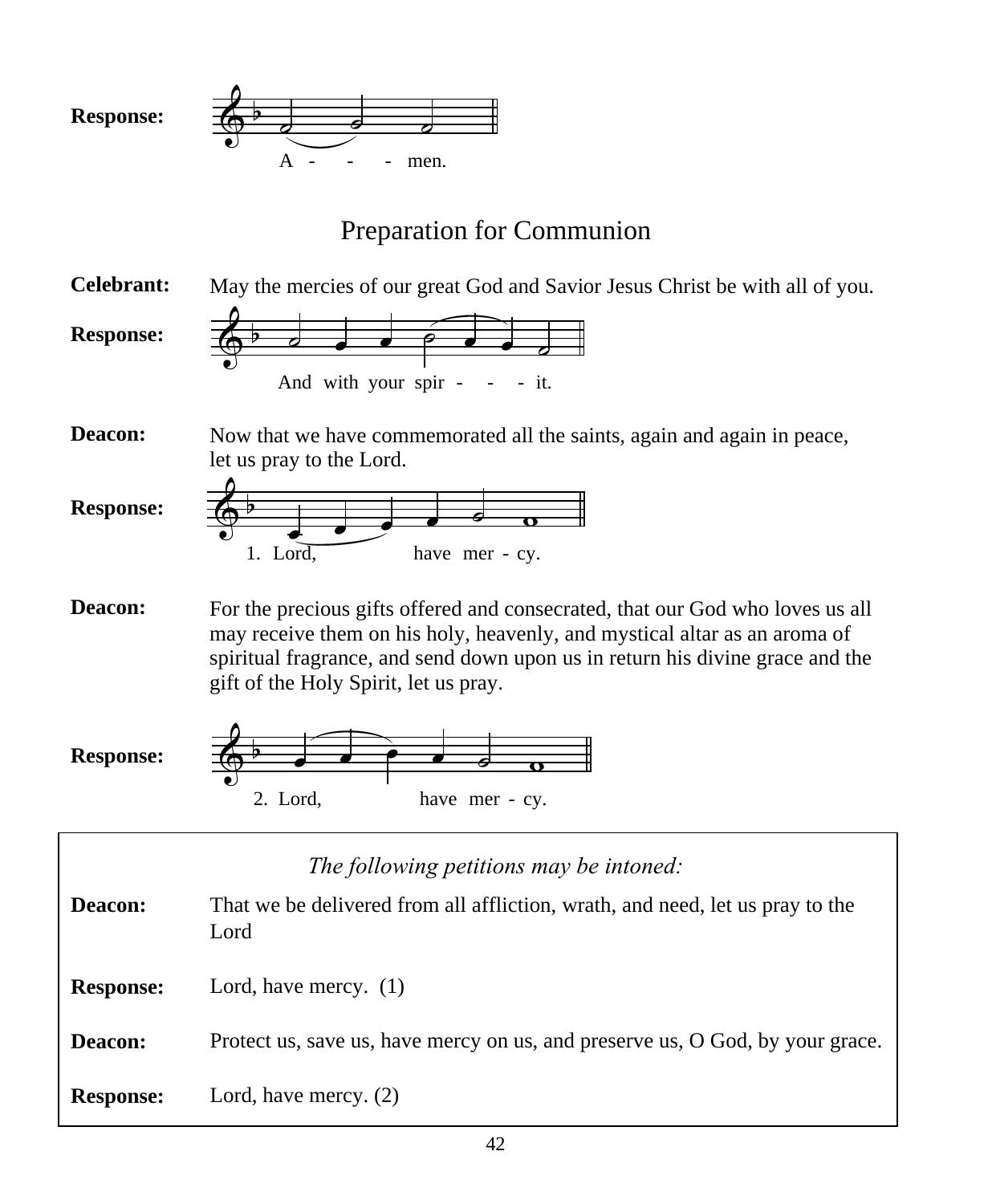| Deacon:          | That this whole evening be perfect, holy, peaceful, and without sin, let us<br>beseech the Lord.                                                                    |
|------------------|---------------------------------------------------------------------------------------------------------------------------------------------------------------------|
| <b>Response:</b> | 3. Grant<br>this,<br>$\Omega$<br>Lord.                                                                                                                              |
| Deacon:          | For an angel of peace, a faithful guide and guardian of our souls and<br>bodies, let us beseech the Lord.                                                           |
| <b>Response:</b> | 4. Grant<br>this.<br>Lord.<br>O                                                                                                                                     |
| Deacon:          | For the pardon and remission of our sins and offenses, let us beseech the<br>Lord.                                                                                  |
| <b>Response:</b> | Grant this, O Lord. (3)                                                                                                                                             |
| Deacon:          | For what is good and beneficial to our souls and for peace in the world,<br>let us beseech the Lord.                                                                |
| <b>Response:</b> | Grant this, O Lord (4)                                                                                                                                              |
| Deacon:          | That we spend the rest of our life in peace and repentance, let us beseech<br>the Lord.                                                                             |
| <b>Response:</b> | Grant this, O Lord. (3)                                                                                                                                             |
| Deacon:          | For a Christian, painless, unashamed, peaceful end of our life, and for a<br>good account before the fearsome judgement seat of Christ, let us beseech<br>the Lord. |
| <b>Response:</b> | Grant this, O Lord. (4)                                                                                                                                             |

**Deacon:** Asking for unity in the faith and for communion of the Holy Spirit, let us commit ourselves and one another and our whole life to Christ our God.

**Response:**

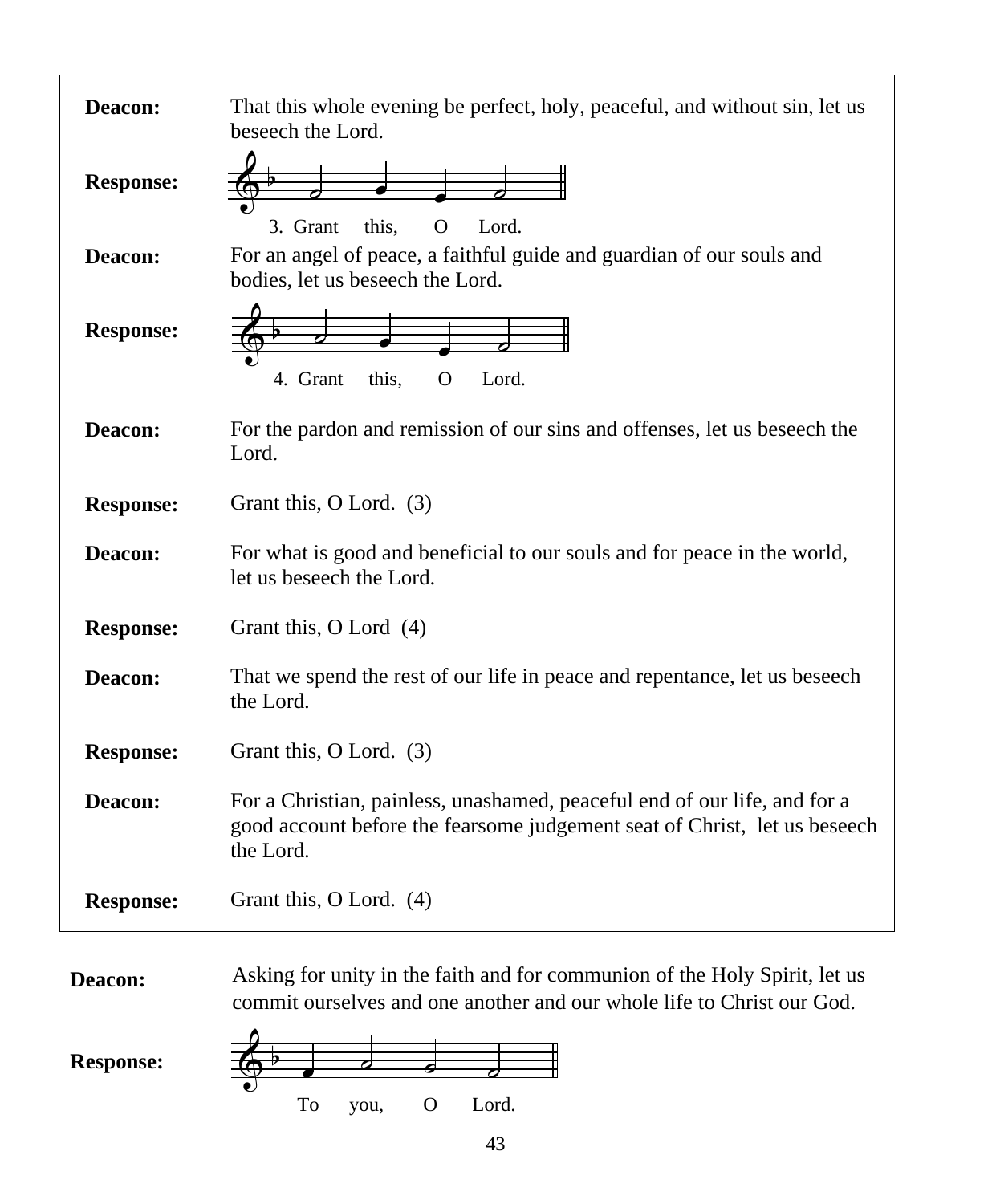**Celebrant:** God, the God of our salvation, teach us to give you worthy thanks for the bounties you have bestowed and continue to bestow on us. As you have accepted these gifts, O our God, purify us from every defilement of flesh and spirit. Teach us to grow perfect in holiness through fear of you so that, with a pure testimony of our conscience, we may receive a portion of your holy gifts and be united to the holy body and blood of your Christ. Receiving them worthily, may we have Christ living in our hearts and become temples of your Holy Spirit.

> Especially, O our God, let none of us become guilty nor weakened in soul or body by partaking of these awesome and heavenly mysteries of yours unworthily. Rather, grant, O Lord, that even until our last breath, we may worthily receive a portion of your holy Gifts as a provision for the journey to eternal life, and for an acceptable defense before the fearsome judgment seat of your Christ. Then, together with all the saints who have pleased you since time began, may we become partakers of the eternal blessings which you have prepared for those who love you, O Lord.

And make us worthy, O Master, that we may with confidence and without condemnation dare call you "Father" and say:

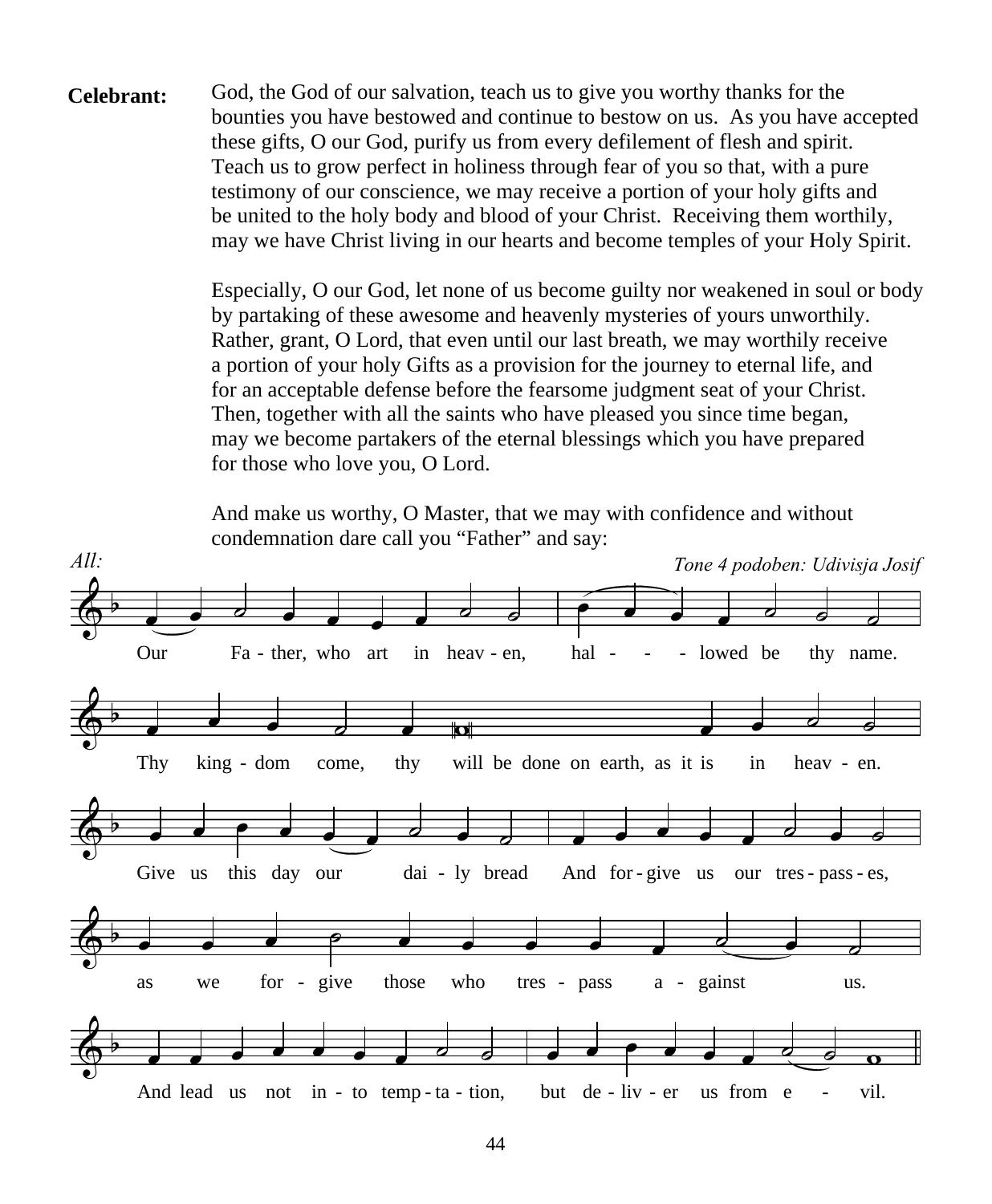**Celebrant:** For thine is the kingdom and the power and the glory, Father, Son, and Holy Spirit, now and ever and forever.



**Celebrant:** Master, Lord, Father of mercies, and God of all consolation, bless, sanctify, guard, confirm, and strengthen those who have bowed their heads to you. Turn them away from every evil deed, equip them for every good work, and make them worthy to partake of these your most pure and life-creating mysteries without condemnation for the remission of their sins and for communion of the Holy Spirit.

> Through the grace, the mercies, and the loving-kindness of your only-begotten Son with whom you are blessed, together with your all-holy, good, and life-creating Spirit, now and ever and forever.



**Deacon:** Let us be attentive!

**Celebrant:** Holy gifts to holy people!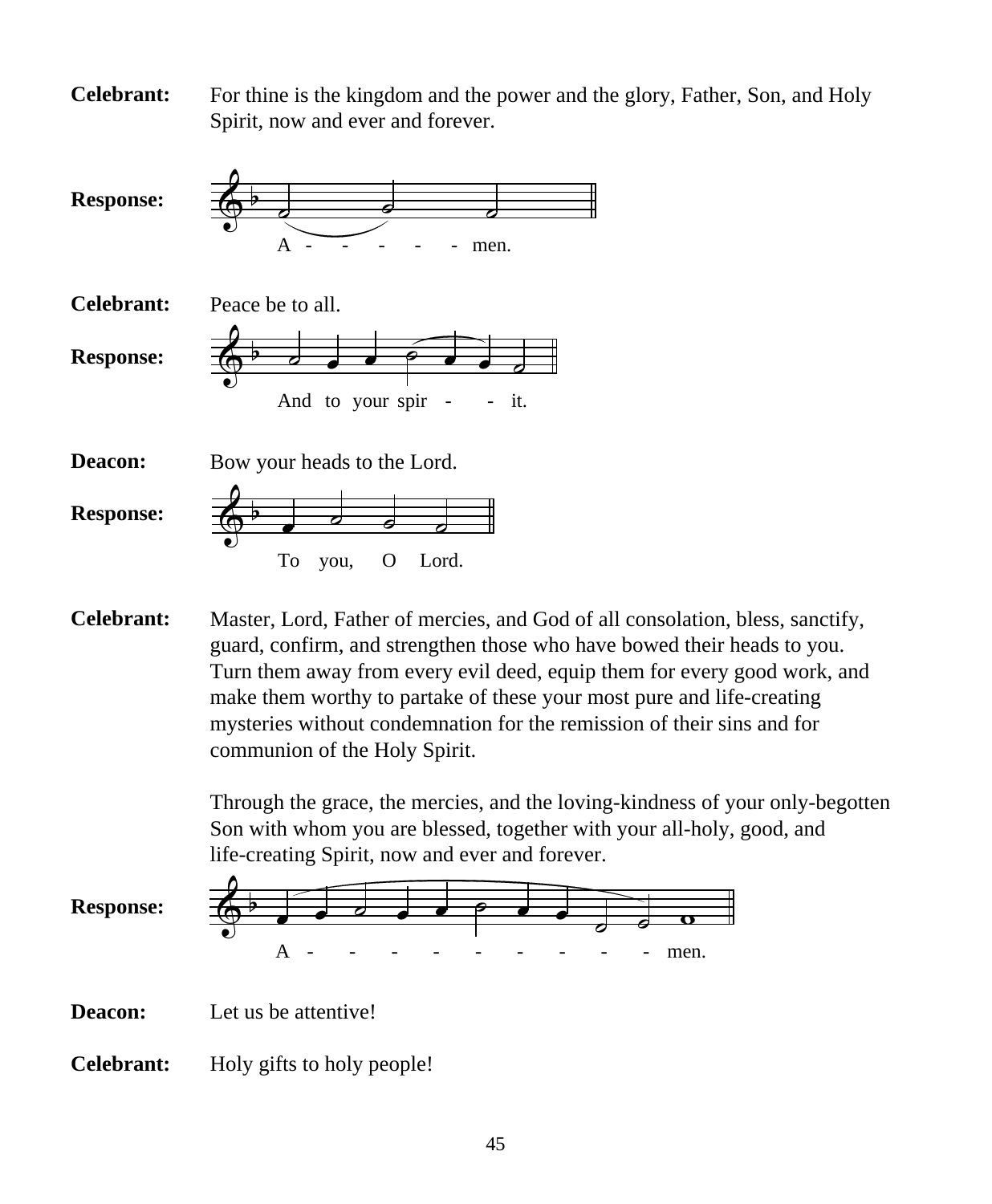**Response:**



**All:** O Lord, I believe and profess that you are truly Christ, the Son of the living God, who came into the world to save sinners, of whom I am the first.

> Accept me today as a partaker of your mystical supper, O Son of God; for I will not reveal your Mystery to your enemies, nor will I give you a kiss as did Judas, but like the thief I profess you:

 Remember me, O Lord, when you come in your kingdom. Remember me, O Master, when you come in your kingdom. Remember me, O Holy One, when you come in your kingdom.

May the partaking of your holy Mysteries, O Lord, be not for my judgement or condemnation, but for the healing of soul and body.

O Lord, I also believe and profess that this, which I am about to receive, is truly your most precious body, and your life-giving blood, which, I pray, make me worthy to receive for the remission of all my sins and for life everlasting. Amen.

 O God, be merciful to me a sinner. O God, cleanse me of my sins, and have mercy on me. O Lord, forgive me for I have sinned without number.

*With fear and reverence the clergy partake of the holy gifts while the faithful sing the COMMUNION HYMN of Great and Holy Saturday:*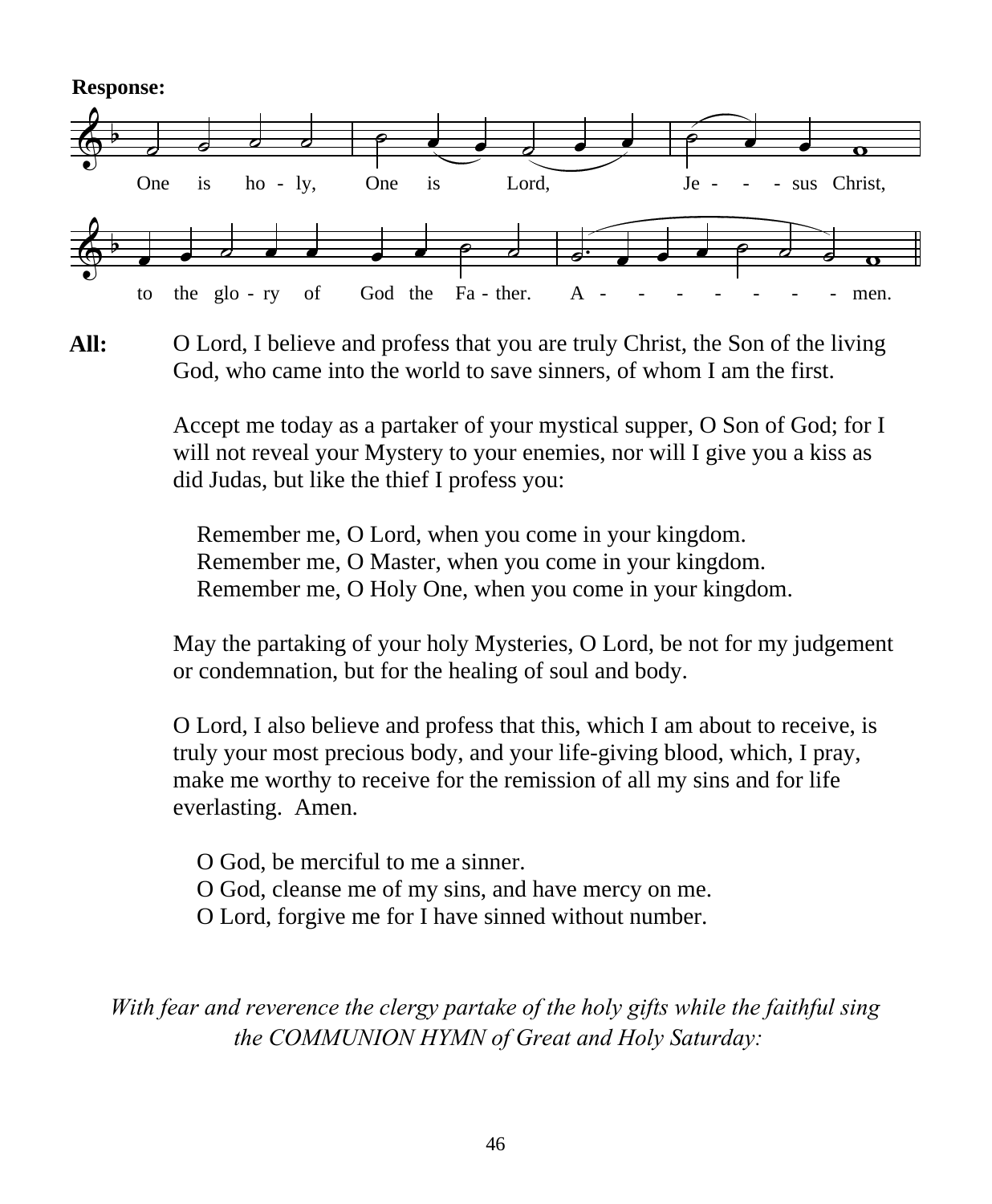

*All Catholics who are properly disposed are welcome to receive the Divine Eucharist. Because Catholics believe that the celebration of the Eucharist is a sign of the reality of the oneness of faith, life, and worship, members of those churches with whom we are not yet fully united are ordinarily not permitted to receive the Divine Eucharist.*

*The body and blood of our Lord are administered on a small spoon. Communicants approach close to the priest or deacon and remain standing.*

*The communicants say nothing. They open the mouth widely without extending the tongue, and close the mouth only after the spoon has been withdrawn.*

*The faithful may REMAIN STANDING while others are receiving holy communion.*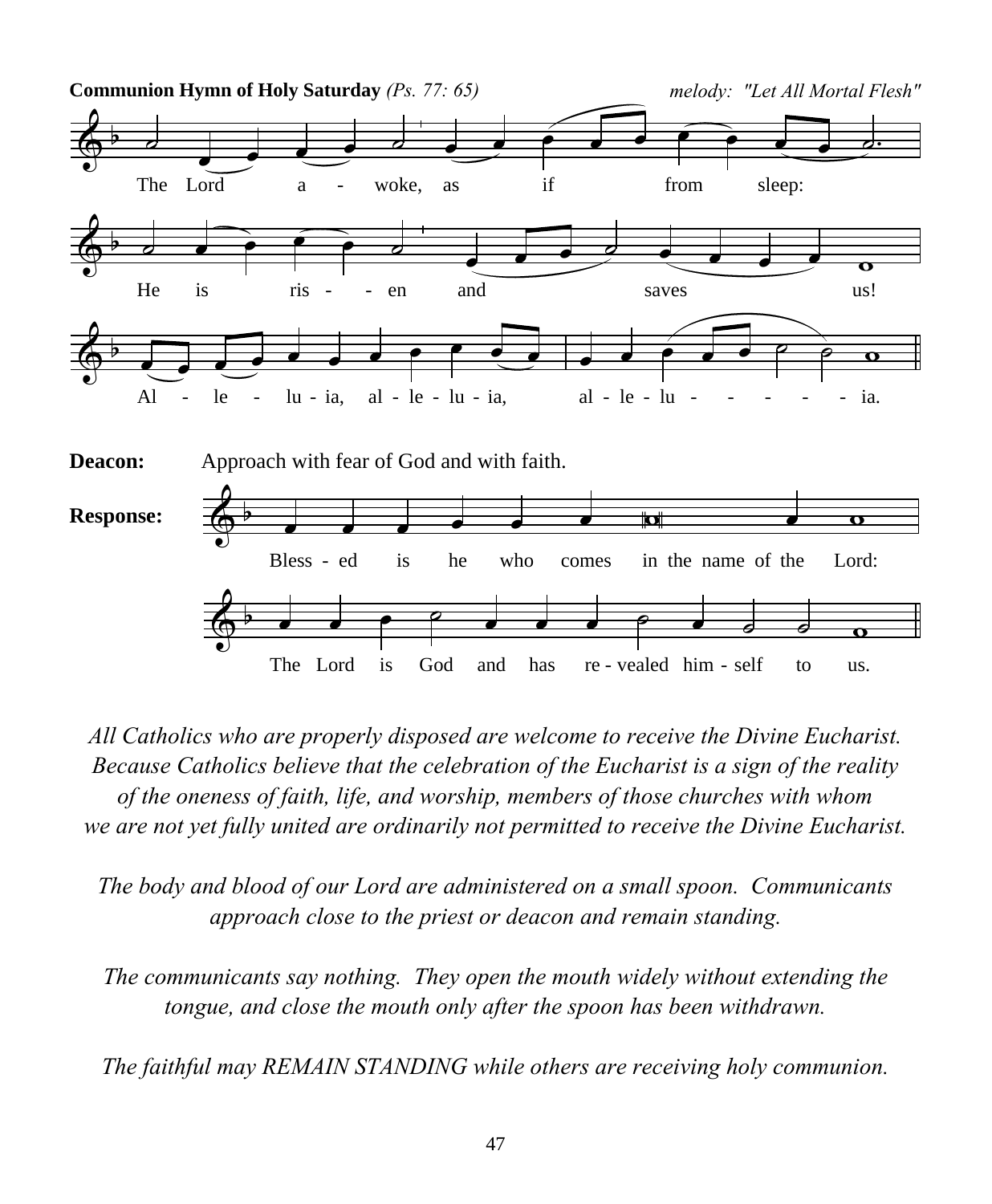**Celebrant:** Save your people, O God, and bless your inheritance.



*The following response is sung in place of "We have seen the true light":*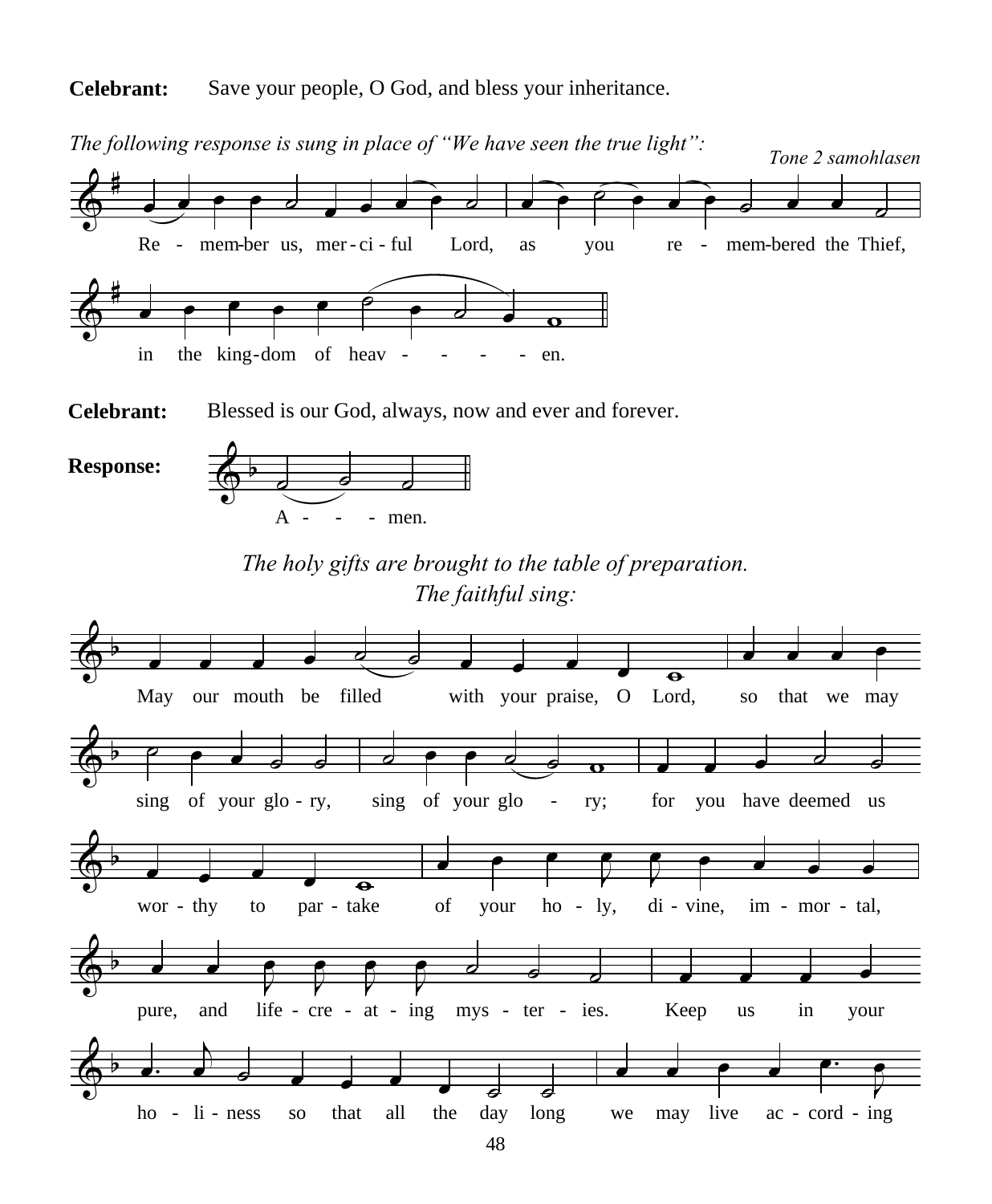

**Deacon:** Arise! Now that we have received the divine, holy, most pure, immortal, heavenly, life-creating, and awesome mysteries of Christ, let us worthily thank the Lord.



**Celebrant:** We thank you, O Lord our God, for our sharing in your holy, most pure, immortal, and heavenly mysteries which you have given us for the benefit, sanctification, and healing of our souls and bodies. You, O Master of all, grant that the communion of the holy body and blood of your Christ may bring about in us a faith that cannot be confounded, a love that does not pretend, a wisdom that overflows, the healing of our souls and bodies, the defeat of every enemy, the full observance of your commandments, and an acceptable defense before the fearsome judgment seat of your Christ.

> For you are our sanctification, and we give glory to you, Father, Son, and Holy Spirit, now and ever and forever.

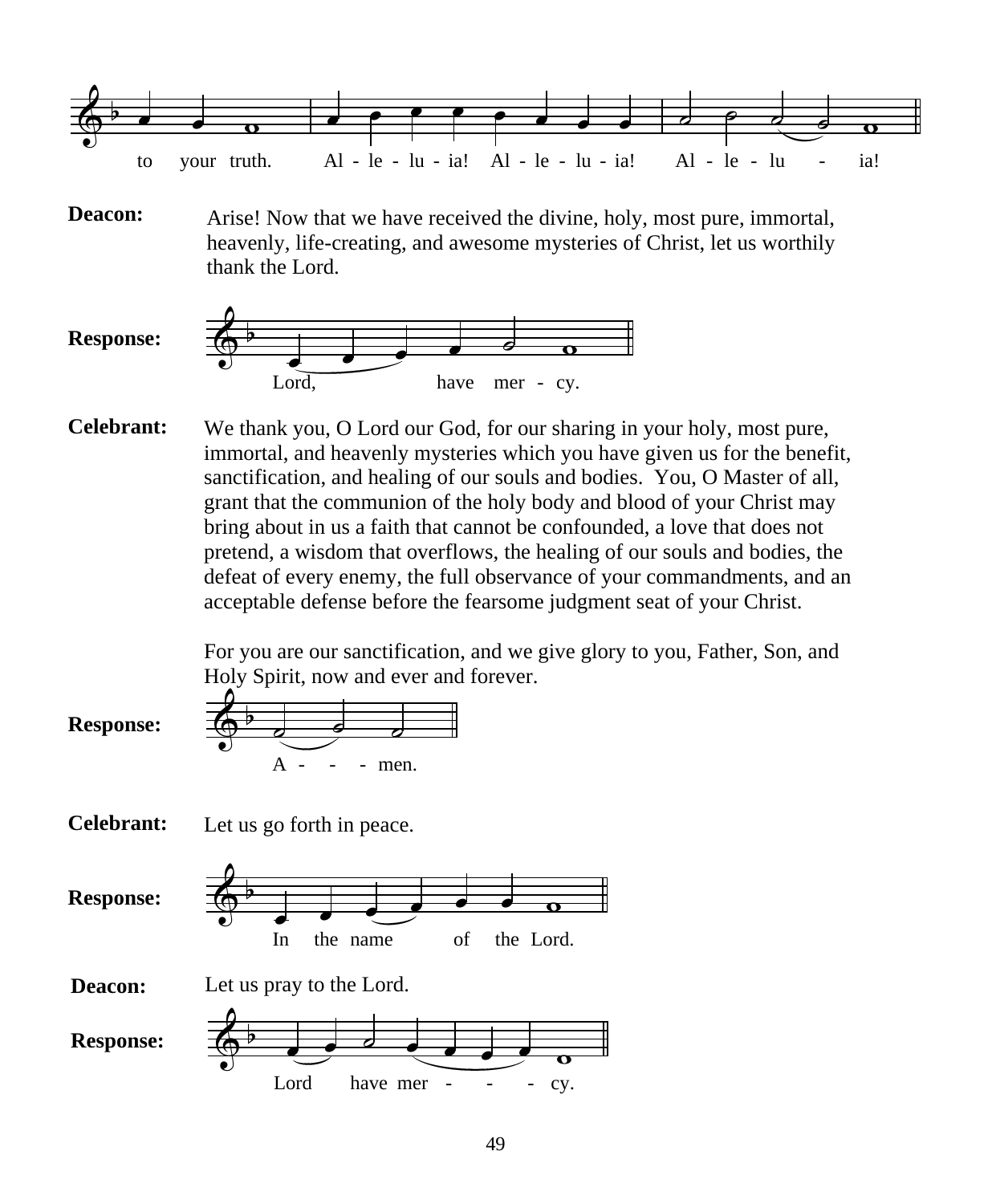*The celebrant, going before the ambon and facing East, intones the Ambon Prayer.*

**Celebrant:** O Lord Jesus Christ, Son of the living God, King of Ages, you have broken the gates of Hades and crushed its iron bars. You have led death in triumph and destroyed its chains. You have despoiled Hades, and arose as the first among the saints. You have enlightened the darkness, and revealed that which is hidden. You have put the evil one to shame, and banished the deceit of the world. You have made us partakers of your pure and life-giving mysteries. In this night in which you brought about our salvation, make us worthy to be loosed from the darkness of ignorance, and to be freed from the bonds of our chains, that we may rise from the tomb of dead works, walk in newness of life, and glorify, bless and exalt your name, together with the name of your eternal Father, and that of your all-holy, good and life-creating Spirit, now and ever and forever.



#### **Blessing of Bread**

*At the end of the service, bread, wheat, wine and oil are blessed on the tetrapod. After incensing the offerings, the celebrant intones:*

 $\overset{\leftrightarrow}{\bullet}$   $\overset{\bullet}{\bullet}$   $\overset{\bullet}{\bullet}$   $\overset{\bullet}{\bullet}$   $\overset{\bullet}{\bullet}$ Lord. have mer - cy. **Celebrant: Response:** Let us pray to the Lord.

Lord Jesus Christ our God, you blessed the five loaves in the wilderness and fed the five thousand. Likewise bless these loaves, wheat, wine, and oil, and multiply them in this city and through your whole world. Sanctify your faithful who will partake of them, for you yourself bless and sanctify all things, O Christ our God, a nd we give glory to you with your eternal Father and your all-holy, good, and life-creating Spirit, now and ever and forever. **Celebrant:**

**Response:**

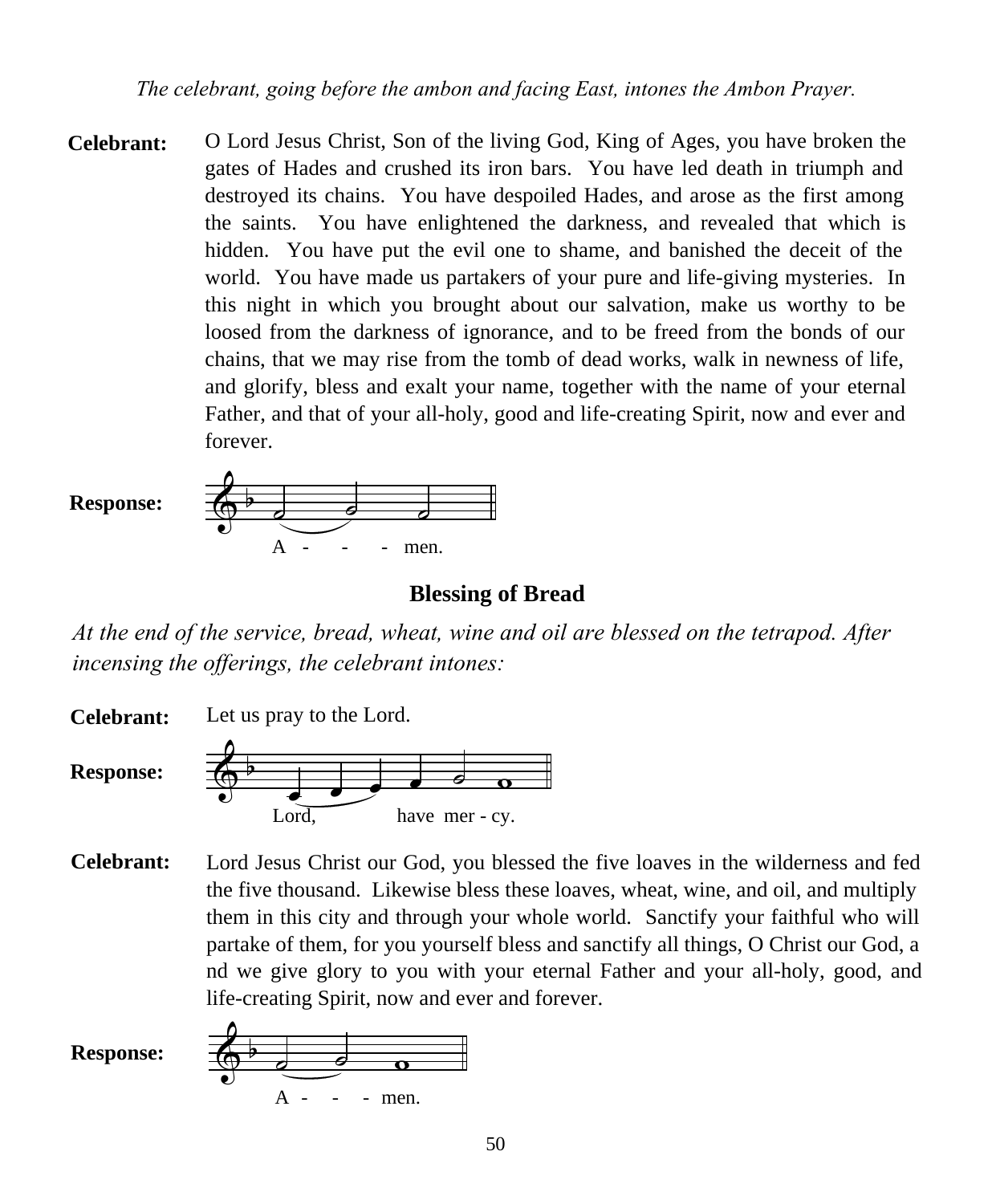

**Celebrant:** The blessing of the Lord be upon you through his grace and loving-kindness, always, now and ever and forever.

**Response:**



### **Dismissal**



#### **Response:**

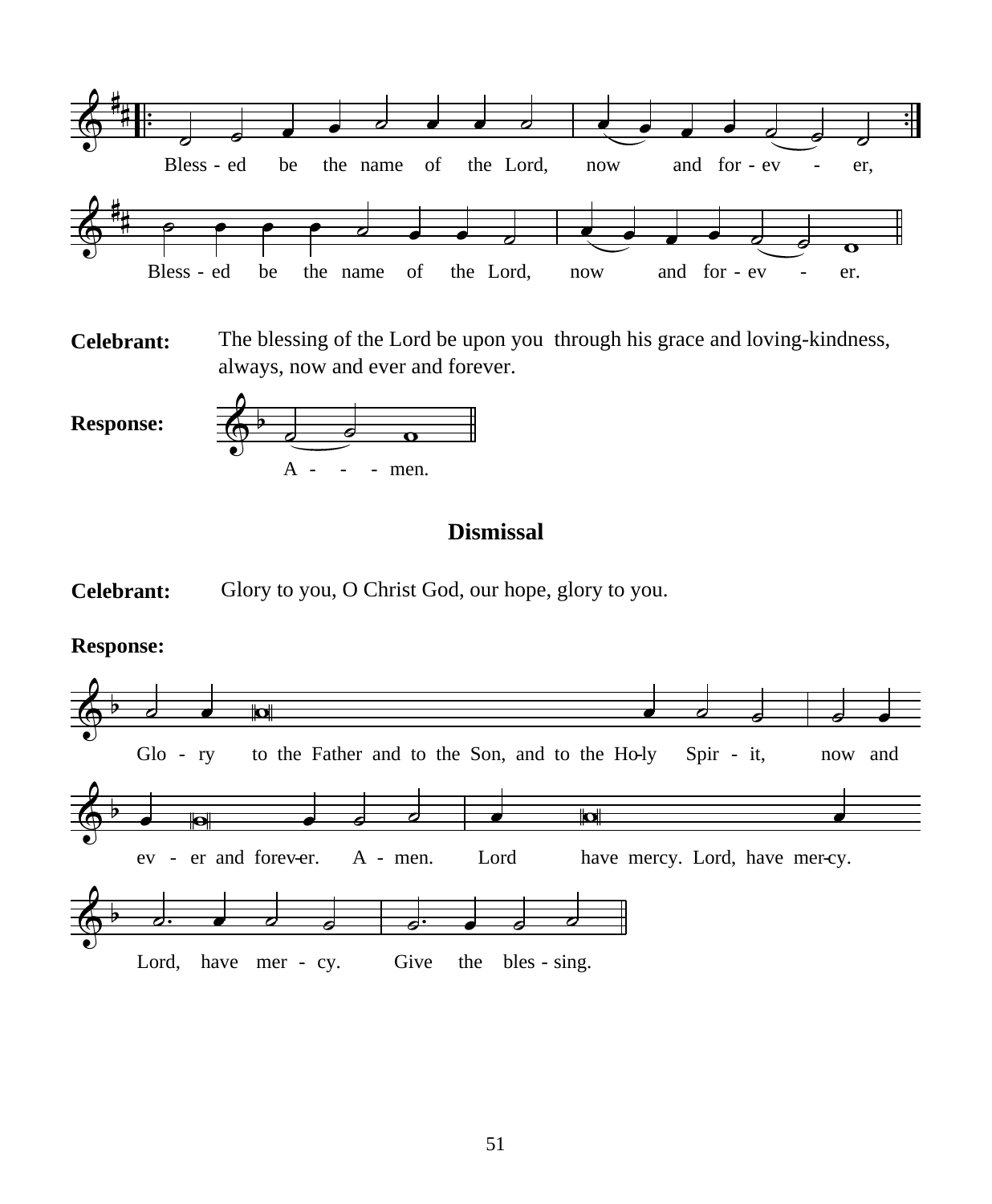**Celebrant:** May Christ our true God, risen from the dead, have mercy on us and save us, through the prayers of his most pure Mother; and of our holy father Basil the Great, Archbishop of Caesarea in Cappadocia; and through the prayers of all the saints; for Christ is good and loves us all.

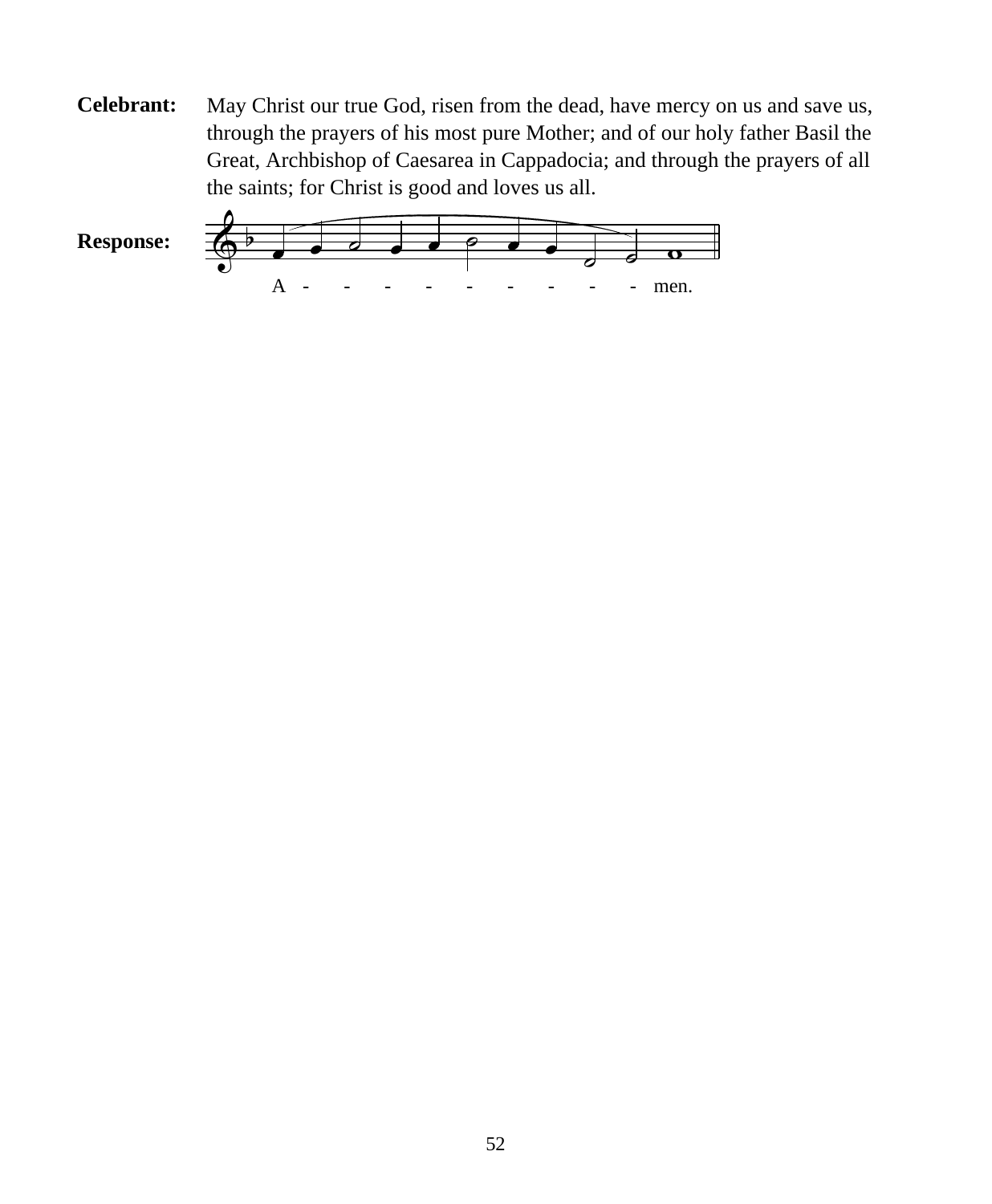# Prayers of Light

### *To be said quietly by the celebrant during the chanting of the Lamp-lighting Psalms.*

1. Lord, compassionate and merciful, long-suffering and rich in mercy, give ear to my prayer and attend to the sound of my plea. Show us a sign of your favor; guide us in your way so that we may walk in your truth. Gladden our hearts that we may fear your holy name, for you are great and do marvelous deeds. You alone are God, and among the gods there is none like you, O Lord. Powerful in mercy and gracious in strength, you help, comfort, and save all those who hope in your holy name. For to you, Father, Son, and Holy Spirit, is due all glory, honor, and worship, now and ever and forever. Amen.

2. Lord, do not rebuke us in your anger, nor punish us in your wrath. Deal with us according to your kindness, O Physician and Healer of our souls. Guide us to the harbor of your will; enlighten the eyes of our minds that we may know your truth. Grant that we may spend what remains of this day and the rest of our life peacefully and sinlessly through the intercession of the holy Theotokos and of all the saints. For yours is the might; and yours are the kingdom and the power and the glory, Father, Son, and Holy Spirit, now and ever and forever. Amen.

3. Lord our God, remember us your sinful and useless servants as we call upon your holy and sublime name, and do not put us to shame for hoping in your mercy. Grant us instead, O Lord, all our petitions which lead to salvation, and make us worthy to love and to fear you with all our hearts and to do your will in everything. For you are a good and loving God, and we give glory to you, Father, Son, and Holy Spirit, now and ever and forever. Amen.

4. You are praised by the holy powers with hymns that are never silent and in doxologies that never cease. Fill our mouth with your praise that we may ascribe majesty to your holy name. Through the intercession of the holy Theotokos and of all the saints, give us a share and an inheritance with those who fear you in truth and who keep your commandments. For to you, Father, Son, and Holy Spirit, is due all glory, honor, and worship, now and ever and forever. Amen.

5. Blessed are you, Lord God almighty. You know the human mind, you know our needs long before we ask or recognize them. Therefore, O loving King, good in every way, allow us in your great mercy to call upon your holy name with a clear conscience,